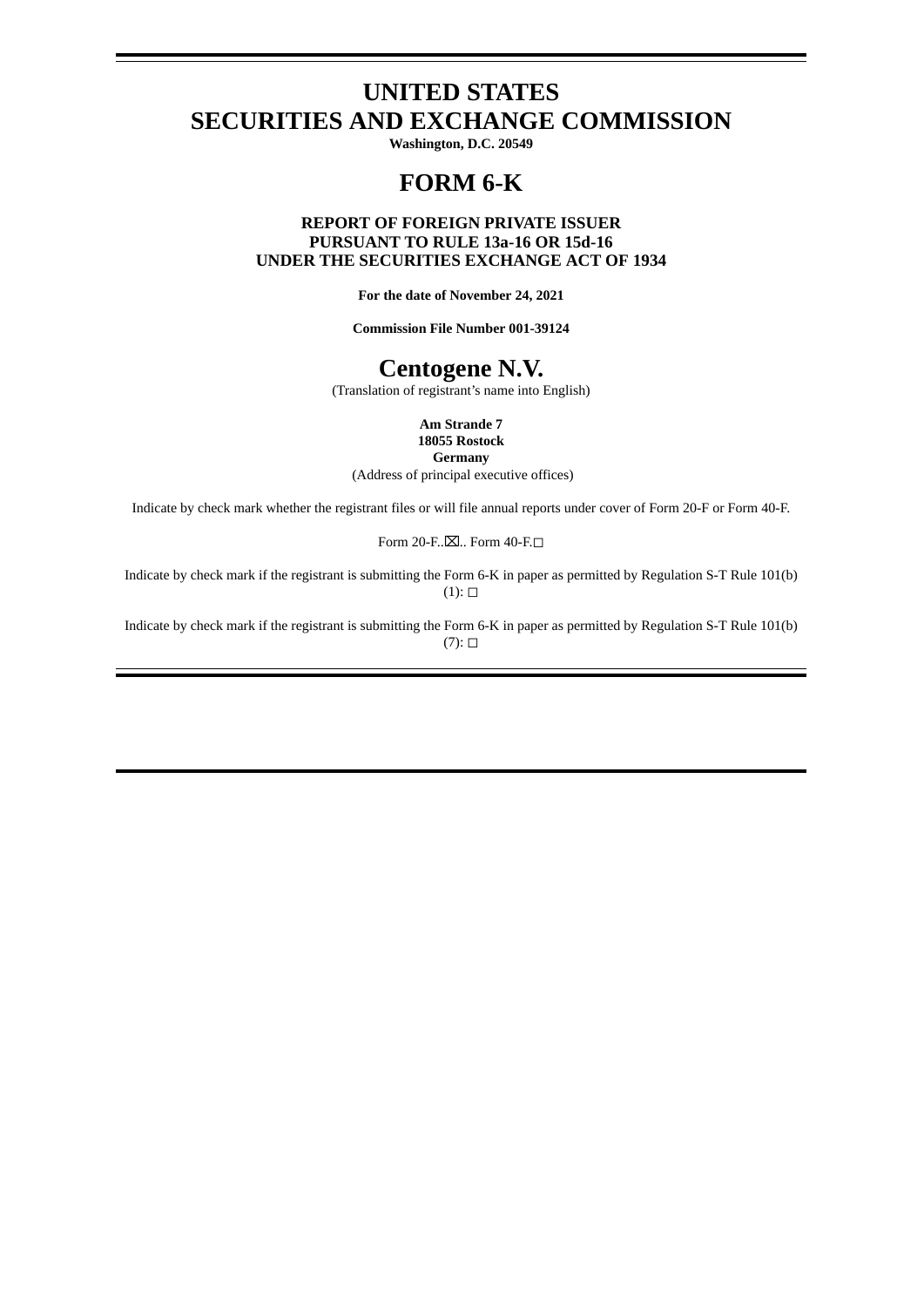## **Centogene N.V.**

On November 24, 2021, Centogene N.V. (the "**Company**") issued a press release reporting its financial results for the nine months ended September 30, 2021. A copy of the press release is attached hereto as Exhibit 99.1.

Attached hereto as Exhibits 99.2, 99.3 and 99.4 are also the financial statements of the Company for the three and nine months ended September 30, 2021, the Management's Discussion and Analysis of Financial Condition and Results of Operations for the three and nine months ended September 30, 2021, and a risk factor on Going Concern, respectively. All exhibits attached hereto are incorporated by reference herein.

Exhibit 99.1 to this Report on Form 6-K shall not be deemed "filed" for purposes of Section 18 of the U.S. Securities Exchange Act of 1934, as amended (the "**Exchange Act**"), or otherwise subject to the liabilities of that section, nor shall it be deemed incorporated by reference in any filing under the U.S. Securities Act of 1933, as amended, or the Exchange Act.

Exhibits 99.2, 99.3 and 99.4 to this Report on Form 6-K shall be deemed to be incorporated by reference into the registration statement on Form S-8 (Registration Number 333-234551) of the Company and to be a part thereof from the date on which this report is filed, to the extent not superseded by documents or reports subsequently filed or furnished.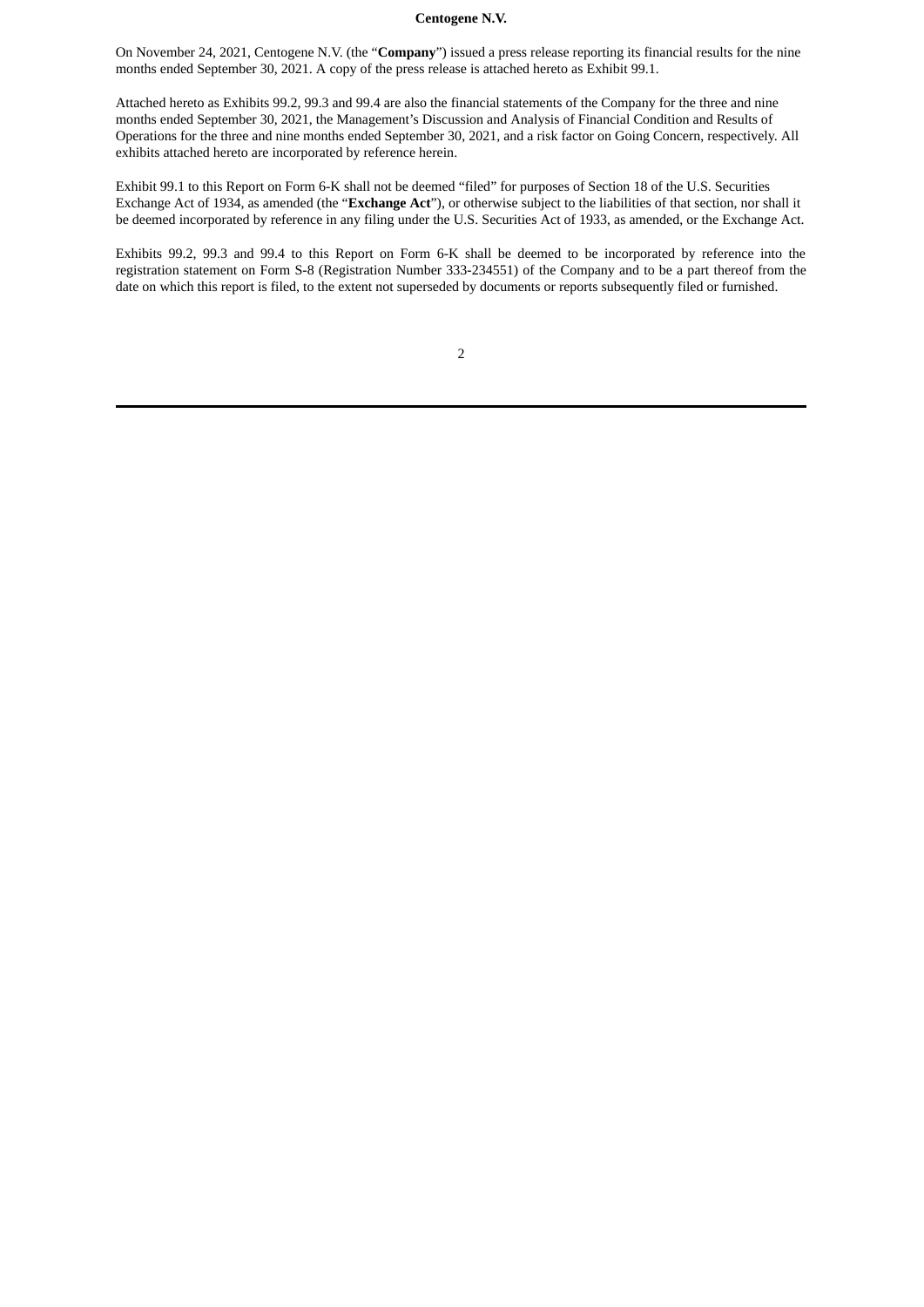# **Signatures**

Pursuant to the requirements of the Securities Exchange Act of 1934, the registrant has duly caused this report to be signed on its behalf by the undersigned, thereunto duly authorized.

# CENTOGENE N.V.

Date: November 24, 2021

By: /s/ Rene Just

Name: Rene Just Title: Chief Financial Officer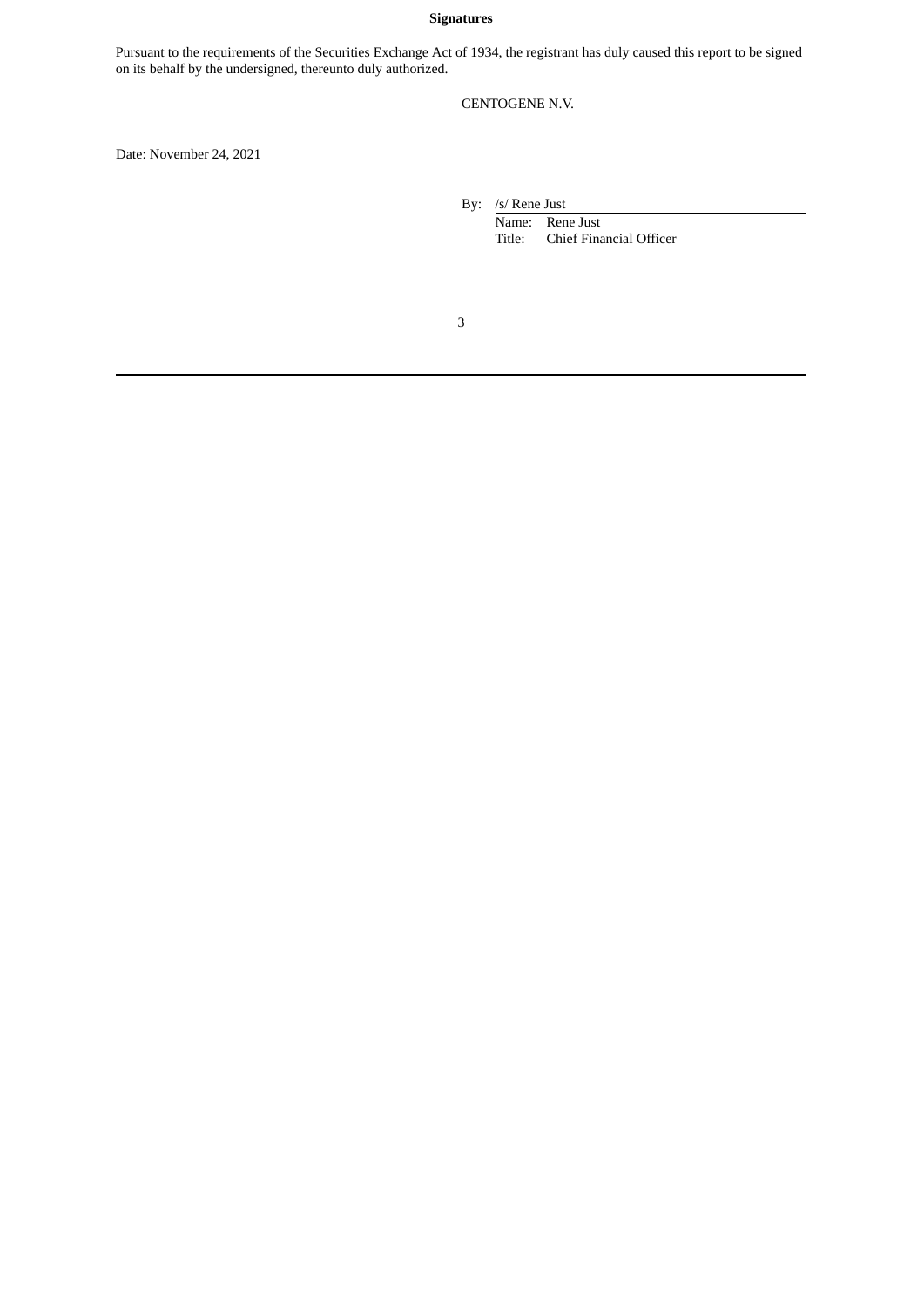# **Exhibit Index**

| <b>Exhibit</b> | <b>Description of Exhibit</b>                                                                                  |
|----------------|----------------------------------------------------------------------------------------------------------------|
|                |                                                                                                                |
| 99.1           | Press Release dated November 24, 2021                                                                          |
| 99.2           | Unaudited Condensed Consolidated Interim Financial Statements as of and for the Three and Nine Months          |
|                | ended September 30, 2021                                                                                       |
| 99.3           | <u>Management's Discussion and Analysis of Financial Condition and Results of Operations for the Three and</u> |
|                | Nine Months ended September 30, 2021                                                                           |
| 99.4           | <b>Risk Factor on Going Concern</b>                                                                            |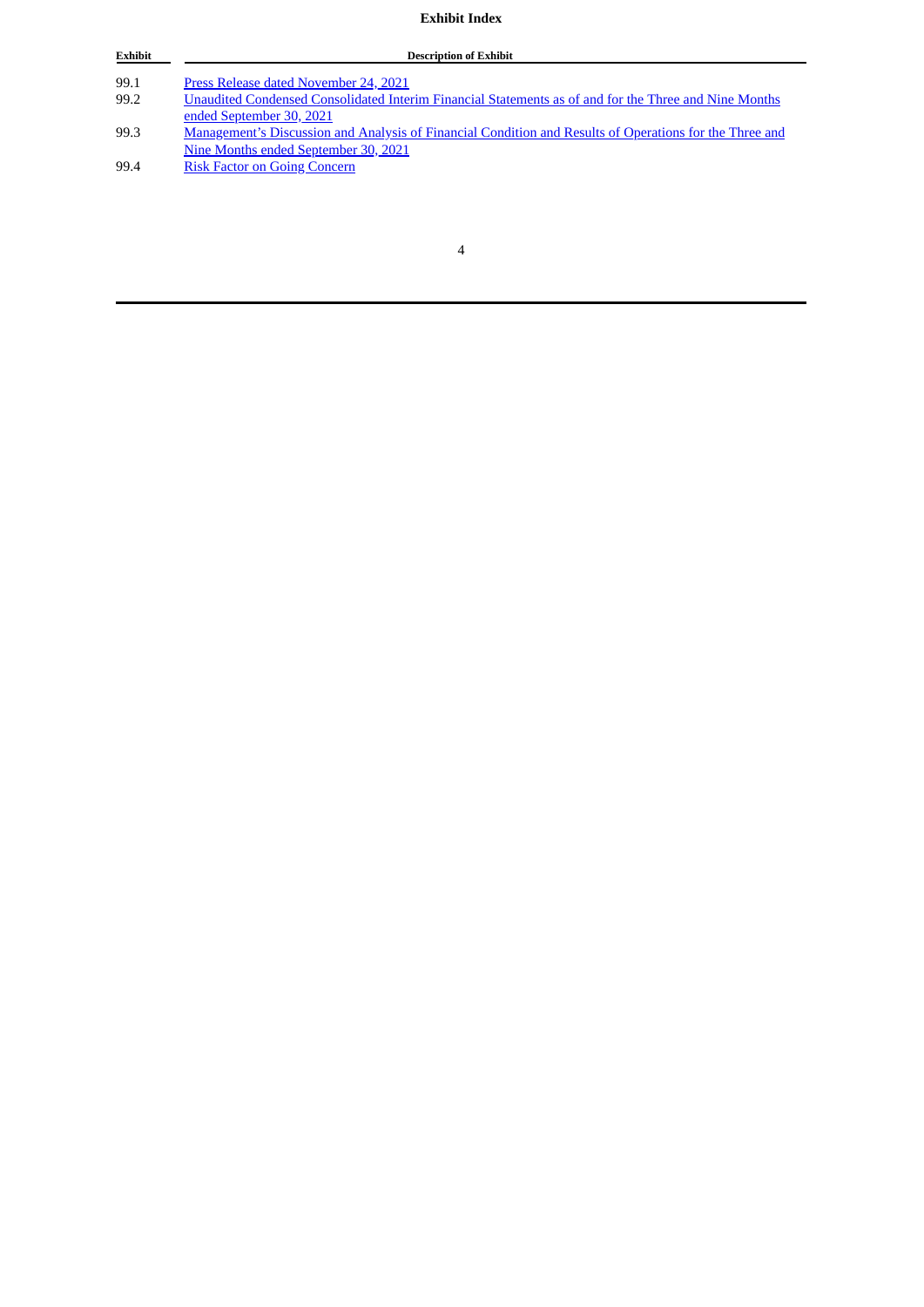# **CENTOGENE Reports Third Quarter 2021 Financial Results**

<span id="page-4-0"></span>*Second Consecutive Quarter of Core Business Growth, Phasing Out COVID-19 Testing and Restructuring Organization for Core Rare Disease Business*

**CAMBRIDGE, Mass. and ROSTOCK, Germany, and BERLIN, November 24, 2021** (GLOBE NEWSWIRE– Centogene N.V. (Nasdaq: CNTG), a commercial-stage company focused on generating data-driven insights to diagnose, understand, and treat rare diseases, today announced financial results for the third quarter ended September 30, 2021, and provided a recent business update.

# **Executive Commentary**

"We are encouraged by the progress achieved in Q3 on our continued path to return focus and growth to our rare disease business, driving strategic Core Business execution," stated Andrin Oswald, M.D., Chief Executive Officer at CENTOGENE. "We saw continued recovery trends in the Diagnostics segment, with over 40% increase in revenues compared to Q3 2020. While recovery in Pharma revenues is lagging, we remain optimistic for acceleration in the fourth quarter, given the ongoing growth in signed contract value as our new management team gains traction with current and prospective Pharma partners."

# **Q3 Financial Highlights**

- Overall revenues of €30.2 million in Q3 2021, a 17% decrease compared to €36.3 million in Q3 2020
- Revenues from the Company's Pharma and Diagnostics segments ("Core Business") increased 13%, including Diagnostics revenues (excl. COVID) of €7.3 million, an increase of 43% compared to €5.1 million in Q3 2020, and Pharma revenues of €2.7 million in Q3 2021, a decrease of 28% compared to €3.8 million in Q3 2020
- Commercial COVID-19 testing revenues of €20.2 million in Q3 2021, down from €27.4 million in Q3 2020
- Total segment adjusted EBITDA of €(2.5) million compared to €9.2 million in O3 2020 from the Company's Pharma, Diagnostics, and COVID-19 testing segments, mainly reflecting the adjusted EBITDA contribution from COVID-19 testing having decreased by €13.4 million compared to the same quarter last year, partially offset by stronger adjusted EBITDA contribution from the Core Business segments
- Cash and cash equivalents of €25.7 million as of September 30, 2021, compared to €34.8 million for the period ending June 30, 2021. There is uncertainty about the Company's ability to continue as a going concern. Please refer to the Company's Q3 2021 interim financial statements and related disclosures.

"While the business team's full focus is on the Core Business, we are also prudently managing the phaseout of our ancillary COVID-19 testing business. We will leverage this process to also streamline the operational footprint for the Core Business and fully align with the strategic framework unveiled to the shareholders in June. This is expected to lead to savings of up to EUR 15 million annualized excluding restructuring costs, predominantly reflecting a reduction in personnel-related and operational expenditures and will reduce the Company's cash burn rate," added *René* Just, Chief Financial Officer of CENTOGENE.

# **Recent Business Highlights**

## **Corporate**

- Added approximately 22,000 individuals to rare disease-centric Bio/Databank in Q3 2021. This is a one-of-a-kind real-world data repository which includes samples as well as data and cell lines for rare diseases from patients from over 120 countries
- Published a research study in the *New England Journal of Medicine* highlighting ground-breaking family genetic research and path to a potential cure for structural birth defects. The study utilized insights gained from CENTOGENE's Bio/Databank as part of a cross-organizational international team that analyzed data of more than 20,000 families. The findings provide a deeper understanding of syndromic structural birth defects and pave the way to advancing pharmacological treatment for the approximately 4 million infants every year that are born with these types of defects
- Authored nine peer-reviewed scientific publications in O3 2021, focused on generating critical insights into an array of diseases, including Parkinson's disease, as well as structural birth defects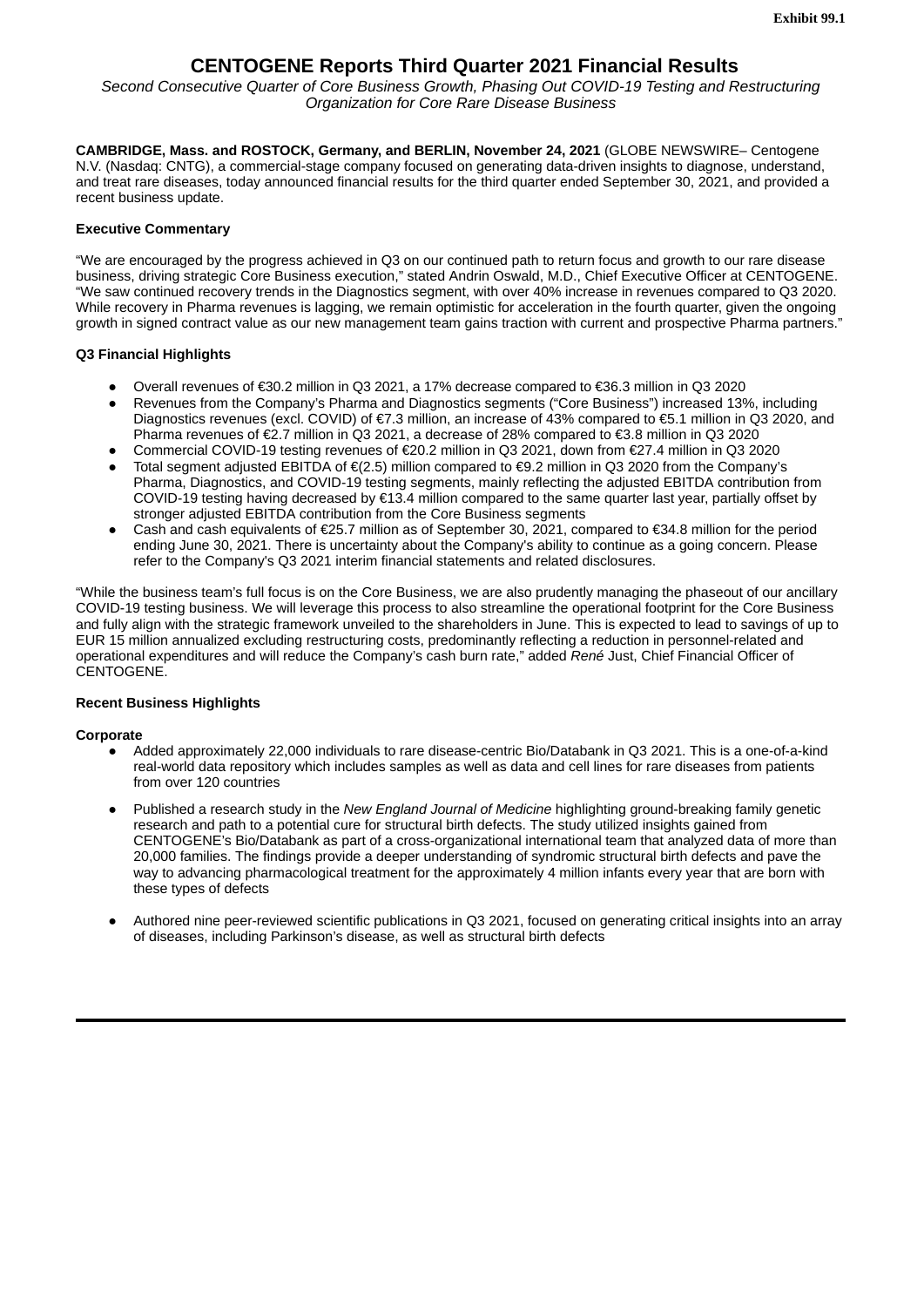### **Pharma**

- Enrolled first patient in frontotemporal dementia (FTD) clinical study, which aims to enroll and complete data-rich genetic testing for more than 3,000 FTD patients at participating centers in Belgium, Germany, Greece, Italy, Portugal, Spain, and Turkey. The observational EFRONT Study is being conducted with support from Alector, Inc. Patients displaying the progranulin gene mutation (FTD-GRN) will have the option to enroll in Alector's Phase 3 INFRONT-3 clinical trial
- Expanded partnership with Agios Pharmaceuticals, Inc. to generate novel insights into rare blood diseases. CENTOGENE will provide genetic testing and clinical trial support via a three-year fee-for-service agreement for Agios' three global, pivotal trials in thalassemia and sickle cell disease
- Currently leading 12 observational longitudinal clinical studies to validate/monitor biomarkers, covering several disease categories, such as Parkinson's disease, transthyretin amyloidosis, and inborn errors of metabolism

#### **Diagnostic**

- Reported order intake of 14,770, which represents a 46% increase compared to 10,150 in the same period in 2020
- Combined the Company's expertise with Twist Bioscience to develop advanced sequencing tools to make genetic testing rapidly accessible for more patients with rare diseases

#### **COVID-19 Testing & Organizational footprint**

- Leveraged CENTOGENE's diagnostic expertise and resources with continued COVID-19 testing, including the processing of 342,300 test requests for SARS-CoV-2 testing in Q3 2021
- Announced the phasing out of the non-core COVID-19 testing services by early 2022 and alignment of Company's operational footprint with the strategic priorities on Core Business execution. As part of this restructuring, the Company will be eliminating approximately 80 positions in its Core Business employee base, which had a baseline of approximately 530 at the end of September 2021

#### **2021 Financial Guidance**

The Company updated its overall topline guidance and expects total revenue growth for FY2021 between 30-40% versus the prior year, driven mainly by COVID-19 related revenues. The portion of total revenues derived from COVID-19 testing has declined over the past three quarters and is expected to decline further in the fourth quarter – leading to a phaseout by the end of Q1 2022. After a decline of 20% from FY2019 to FY2020, the Company expects its Core Business to return to growth for FY2021 in the mid to high single digits.

#### **Webcast and Conference Call Information**

Management will host a conference call and webcast today at 2 p.m. CET/8 a.m. ET on November 24, 2021, to discuss financial results and recent developments. To access the conference call and webcast, please register at: http://emea.directeventreg.com/registration/6469305

Upon registering, each participant will be provided with Participant Dial-in information, a Direct Event Passcode, and a unique Registrant ID. Registrants can then join up to 10 minutes prior to the start of the call.

The webcast of the conference call and the slide deck will also be available on the Investor Relations page of the Company's website at http://investors.centogene.com.

These results reflect another step forward for CENTOGENE's mission to enable the cure of 100 rare diseases within the next 10 years. To learn more, visit: https://www.centogene.com/virtual-investor-event

## **About CENTOGENE**

CENTOGENE engages in diagnosis and research around rare diseases transforming real-world clinical, genetic, and multiomic data to diagnose, understand, and treat rare diseases. Our goal is to bring rationality to treatment decisions and to accelerate the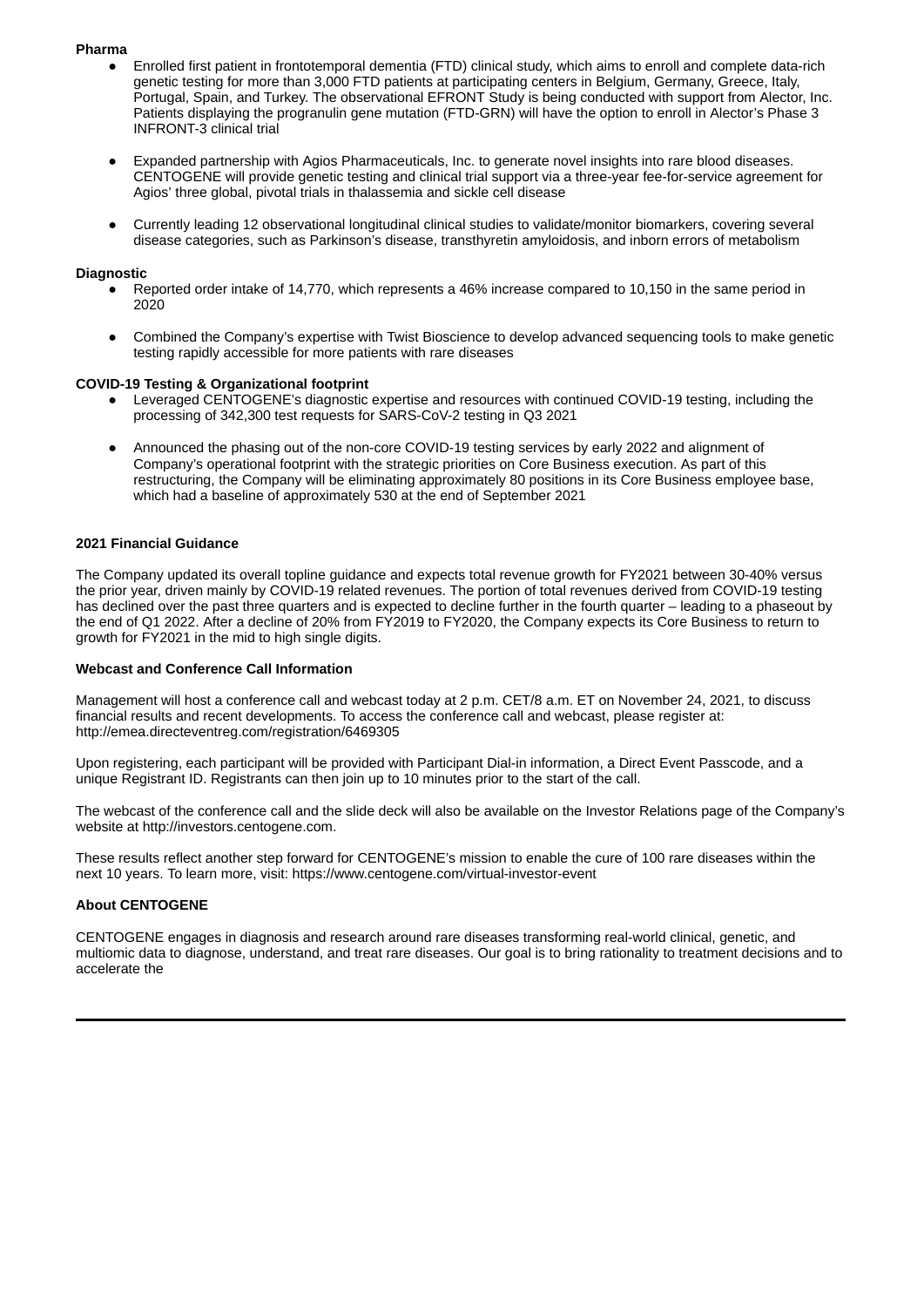development of new orphan drugs by using our extensive rare disease knowledge and data. CENTOGENE has developed a global proprietary rare disease platform based on our real-world data repository of over 600,000 patients representing over 120 different countries.

The Company's platform includes epidemiologic, phenotypic, and genetic data that reflects a global population, as well as a biobank of patients' blood samples and cell cultures. CENTOGENE believes this represents the only platform focused on comprehensive analysis of multi-level data to improve the understanding of rare hereditary diseases. It allows for better identification and stratification of patients and their underlying diseases to enable and accelerate discovery, development, and access to orphan drugs. As of December 31, 2020, the Company collaborated with over 30 pharmaceutical partners.

## Follow us on LinkedIn

## **Forward-Looking Statements**

This press release contains "forward-looking statements" within the meaning of the U.S. federal securities laws. Statements contained herein that are not clearly historical in nature are forward-looking, and the words "anticipate," "believe," "continues," "expect," "estimate," "intend," "project," and similar expressions and future or conditional verbs such as "will," "would," "should," "could," "might," "can," and "may," are generally intended to identify forward-looking statements. Such forward-looking statements involve known and unknown risks, uncertainties, and other important factors that may cause CENTOGENE's actual results, performance, or achievements to be materially different from any future results, performance, or achievements expressed or implied by the forward-looking statements. Such risks and uncertainties include, among others, negative worldwide economic conditions and ongoing instability and volatility in the worldwide financial markets, the effects of the COVID-19 pandemic on our business and results of operations, possible changes in current and proposed legislation, regulations and governmental policies, pressures from increasing competition and consolidation in our industry, the expense and uncertainty of regulatory approval, including from the U.S. Food and Drug Administration, our reliance on third parties and collaboration partners, including our ability to manage growth and enter into new client relationships, our dependency on the rare disease industry, our ability to manage international expansion, our reliance on key personnel, our reliance on intellectual property protection, fluctuations of our operating results due to the effect of exchange rates, our ability to streamline cash usage, our requirement for additional financing and our ability to continue as a going concern, or other factors. For further information on the risks and uncertainties that could cause actual results to differ from those expressed in these forward-looking statements, as well as risks relating to CENTOGENE's business in general, see CENTOGENE's risk factors set forth in CENTOGENE's Form 20-F filed on April 15, 2021, with the Securities and Exchange Commission (the "SEC") and subsequent filings with the SEC. Any forward-looking statements contained in this press release speak only as of the date hereof, and CENTOGENE's specifically disclaims any obligation to update any forward-looking statement, whether as a result of new information, future events, or otherwise.

**Media Contact: CENTOGENE** Lennart Streibel Investor Relations Investor.Relations@centogene.com

Ben Legg Corporate Communications Ben.Legg@centogene.com

**Stern IR** Brendan Payne +1 (212) 698 8695 brendan.payne@sternir.com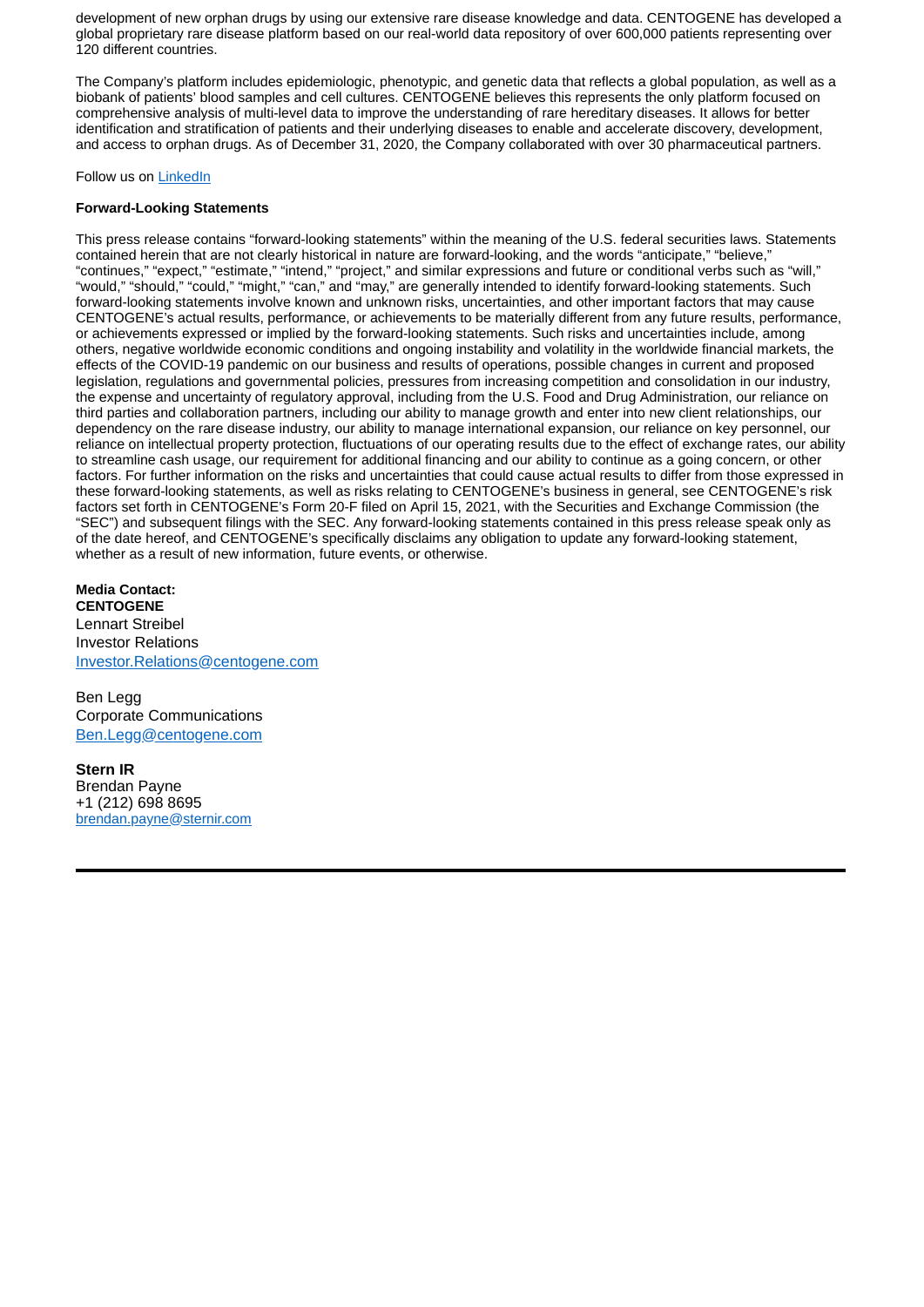<span id="page-7-0"></span>**Centogene N.V. Unaudited interim condensed consolidated statements of comprehensive loss for the three and nine months ended September 30, 2021, and 2020 (in EUR k)**

|                                           |             | For the three months ended September 30 |         | For the nine months ended September 30 |           |
|-------------------------------------------|-------------|-----------------------------------------|---------|----------------------------------------|-----------|
|                                           | <b>Note</b> | 2021                                    | 2020    | 2021                                   | 2020      |
| Revenue                                   | 4, 5        | 30,196                                  | 36,305  | 147,027                                | 58,129    |
| Cost of sales                             |             | 35,618                                  | 26,059  | 131,325                                | 39,892    |
| Gross (loss)/ profit                      |             | (5, 422)                                | 10,246  | 15,702                                 | 18,237    |
| Research and development expenses         |             | 3,821                                   | 4,796   | 12,209                                 | 10,606    |
| General administrative expenses           |             | 10,406                                  | 8,373   | 32,496                                 | 24,038    |
| Selling expenses                          |             | 2,206                                   | 1,300   | 6,097                                  | 6,012     |
| Impairment of financial assets            | 7           | 502                                     | 1,147   | 1,177                                  | 2,821     |
| Other operating income                    | 6.1         | 1,011                                   | 679     | 2,653                                  | 2,425     |
| Other operating expenses                  | 6.2         |                                         | 53      | 36                                     | 191       |
| <b>Operating loss</b>                     |             | (21, 346)                               | (4,744) | (33,660)                               | (23,006)  |
| Interest and similar income               |             |                                         |         |                                        | 6         |
| Interest and similar expense              |             | 263                                     | 793     | 734                                    | 1,504     |
| Financial costs, net                      |             | (263)                                   | (793)   | (734)                                  | (1, 498)  |
| <b>Loss before taxes</b>                  |             | (21, 609)                               | (5,537) | (34, 394)                              | (24, 504) |
| Income tax expenses                       |             | 35                                      | 103     | 159                                    | 232       |
| Loss for the period                       |             | (21, 644)                               | (5,640) | (34, 553)                              | (24, 736) |
| Other comprehensive income/ (loss),       |             |                                         |         |                                        |           |
| all attributable to equity holders of     |             |                                         |         |                                        |           |
| the parent                                |             | 86                                      | (66)    | 16                                     | 4         |
| <b>Total comprehensive loss</b>           |             | (21, 558)                               | (5,706) | (34, 537)                              | (24, 732) |
| Attributable to:                          |             |                                         |         |                                        |           |
| Equity holders of the parent              |             | (21,610)                                | (5,708) | (34, 635)                              | (24, 671) |
| Non-controlling interests                 |             | 52                                      | 2       | 98                                     | (61)      |
|                                           |             | (21, 558)                               | (5,706) | (34, 537)                              | (24, 732) |
| <b>Loss per share - Basic and diluted</b> |             |                                         |         |                                        |           |
| (in EUR)                                  |             | (0.96)                                  | (0.27)  | (1.55)                                 | (1.20)    |

The accompanying notes form an integral part of these unaudited interim condensed consolidated financial statements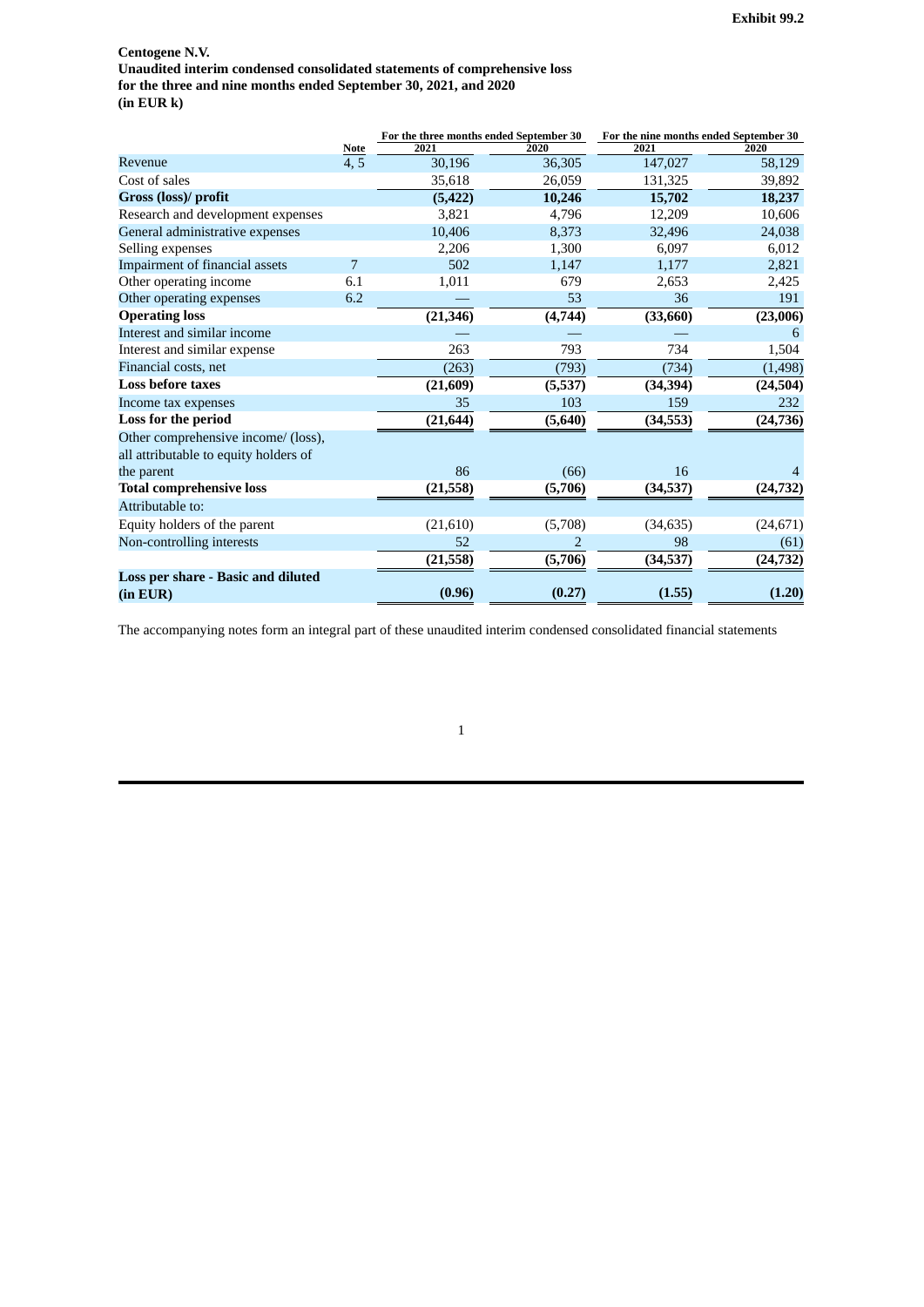## **Centogene N.V. Unaudited interim condensed consolidated statements of financial position as at September 30, 2021, and December 31, 2020 (in EUR k)**

| Assets                                | <b>Note</b>    | Sep 30, 2021 | Dec 31, 2020 |
|---------------------------------------|----------------|--------------|--------------|
| <b>Non-current assets</b>             |                |              |              |
| Intangible assets                     |                | 11,407       | 12,407       |
| Property, plant and equipment         |                | 12,160       | 16,590       |
| Right-of-use assets                   |                | 19,241       | 22,120       |
| Other assets                          | $\overline{7}$ | 2,973        | 1,967        |
|                                       |                | 45,781       | 53,084       |
| <b>Current assets</b>                 |                |              |              |
| Inventories                           |                | 4,922        | 11,405       |
| Trade receivables and contract assets | 7              | 13,907       | 29,199       |
| Other assets                          | 7              | 5,848        | 8,286        |
| Cash and cash equivalents             | 8              | 25,732       | 48,156       |
|                                       |                | 50,409       | 97,046       |
|                                       |                | 96,190       | 150,130      |
|                                       |                |              |              |
| <b>Equity and liabilities</b>         | <b>Note</b>    | Sep 30, 2021 | Dec 31, 2020 |
| <b>Equity</b>                         |                |              |              |
| Issued capital                        | 9              | 2,701        | 2,654        |
| Capital reserve                       | 9              | 132,005      | 125,916      |
| Retained earnings and other reserves  |                | (97, 523)    | (62, 888)    |
| Non-controlling interests             |                | 193          | 95           |
|                                       |                | 37,376       | 65,777       |
| <b>Non-current liabilities</b>        |                |              |              |
| Non-current loans                     | 10.1           | 100          | 401          |
| Lease liabilities                     | 10.1           | 15,560       | 17,677       |
| Deferred tax liabilities              |                | 248          | 207          |
| Government grants                     | 10.2           | 8,228        | 8,950        |
|                                       |                | 24,136       | 27,235       |
| <b>Current liabilities</b>            |                |              |              |
| Government grants                     | 10.2           | 1,375        | 1,342        |
| <b>Current loans</b>                  | 10.1           | 3,842        | 2,492        |
| Lease liabilities                     | 10.1           | 3,221        | 3,528        |
| Trade payables                        | 10.2           | 8,810        | 31,736       |
| Liabilities from income taxes         | 10.2           | 177          | 58           |
| Other liabilities                     | 10.2           | 17,253       | 17,962       |
|                                       |                | 34,678       | 57,118       |
|                                       |                | 96,190       | 150,130      |

The accompanying notes form an integral part of these unaudited interim condensed consolidated financial statements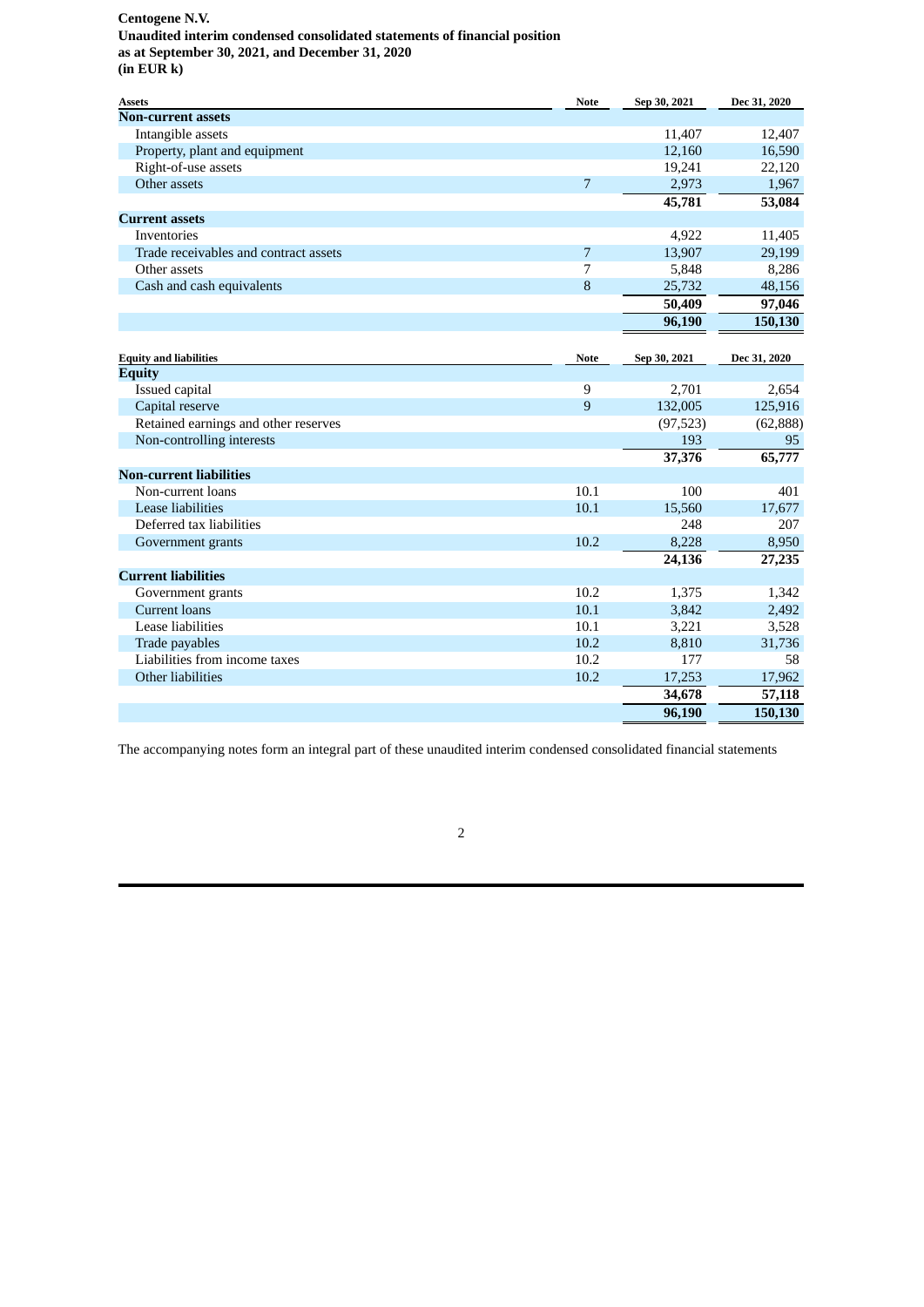# **Centogene N.V.**

**Unaudited interim condensed consolidated statements of cash flows for the nine months ended September 30, 2021, and 2020 (in EUR k)**

|                                                                          |      |           | For the nine months ended September 30 |  |  |
|--------------------------------------------------------------------------|------|-----------|----------------------------------------|--|--|
|                                                                          | Note | 2021      | 2020                                   |  |  |
| <b>Operating activities</b>                                              |      |           |                                        |  |  |
| Loss before taxes                                                        |      | (34, 394) | (24, 504)                              |  |  |
| Adjustments to reconcile loss to cash flow from operating activities     |      |           |                                        |  |  |
| Depreciation and amortization                                            | 5    | 13,476    | 6,943                                  |  |  |
| Inventory write-off                                                      |      | 1,795     |                                        |  |  |
| Interest income                                                          |      |           | (6)                                    |  |  |
| Interest expense                                                         |      | 734       | 1,504                                  |  |  |
| Loss on the disposal of property, plant and equipment                    |      | 352       |                                        |  |  |
| Expected credit loss allowances on trade receivables and contract assets | 7    | 1,177     | 2,821                                  |  |  |
| Share-based payment expenses                                             | 11   | 6.136     | 2,542                                  |  |  |
| Tax expense                                                              |      | 160       |                                        |  |  |
| Other non-cash items                                                     |      | (300)     | (1,800)                                |  |  |
|                                                                          |      |           |                                        |  |  |
| <b>Changes in operating assets and liabilities</b>                       |      |           |                                        |  |  |
| <b>Inventories</b>                                                       |      | 4.688     | (5,482)                                |  |  |
| Trade receivables and contract assets                                    | 7    | 14,115    | (12, 015)                              |  |  |
| Other assets                                                             | 7    | 594       | 5,605                                  |  |  |
| Trade payables                                                           | 10.2 | (22, 926) | 3,498                                  |  |  |
| Other liabilities                                                        | 10.2 | (590)     | 1,225                                  |  |  |
| Cash flow used in operating activities                                   |      | (14, 983) | (19,669)                               |  |  |
| <b>Investing activities</b>                                              |      |           |                                        |  |  |
|                                                                          |      |           |                                        |  |  |
| Cash paid for investments in intangible assets                           | 5    | (2, 567)  | (4,781)                                |  |  |
| Cash paid for investments in property, plant and equipment               | 5    | (2,829)   | (6,641)                                |  |  |
| Grants received for investment in property, plant and equipment          | 10.2 |           | 390                                    |  |  |
| Interest received                                                        |      |           | 6                                      |  |  |
| Cash flow used in investing activities                                   |      | (5,396)   | (11, 026)                              |  |  |
|                                                                          |      |           |                                        |  |  |
| <b>Financing activities</b>                                              |      |           |                                        |  |  |
| Cash received from issuance of shares                                    |      |           | 22,430                                 |  |  |
| Cash paid for acquisition of non-wholly owned subsidiary                 |      |           | (75)                                   |  |  |
| Cash received from loans                                                 | 10.1 | 1.910     | 1,114                                  |  |  |
| Cash repayments of loans                                                 | 10.1 | (467)     | (1,260)                                |  |  |
| Cash repayments of lease liabilities                                     | 10.1 | (3,301)   | (2,833)                                |  |  |
| Interest paid                                                            |      | (187)     | (1,028)                                |  |  |
| Cash flow used in/generated from financing activities                    |      | (2,045)   | 18,348                                 |  |  |
|                                                                          |      |           |                                        |  |  |
| Changes in cash and cash equivalents                                     |      | (22, 424) | (12, 347)                              |  |  |
| Cash and cash equivalents at the beginning of the period                 |      | 48,156    | 41.095                                 |  |  |
| Cash and cash equivalents at the end of the period                       |      | 25,732    | 28,748                                 |  |  |

The accompanying notes form an integral part of these unaudited interim condensed consolidated financial statements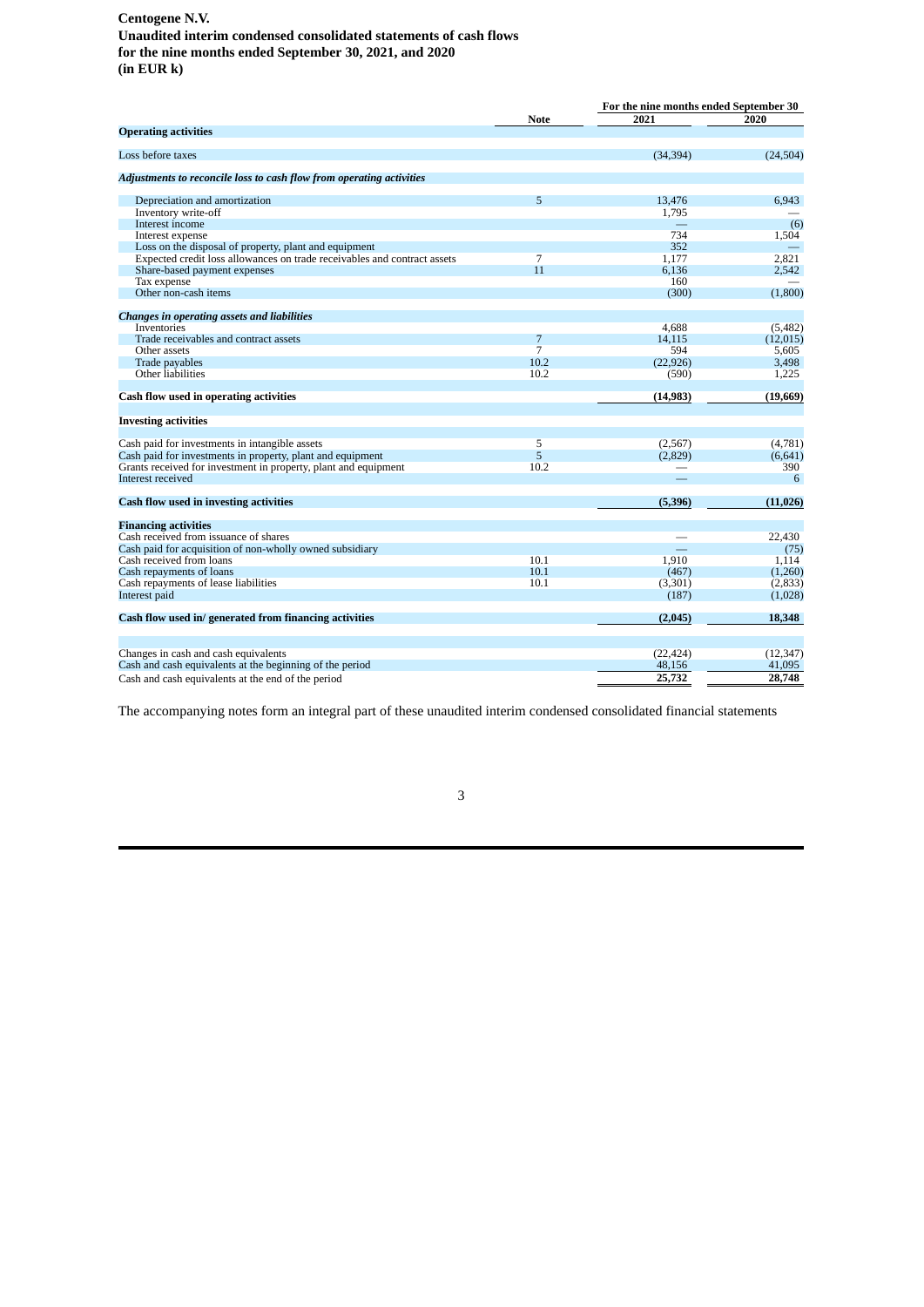# **Centogene N.V.**

**Unaudited interim condensed consolidated statements of changes in equity for the nine months ended September 30, 2020, and 2021**

|                                            |             |                          | Attributable to the owners of the parent |                                    |                      |           |                                  |                 |
|--------------------------------------------|-------------|--------------------------|------------------------------------------|------------------------------------|----------------------|-----------|----------------------------------|-----------------|
| in EUR k                                   | <b>Note</b> | <b>Issued</b><br>capital | Capital<br>reserve                       | Currency<br>translation<br>reserve | Retained<br>earnings | Total     | Non-<br>controlling<br>interests | Total<br>equity |
| As of January 1, 2020                      |             | 2,383                    | 98,099                                   |                                    | (40,622)             | 59,860    | (938)                            | 58,922          |
| Loss for the period                        |             |                          |                                          |                                    | (24, 675)            | (24, 675) | (61)                             | (24, 736)       |
| Other comprehensive loss                   |             |                          |                                          | 4                                  |                      |           |                                  |                 |
| <b>Total comprehensive loss</b>            |             |                          |                                          |                                    | (24, 675)            | (24, 671) | (61)                             | (24, 732)       |
| Share-based payments                       | 11          |                          | 2,542                                    |                                    |                      | 2,542     |                                  | 2,542           |
| Issuance of shares                         |             | 240                      | 22,969                                   |                                    |                      | 23,209    |                                  | 23.209          |
| <b>Exercise of options</b>                 |             | 30                       | (30)                                     |                                    |                      |           |                                  |                 |
| <b>Transaction costs</b>                   |             |                          | (779)                                    |                                    |                      | (779)     |                                  | (779)           |
| Disposal of non-wholly owned subsidiary    | 6.2         |                          |                                          |                                    |                      |           | 268                              | 268             |
| Acquisition of non-wholly owned subsidiary |             |                          |                                          |                                    | (780)                | (780)     | 705                              | (75)            |
| As of September 30, 2020                   |             | 2.623                    | 122,831                                  | 4                                  | (66, 077)            | 59,381    | (26)                             | 59,355          |

|                                 |             |                          | Attributable to the owners of the parent |                                    |                      |           |                                  |                        |
|---------------------------------|-------------|--------------------------|------------------------------------------|------------------------------------|----------------------|-----------|----------------------------------|------------------------|
| in EUR k                        | <b>Note</b> | <b>Issued</b><br>capital | Capital<br>reserve                       | Currency<br>translation<br>reserve | Retained<br>earnings | Total     | Non-<br>controlling<br>interests | <b>Total</b><br>equity |
| As of January 1, 2021           |             | 2.654                    | 125,916                                  | (48)                               | (62, 840)            | 65,682    | 95                               | 65,777                 |
| Loss for the period             |             |                          |                                          |                                    | (34,651)             | (34,651)  | 98                               | (34, 553)              |
| Other comprehensive loss        |             |                          |                                          | 16                                 |                      | 16        |                                  | 16                     |
| <b>Total comprehensive loss</b> |             |                          |                                          | 16                                 | (34, 651)            | (34, 635) | 98                               | (34, 537)              |
| Share-based payments            | 11          |                          | 6.136                                    |                                    |                      | 6,136     |                                  | 6,136                  |
| <b>Exercise of options</b>      |             | 47                       | (47)                                     |                                    |                      |           |                                  |                        |
| As of September 30, 2021        |             | 2,701                    | 132,005                                  | (32)                               | (97, 491)            | 37,183    | 193                              | 37,376                 |

The accompanying notes form an integral part of these unaudited interim condensed consolidated financial statements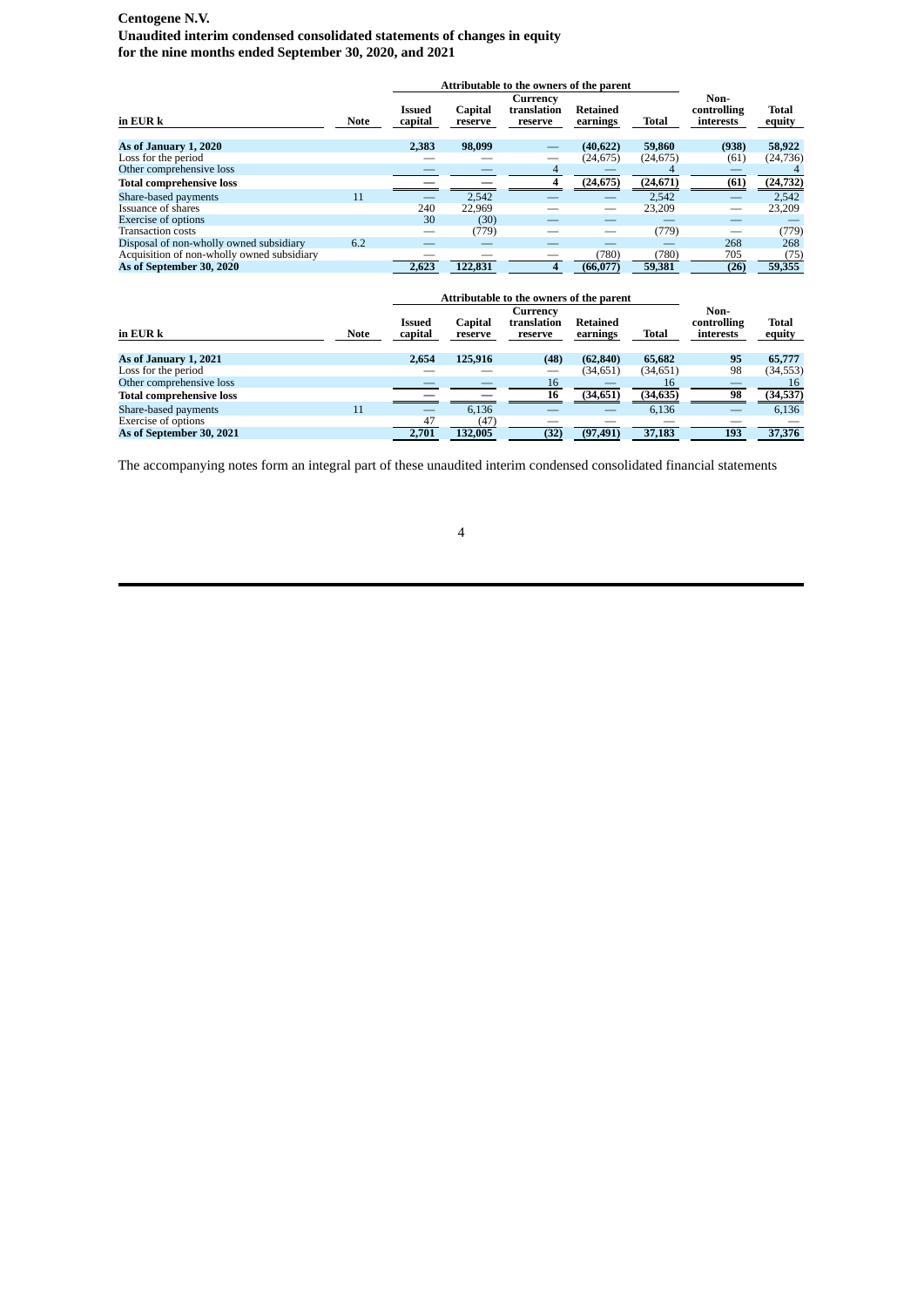## **1 General Company Information**

Centogene N.V. ("the Company") and its subsidiaries ("the Group") focus on rare diseases and seek to transform realworld clinical and genetic or other data into actionable information for patients, physicians and pharmaceutical companies. The mission of the Company is to bring rationality to treatment decisions and to accelerate the development of new orphan drugs by using our knowledge of the global rare disease market, including epidemiological and clinical data and innovative biomarkers.

On November 7, 2019, the Company completed an initial public offering ("IPO") and has since been listed on Nasdaq Global Market under stock code "CNTG". Centogene N.V. is a public company with limited liability incorporated in the Netherlands, with registered office located at Am Strande 7 in 18055 Rostock, Germany and Dutch trade register number 72822872.

In July 2020, the Company completed a follow-on offering of 3,500,000 common shares of the Company (the "Follow-on Equity Offering"), consisting of 2,000,000 common shares offered by the Company and 1,500,000 common shares offered by selling shareholders at a price to the public of US\$ 14.00 per common share (i.e. EUR 12.71 per share). Aggregate offering proceeds, net of underwriting discounts, commissions and transaction costs, were EUR 22 million to the Company.

## **2 Basis of Preparation**

The interim condensed consolidated financial statements for the three and nine months ended September 30, 2020 and 2021 have been prepared in accordance with IAS 34 Interim Financial Reporting.

The interim condensed consolidated financial statements do not include all the information and disclosures required in the annual financial statements, and should be read in conjunction with the Group's annual consolidated financial statements as of December 31, 2019, and 2020 and for the three years ended December 31, 2020. Unless otherwise specified, "the Company" refers to Centogene N.V. and Centogene GmbH throughout the remainder of these notes, while "the Group" refers to Centogene N.V., Centogene GmbH and its subsidiaries.

The accounting policies adopted in the preparation of the interim condensed consolidated financial statements are consistent with those followed in the preparation of the Group's annual consolidated financial statements for the year ended December 31, 2020, except as described below. The Group has not early adopted any standard, interpretation or amendment that has been issued but is not yet effective, and there are no new or amended standards or interpretations that are issued and became effective for the 2021 annual reporting period, that have a material impact on the Group.

These interim condensed consolidated financial statements are presented in euro, which is the Group's functional currency. Unless otherwise specified, all financial information presented in euro is rounded to the nearest thousand (EUR k) in line with customary commercial practice.

## **2.1 New significant accounting policies and accounting judgments and estimates**

#### *Revenues from contracts with customer*

The Group has a diagnostics customer from the Middle Eastern region with a history of significant payment delays. This history has resulted in the recognition of significant subsequent impairment losses by applying the expected credit loss method as the collection of the contractual consideration was historically considered probable upon recognition of revenue. Based on recent developments in its collection experience, recent negotiations with the customer, and past experiences, the Group considered it necessary to reassess its judgments related to the recognition of revenue from contracts with this customer.

The Group's management concluded, based on the facts and circumstances and management's expectations regarding this customer, that this uncertainty in the amount of the contract consideration it expects to collect, and the

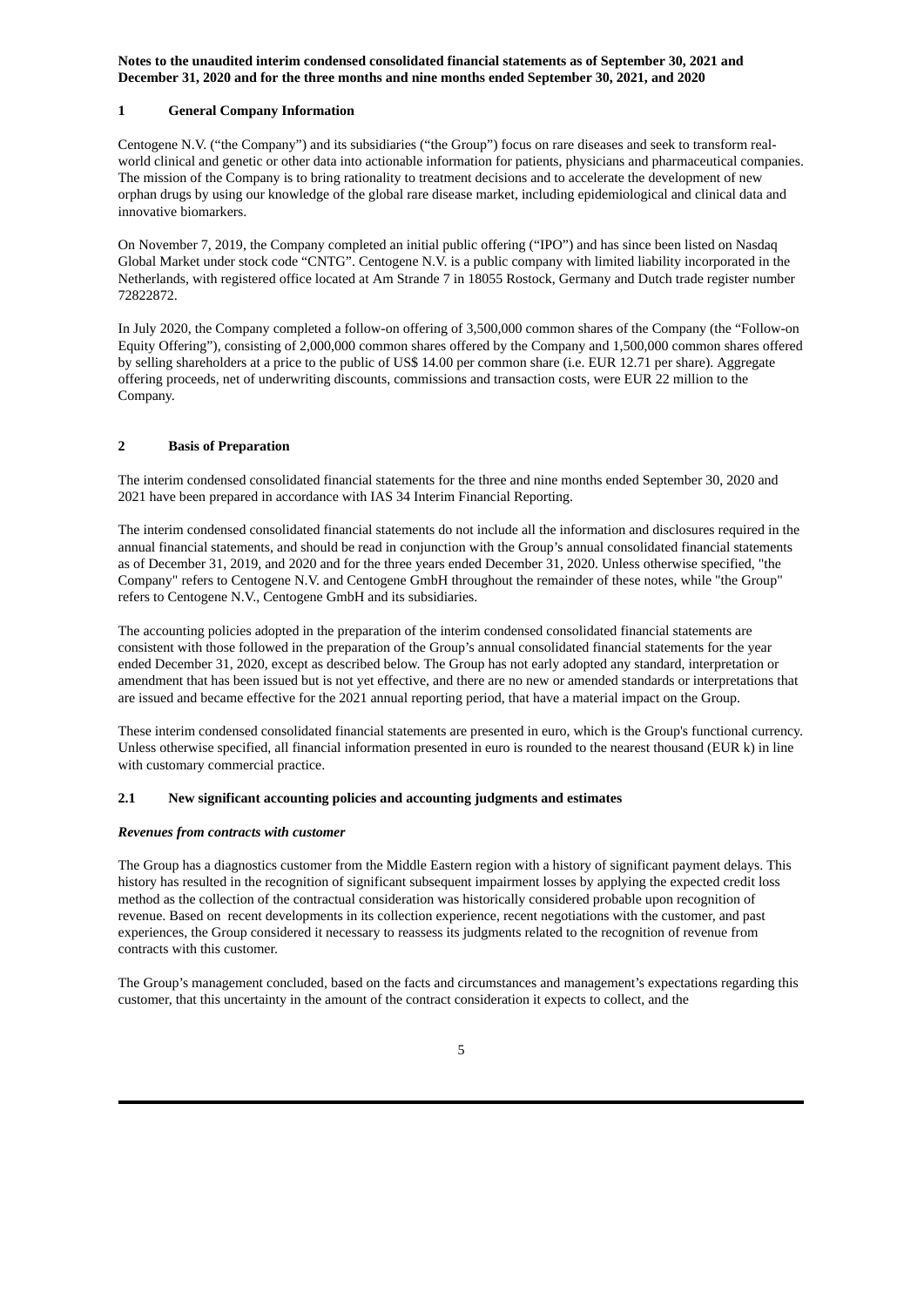likelihood of accepting a lower amount or changing payment terms represents an "implicit price concession" such that the contract consideration is variable. Therefore, the Group's management estimates the amount of the contractual consideration it expects to ultimately collect and for which it is highly probable that related revenue recognized would not be subject to significant future reversals when such uncertainty is resolved. The Group's management estimates the implicit price concessions by applying an estimated rate of 18% based primarily upon past collection history.

Despite the uncertainties related to the amount expected to be collected from the customer, based on experience and the facts and circumstances related to the customer, the Group considers it probable that it will collect 82% of the amount of estimated variable transaction price due to newly agreed payment plans established with the customer. Therefore, the Group records the difference between the billed amount and the amount estimated to be collectible as a reduction to revenue. At the end of each reporting period, and if necessary upon receipt of new information, the Group may revise the amount of the variable consideration included in the transaction price. The Group has applied this accounting policy and accounting estimate to arrangements with this customer prospectively with effect to during the third quarter of 2021.

## **2.2 Going Concern**

As an early commercial-stage company, the Group is still in progress towards reaching break-even in its diagnostic and pharma businesses. The Group and Company are subject to a number of risks similar to those of other development and early commercial stage companies. These risks include, among other things, the failure to enter into and successfully execute further collaborations with pharmaceutical partners, the failure to generate revenue from the Company's development portfolio and risks associated with research, development, testing and obtaining related regulatory approvals in relation to our product candidates. The Group´s ongoing success and ultimately the attainment of profitable operations depends on future uncertain events which include, among other things, obtaining adequate financing to promote our commercial and development activities until the Group can generate sufficient revenues to support its operating cash requirements.

The Group has incurred operating losses since inception. For the nine months ended September 30, 2021 the Group incurred a net loss of  $\epsilon$  34.6 million of which  $\epsilon$  33.7 million are related to loss of operations, resulting in an operating cash outflow of € 15.0 million). As of September 30, 2021, the Group had generated an accumulated deficit of € 97.5 million, and had an equity position of  $\epsilon$  37.4 million.

Considering cash and cash equivalents as of September 30, 2021 of € 25.7 million with relatively low short term debt obligations of € 4.0 million and no financial covenants, the Group has prepared cash flow forecasts and considered the cash flow requirement for the Company, principally focused on the twelve month period from the date of the approval of the unaudited interim condensed consolidated financial statements. These forecasts show that further financings will be required during the course of the next 12 months assuming, among others, that development programs and other operating activities continue as currently planned including the implementation of certain planned cost saving measures. This requirement for additional financing represents a material uncertainty that raises significant doubt about our ability to continue as a going concern. Without such funding considered, the Group's current cash and cash equivalents will not be sufficient to fund its operations and meet all of its obligations as they fall due for at least one year from the date of the issuance of these unaudited interim condensed consolidated financial statements.

Consequently, until the Group completes a significant financing, it plans to obtain interim bridge financing, enact measures aimed at reducing personnel and infrastructure costs, and where possible, operate at a lower spending level by pacing investments on new research programs. Additionally, the Group plans to seek funds through further private or public equity financings, debt financings, strategic collaborations and marketing, distribution or licensing arrangements, business and asset divestitures and grant funding among other things. Despite the Company's efforts to obtain the necessary funding and improve profitability of its operations, there can be no assurance of its success in doing so, or obtaining necessary funding on acceptable terms.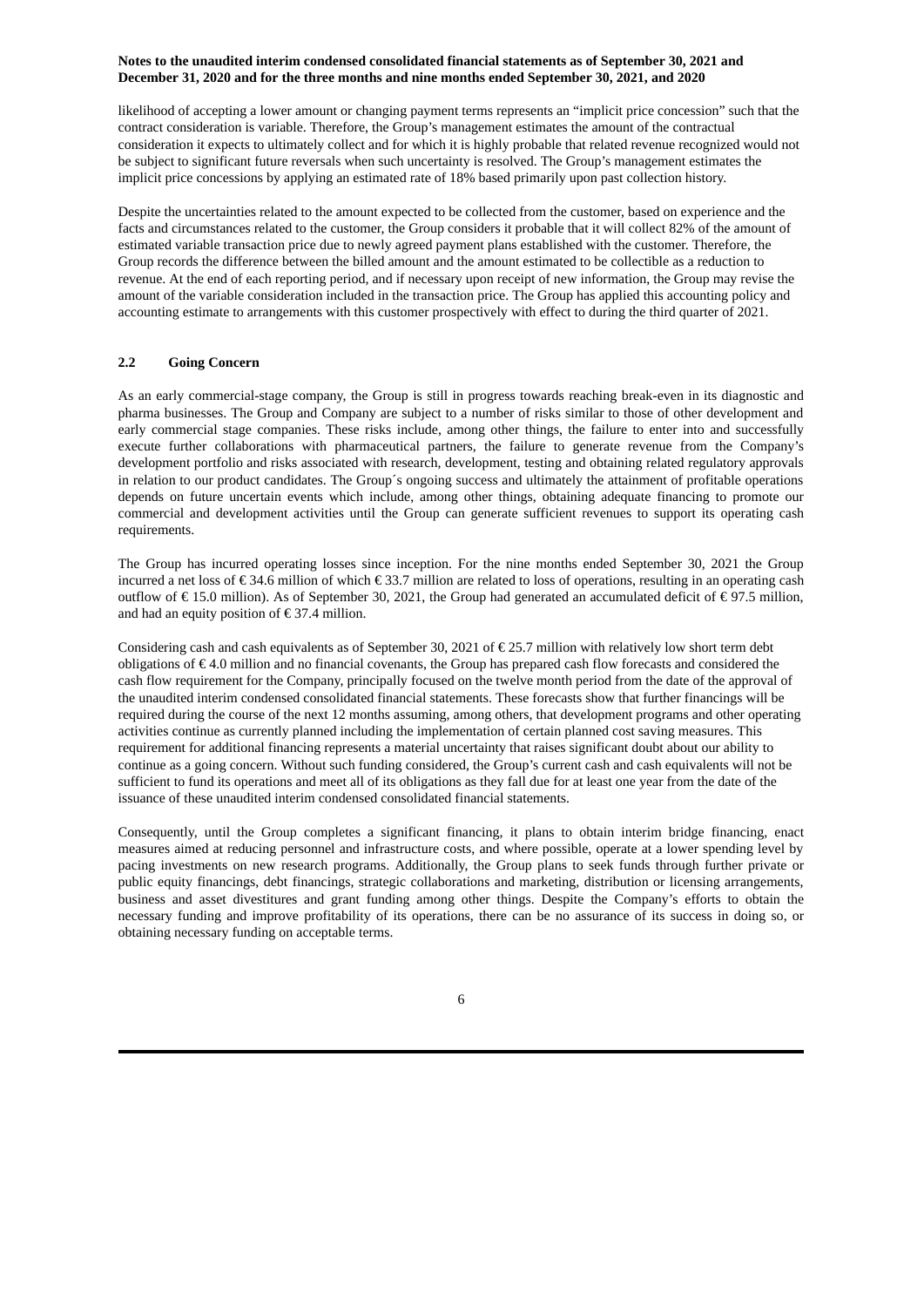The accompanying unaudited interim condensed consolidated financial statements for the three and nine months ended September 30, 2021 have been therefore prepared on a going concern basis contingent upon the successful implementation of the plans described above. This contemplates the Group will continue in operation for the foreseeable future and will be able to realize its assets and discharge its liabilities in the normal course of operations. The unaudited interim condensed consolidated financial statements do not reflect any adjustments relating to the recoverability and classification of assets or the amounts and classification of liabilities that would be necessary, was the Group unable to continue as a going concern.

# **3 Effect of COVID-19 Pandemic**

The COVID-19 pandemic has spread worldwide and continues to cause many governments to maintain measures to slow the spread of the outbreak through quarantines, travel restrictions, closures of borders and requiring maintenance of physical distance between individuals.

Since the second quarter of 2020, the COVID-19 pandemic has resulted in a slowdown in our diagnostics and pharmaceutical businesses. As part of the Company's initiative to assist local, national and international authorities as well as other partners in their efforts to facilitate the earliest possible diagnosis of COVID-19 and thereby contribute to allowing society to return to a "new" normal, the Company commenced testing for COVID-19 in March 2020.

During the nine months ended September 30, 2021, the Group continued the COVID-19 testing activities started in 2020 with a leading role in providing testing services at airports in Germany. Furthermore, new variants of the virus have emerged since mid-December 2020. How these mutations develop and their impact on the effectiveness of vaccines is not yet fully clear. Furthermore, vaccination campaigns in several countries started during the nine months ended September 30, 2021, and due to the expected increase in the availability of vaccines until the end of the year, the expectation is that governments will reduce restrictions during 2021. As a result of these developments in the COVID-19 pandemic, the Group has noticed a decrease in COVID-19 test order intakes in the three months ended September 30, 2021. How and when these developments would affect the potential prolongation of the need for testing on a broader scale remains uncertain.

Although the Group is taking a number of measures aimed at minimizing disruptions to the business and operations, and while the provision of testing for the COVID-19 virus is anticipated to generate additional revenues for us, the full extent to which the global COVID-19 pandemic may impact the business will depend on future developments, which are highly uncertain and cannot be predicted, such as the duration of the pandemic, the availability and effectiveness of vaccines against new variants, the probability of the occurrence of further outbreaks and the ultimate impact on the financial markets and the global economy, and could result in an unforeseen negative impact on the business and future results of operations.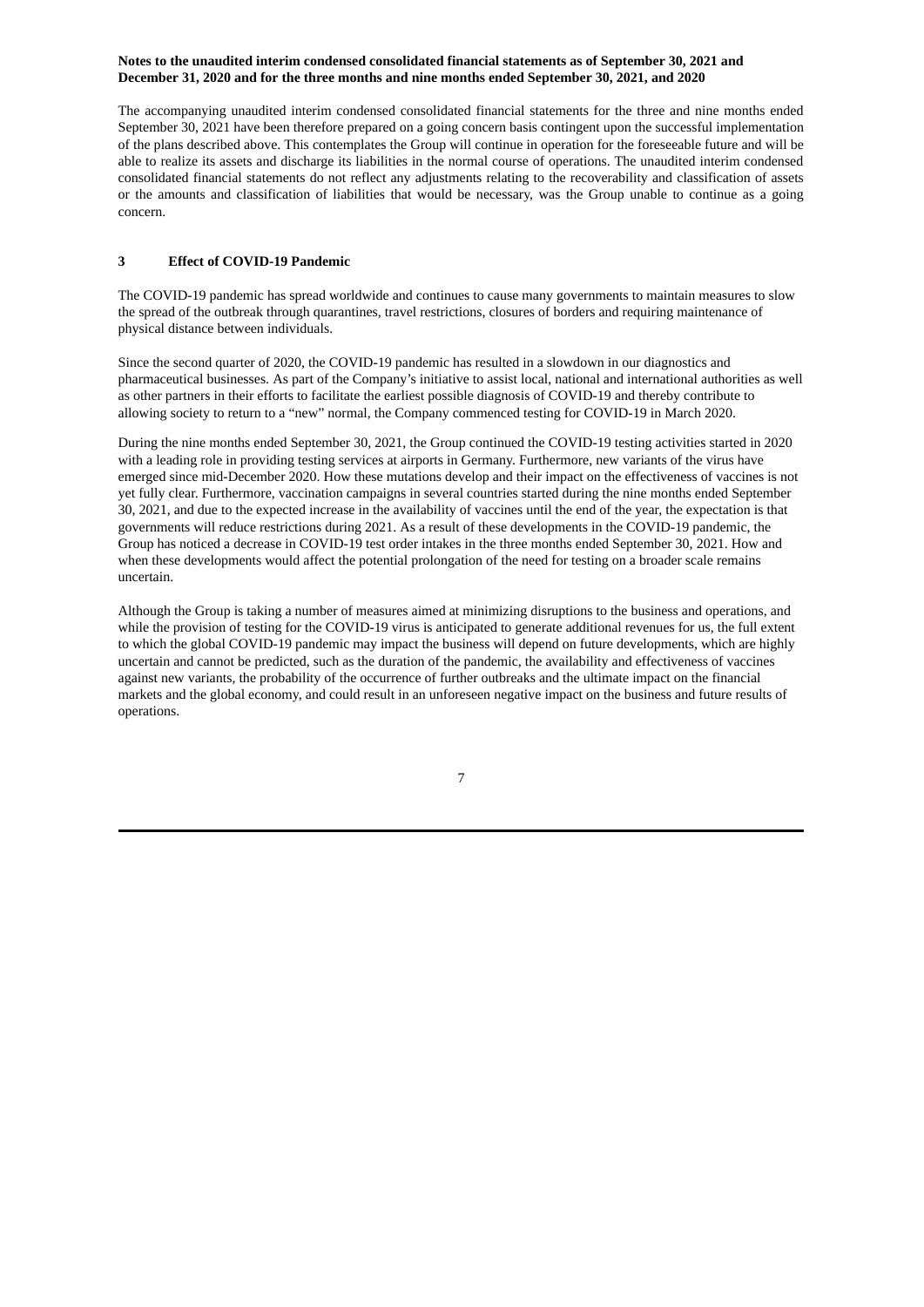# **4 Revenues from Contracts with Customers**

| in EUR k                                                     | Three Months Ended September 30, 2021 |                    |          |              |
|--------------------------------------------------------------|---------------------------------------|--------------------|----------|--------------|
|                                                              | Pharmaceutical                        | <b>Diagnostics</b> | COVID-19 | <b>Total</b> |
| Rendering of services                                        | 2,532                                 | 7,261              | 20,203   | 29,996       |
| Sales of goods                                               | 200                                   |                    |          | 200          |
| <b>Total Revenues from contracts with external customers</b> | 2,732                                 | 7,261              | 20,203   | 30,196       |
|                                                              |                                       |                    |          |              |
| Recognized over time                                         | 2,532                                 | 7,261              | 109      | 9,902        |
| Recognized at a point in time                                | 200                                   |                    | 20,094   | 20,294       |
| <b>Total Revenues from contracts with external customers</b> | 2,732                                 | 7,261              | 20,203   | 30,196       |
|                                                              |                                       |                    |          |              |
| <b>Geographical information</b>                              |                                       |                    |          |              |
| Europe                                                       | 2                                     | 1,479              | 19,971   | 21,452       |
| $—Germany**$                                                 |                                       | 48                 | 19,913   | 19,961       |
| $-Metherlands**$                                             |                                       | 1                  | 64       | 65           |
| Middle East                                                  | 18                                    | 4,033              |          | 4,051        |
| North America                                                | 2,696                                 | 908                | 232      | 3,836        |
| -United States#                                              | 2,696                                 | 867                | 232      | 3,795        |
| Latin America                                                | 16                                    | 661                |          | 677          |
| Asia Pacific                                                 |                                       | 180                |          | 180          |
| <b>Total Revenues from contracts with external customers</b> | 2,732                                 | 7,261              | 20,203   | 30,196       |

*\* Country of the incorporation of Centogene GmbH*

*\*\* Country of the incorporation of Centogene N.V.* Countries contributing more than 10% of the Group's total consolidated revenues for the three months ended *September 30, 2020, and 2021, respectively.*

| in EUR k                                                     | Three Months Ended September 30, 2020 |                    |          |              |  |
|--------------------------------------------------------------|---------------------------------------|--------------------|----------|--------------|--|
|                                                              | Pharmaceutical                        | <b>Diagnostics</b> | COVID-19 | <b>Total</b> |  |
| Rendering of services                                        | 3,598                                 | 5,069              | 26,795   | 35,462       |  |
| Sales of goods                                               | 202                                   |                    | 641      | 843          |  |
| <b>Total Revenues from contracts with external customers</b> | 3,800                                 | 5,069              | 27,436   | 36,305       |  |
|                                                              |                                       |                    |          |              |  |
| Recognized over time                                         | 3,598                                 | 5,069              | 8,693    | 17,360       |  |
| Recognized at a point in time                                | 202                                   |                    | 18,743   | 18,945       |  |
| <b>Total Revenues from contracts with external customers</b> | 3,800                                 | 5,069              | 27,436   | 36,305       |  |
|                                                              |                                       |                    |          |              |  |
| <b>Geographical information</b>                              |                                       |                    |          |              |  |
| Europe                                                       | 39                                    | 1,547              | 27,238   | 28,824       |  |
| $-Germany*$ #                                                | 20                                    | 52                 | 26,568   | 26,640       |  |
| $-Metherlands**$                                             |                                       |                    | 2        | 2            |  |
| Middle East                                                  | 26                                    | 2,648              |          | 2,674        |  |
| North America                                                | 3,735                                 | 333                | 197      | 4,265        |  |
| -United States#                                              | 3,735                                 | 299                | 197      | 4,231        |  |
| Latin America                                                |                                       | 398                | 1        | 399          |  |
| Asia Pacific                                                 |                                       | 143                |          | 143          |  |
| Total Revenues from contracts with external customers        | 3,800                                 | 5,069              | 27,436   | 36,305       |  |

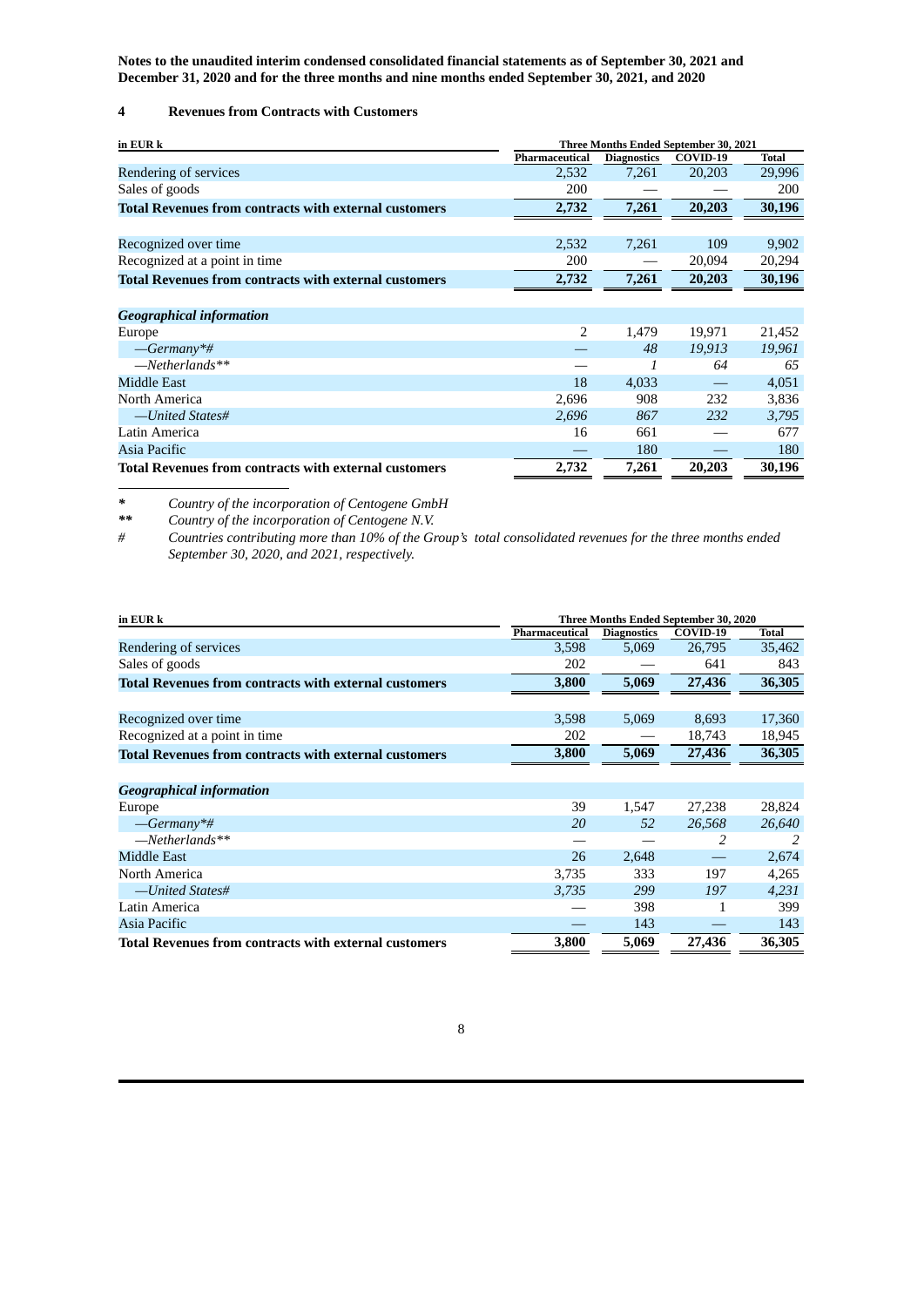| in EUR k                                                     |                | Nine months ended September 30, 2021 |                                |              |  |  |
|--------------------------------------------------------------|----------------|--------------------------------------|--------------------------------|--------------|--|--|
|                                                              | Pharmaceutical | <b>Diagnostics</b>                   | COVID-19                       | <b>Total</b> |  |  |
| Rendering of services                                        | 8,578          | 20,359                               | 117,505                        | 146,442      |  |  |
| Sales of goods                                               | 583            |                                      | 2                              | 585          |  |  |
| <b>Total Revenues from contracts with external customers</b> | 9,161          | 20,359                               | 117,507                        | 147,027      |  |  |
|                                                              |                |                                      |                                |              |  |  |
| Recognized over time                                         | 8,578          | 20,359                               | 19,081                         | 48,018       |  |  |
| Recognized at a point in time                                | 583            |                                      | 98,426                         | 99,009       |  |  |
| <b>Total Revenues from contracts with external customers</b> | 9,161          | 20,359                               | 117,507                        | 147,027      |  |  |
|                                                              |                |                                      |                                |              |  |  |
| <b>Geographical information</b>                              |                |                                      |                                |              |  |  |
| Europe                                                       | 200            | 4,013                                | 116,253                        | 120,466      |  |  |
| $—Germany**$                                                 |                | 158                                  | 112,581                        | 112,739      |  |  |
| $-Metherlands**$                                             |                | 6                                    | 3,603                          | 3,609        |  |  |
| <b>Middle East</b>                                           | 73             | 12,118                               | $\qquad \qquad \longleftarrow$ | 12,191       |  |  |
| North America                                                | 8,832          | 2,062                                | 1,176                          | 12,070       |  |  |
| Latin America                                                | 56             | 1,679                                |                                | 1,735        |  |  |
| Asia Pacific                                                 |                | 487                                  | 78                             | 565          |  |  |
| <b>Total Revenues from contracts with external customers</b> | 9,161          | 20,359                               | 117,507                        | 147,027      |  |  |

*\* Country of the incorporation of Centogene GmbH*

*\*\* Country of the incorporation of Centogene N.V.*

# Countries contributing more than 10% of the Group's total consolidated revenues for the nine months ended *September 30, 2020, and 2021, respectively.*

| in EUR k                                                     | Nine months ended September 30, 2020 |                    |          |        |  |
|--------------------------------------------------------------|--------------------------------------|--------------------|----------|--------|--|
|                                                              | Pharmaceutical                       | <b>Diagnostics</b> | COVID-19 | Total  |  |
| Rendering of services                                        | 11,478                               | 16,308             | 28,848   | 56,634 |  |
| Sales of goods                                               | 812                                  |                    | 683      | 1,495  |  |
| <b>Total Revenues from contracts with external customers</b> | 12,290                               | 16,308             | 29,531   | 58,129 |  |
|                                                              |                                      |                    |          |        |  |
| Recognized over time                                         | 11,478                               | 16,308             | 9,215    | 37,001 |  |
| Recognized at a point in time                                | 812                                  |                    | 20,316   | 21,128 |  |
| <b>Total Revenues from contracts with external customers</b> | 12,290                               | 16,308             | 29,531   | 58,129 |  |
|                                                              |                                      |                    |          |        |  |
| <b>Geographical information</b>                              |                                      |                    |          |        |  |
| Europe                                                       | 106                                  | 4,282              | 29,323   | 33,711 |  |
| $-Germany*$ #                                                | 58                                   | 144                | 28,645   | 28,847 |  |
| $-Metherlands**$                                             |                                      | 3                  | 2        | 5      |  |
| Middle East                                                  | 74                                   | 8,852              |          | 8,926  |  |
| North America                                                | 12,110                               | 1,446              | 206      | 13,762 |  |
| -United States#                                              | 12,110                               | 1,254              | 206      | 13,570 |  |
| Latin America                                                |                                      | 1,362              | 2        | 1,364  |  |
| Asia Pacific                                                 |                                      | 366                |          | 366    |  |
| <b>Total Revenues from contracts with external customers</b> | 12,290                               | 16,308             | 29,531   | 58,129 |  |

The Group collaborated with a range of pharmaceutical partners on a worldwide basis in 2021 and 2020. In addition, in cases where pharmaceutical partners are developing a new rare disease treatment, it is generally anticipated that the final approved treatment will be made available in several countries or globally. As a result, the Group allocates the revenues of the pharmaceutical segment by geographical region by reference to the location where each pharmaceutical partner mainly operates, which is based on the region from which most of their revenues are generated. The allocation of revenues in the diagnostics segment and COVID-19 segments is based on the location of each customer.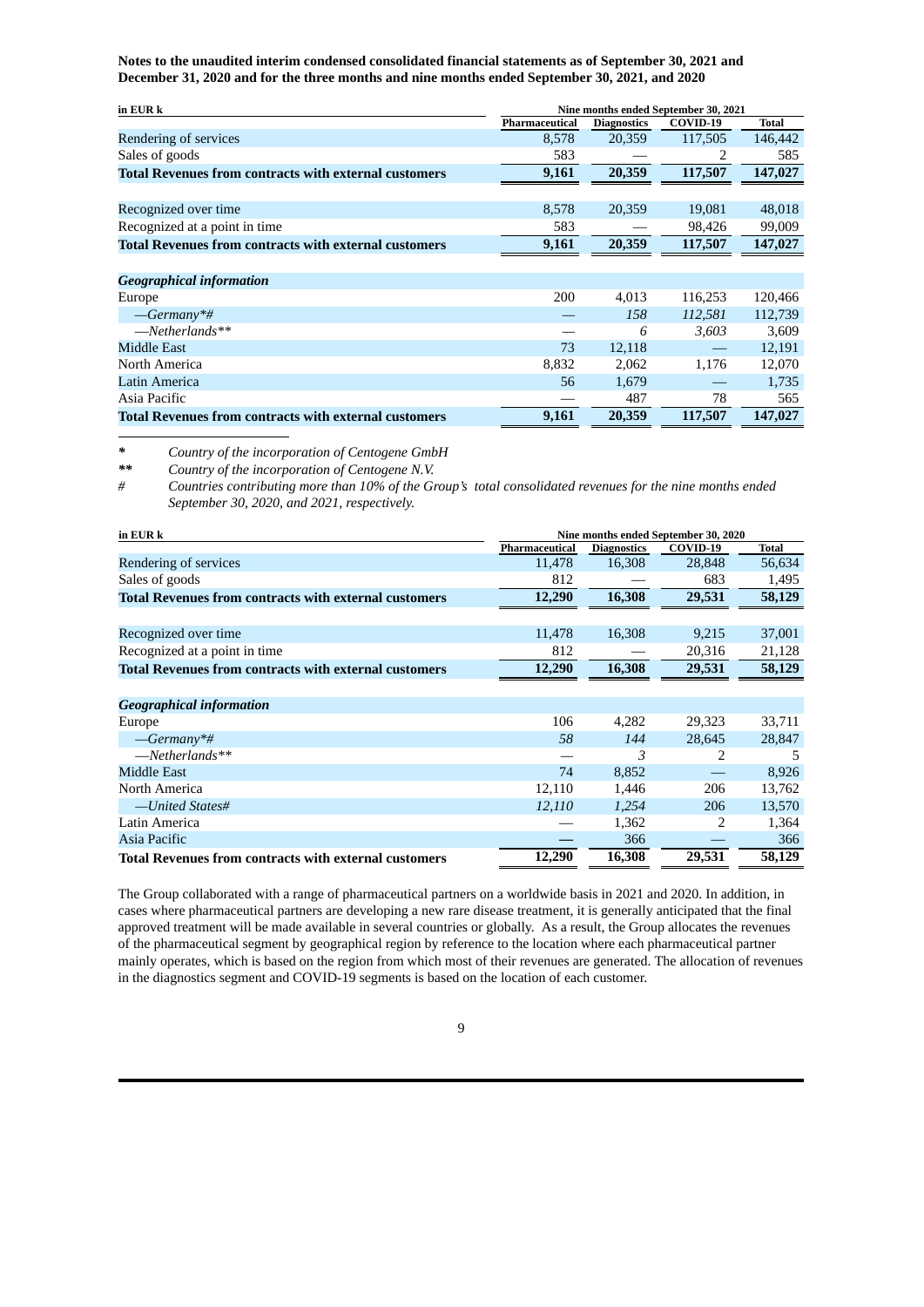#### *Pharmaceutical Segment*

During the three and nine months ended September 30, 2021, revenues from one pharmaceutical partner represented 6.5% and 4.8%, respectively, of the Group's total revenues (the three and nine months ended September 30, 2020: 7.3% and 14.4%, respectively).

#### *COVID-19 Segment*

During the three months ended September 30, 2021, revenues from two COVID-19 partners represented 2.1% and nil, respectively, of the Group's total revenues (the three months ended September 30, 2020: 25.4% and 23.9%, respectively). In the nine months ended September 30, 2021, revenues from two COVID-19 partners represented 4.2% and 12.1%, respectively, of the Group's total revenues (the nine months ended September 30, 2020: 15.9% and 15.0%, respectively).

To support the COVID-19 test offerings, the Company acquired laboratory facilities and equipment, developed CENTOGENE's Corona Test Portal and leased laboratory space at several locations in Germany. Additionally, COVID-19 testing capacity is provided through custom-built CentoTrucks, mobile laboratories in a container setup to carry out the COVID-19 analysis. Total investments in COVID-19 testing for the three and nine months ended September 30, 2021 amounted to EUR 35k and EUR 2,069k, respectively, in property, plant and equipment (the three and nine months ended September 30, 2020: EUR 2,927k and EUR 4,800k, respectively). There were no additions to right-of-use assets for the three and nine months ended September, 2021 (the three and nine months ended September 30, 2020: EUR nil and EUR 600k, respectively).

An amount of EUR 354k is included in intangible assets and relates to the development of CENTOGENE's Corona Test Portal for the nine months ended September 30, 2021 (the three and nine months ended September 30, 2020: EUR 373k and EUR 900k, respectively).

The COVID-19 pandemic and its effects on Centogene's COVID-19 testing business and its core business segments have been and remain a source of uncertainty. The Group's management has continually monitored the development of the COVID-19 pandemic and the need for testing on a broader scale in making decisions concerning the allocation of the Group's resources.

Due to changes during the COVID-19 pandemic, particularly developments in vaccination campaigns with increasing vaccination numbers and relaxation of testing regulations by several countries, the Group has reassessed its long-term plans on how to continue the Company's initiative of providing COVID-19 testing, including the likelihood of renewing certain nonprofitable lease and service agreements related to providing COVID-19 testing solutions at the conclusion of their contract terms. As a result, in line with the Group's accounting policies for long-lived assets, management reviewed the estimated useful lives of long-lived assets utilized in the COVID-19 test offerings given changes in circumstances and management's expectations. Management considered how the underlying assets are currently deployed, including whether the assets are utilized in leased facilities or service agreements which management is unlikely to renew, and potential alternative uses of the assets within the COVID-19 business or diagnostics and pharmaceutical businesses. Consequently, the Group prospectively adjusted the estimated useful lives of its long-lived assets which include property, plant and equipment, right of use assets and intangible assets which had in aggregate carrying amount of  $\epsilon$  8,549k to a remaining estimated useful life of 8 months, with effect at the beginning of the third quarter of 2021. This prospective change in estimate resulted in accelerated depreciation expense of  $\epsilon$  2,384k during the three months and nine months, respectively ended September 30, 2021.

Following the closure of the Hamburg lab, the Group recognized an accelerated depreciation of property, plant and equipment and right-of-use assets in the aggregate amount of  $\epsilon$  1,026k in the three and nine months ended September 30, 2021 (nil in the three and nine months ended September 30, 2020).

The carrying value of COVID-19 related long-lived assets was subject to an impairment test after all adjustments were recorded. However, no further impairments were identified.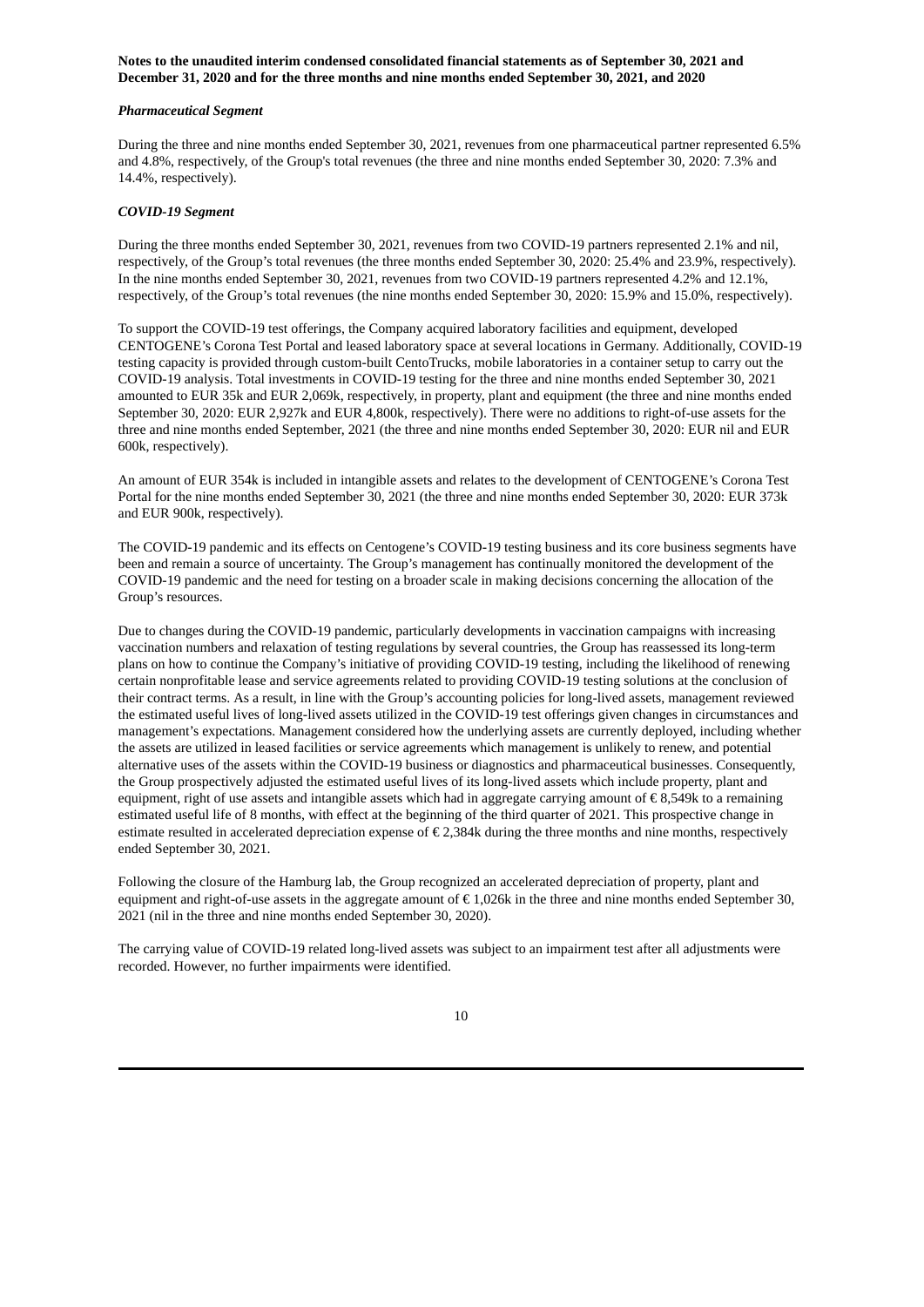Additionally, management assessed inventory obsolescence on all COVID-19 related inventories which resulted in an inventory write-off included within cost of sales in the amount of € 603k and € 1,795k for the three and nine months ended September 30, 2021, respectively (nil in the three and nine months ended September 30, 2020).

# **5 Segment Information**

| in EUR k                                                     | Three Months Ended September 30, 2021 |                                       |          |           |              |  |
|--------------------------------------------------------------|---------------------------------------|---------------------------------------|----------|-----------|--------------|--|
|                                                              | Pharmaceutical                        | <b>Diagnostics</b>                    | COVID-19 | Corporate | <b>Total</b> |  |
| <b>Total Revenues from contracts with external customers</b> | 2,732                                 | 7,261                                 | 20,203   |           | 30,196       |  |
| <b>Adjusted EBITDA</b>                                       | 307                                   | 1,070                                 | (3, 922) | (10, 135) | (12,680)     |  |
| <b>Capital Expenditures</b>                                  |                                       |                                       |          |           |              |  |
| Additions to property, plant and equipment and right-of-     |                                       |                                       |          |           |              |  |
| use assets                                                   | 26                                    | 18                                    | 35       | 54        | 133          |  |
| Additions to intangible assets                               | 98                                    |                                       |          | 380       | 478          |  |
| <b>Other segment information</b>                             |                                       |                                       |          |           |              |  |
| Depreciation and amortization                                | 397                                   | 515                                   | 4,672    | 1,222     | 6,806        |  |
| Research and development expenses                            |                                       |                                       |          | 3,821     | 3,821        |  |
| in EUR k                                                     |                                       | Three months ended September 30, 2020 |          |           |              |  |
|                                                              | Pharmaceutical                        | <b>Diagnostics</b>                    | COVID-19 | Corporate | <b>Total</b> |  |
| <b>Total Revenues from contracts with external customers</b> | 3,800                                 | 5,069                                 | 27,436   |           | 36,305       |  |
| <b>Adjusted EBITDA</b>                                       | 871                                   | (1,210)                               | 9,516    | (10, 261) | (1,084)      |  |
|                                                              |                                       |                                       |          |           |              |  |
| <b>Capital Expenditures</b>                                  |                                       |                                       |          |           |              |  |
| Additions to property, plant and equipment and right-of-use  |                                       |                                       |          |           |              |  |
| assets                                                       | 3                                     | 195                                   | 2,900    | 516       | 3,614        |  |
| Additions to intangible assets                               | 218                                   |                                       | 361      | 237       | 816          |  |
| <b>Other segment information</b>                             |                                       |                                       |          |           |              |  |
| Depreciation and amortization                                | 617                                   | 650                                   | 110      | 1,134     | 2,511        |  |
| Research and development expenses                            |                                       |                                       |          | 4,796     | 4,796        |  |
|                                                              |                                       | Nine Months Ended September 30, 2021  |          |           |              |  |
| in EUR k                                                     | Pharmaceutical                        | <b>Diagnostics</b>                    | COVID-19 | Corporate | Total        |  |
| <b>Total Revenues from contracts with external</b>           |                                       |                                       |          |           |              |  |
| customers                                                    | 9,161                                 | 20,359                                | 117,507  | —         | 147,027      |  |
| <b>Adjusted EBITDA</b>                                       | 2,451                                 | 2,703                                 | 12,496   | (31,698)  | (14, 048)    |  |
| <b>Capital Expenditures</b>                                  |                                       |                                       |          |           |              |  |
| Additions to property, plant and equipment and right-of-     |                                       |                                       |          |           |              |  |
| use assets                                                   | 35                                    | 252                                   | 2,069    | 473       | 2,829        |  |
| Additions to intangible assets                               | 661                                   |                                       | 354      | 1,552     | 2,567        |  |
| <b>Other segment information</b>                             |                                       |                                       |          |           |              |  |
| Depreciation and amortization                                | 1,221                                 | 1,333                                 | 6,668    | 4,254     | 13,476       |  |
| Research and development expenses                            |                                       |                                       |          | 12,209    | 12,209       |  |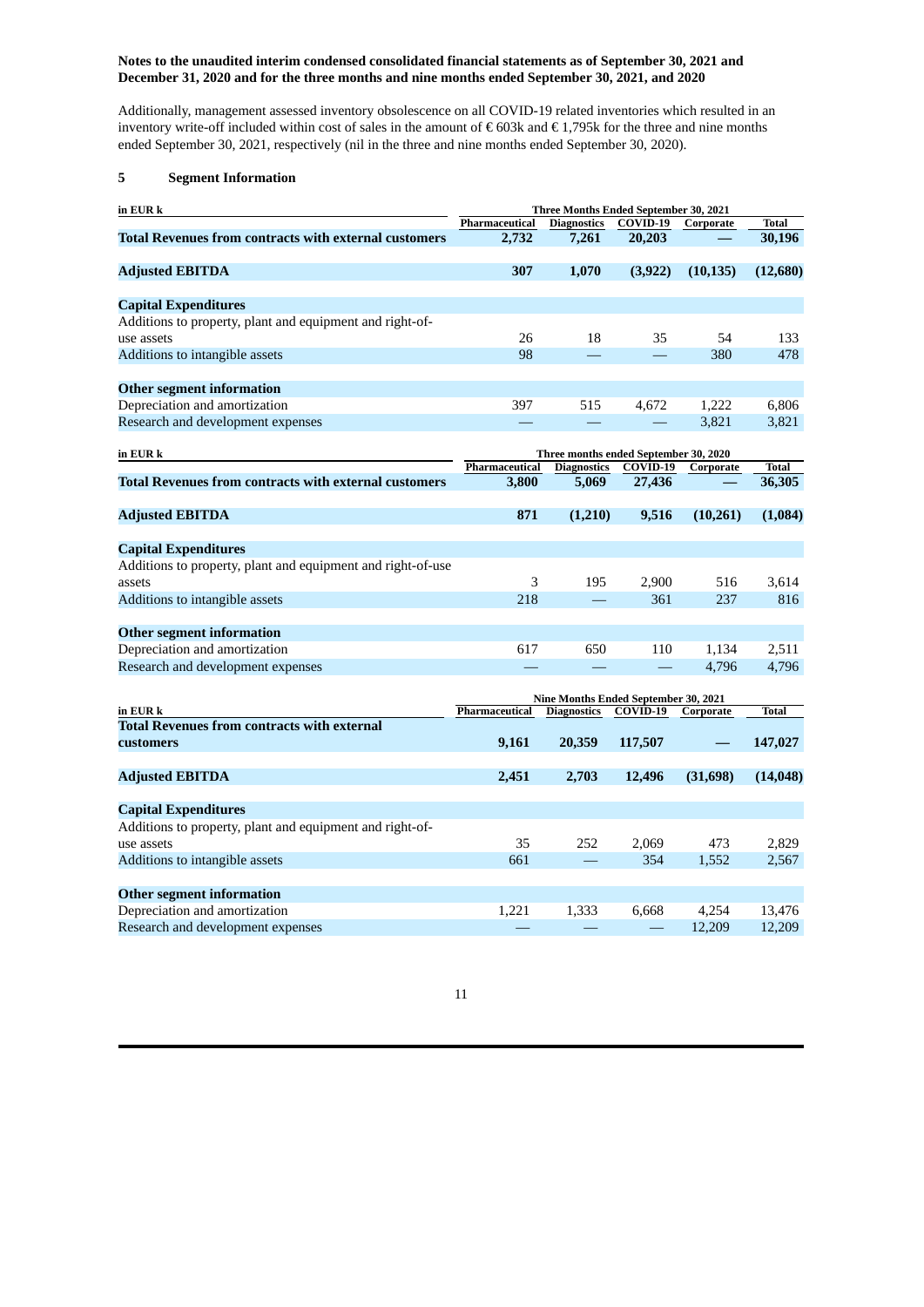|                                                              | Nine Months Ended September 30, 2020 |                    |          |           |              |
|--------------------------------------------------------------|--------------------------------------|--------------------|----------|-----------|--------------|
| in EUR k                                                     | Pharmaceutical                       | <b>Diagnostics</b> | COVID-19 | Corporate | <b>Total</b> |
| <b>Total Revenues from contracts with external customers</b> | 12,290                               | 16,308             | 29,531   |           | 58,129       |
|                                                              |                                      |                    |          |           |              |
| <b>Adjusted EBITDA</b>                                       | 5,278                                | (2,736)            | 10,306   | (26, 369) | (13,521)     |
|                                                              |                                      |                    |          |           |              |
| <b>Capital Expenditures</b>                                  |                                      |                    |          |           |              |
| Additions to property, plant and equipment and right-of-     |                                      |                    |          |           |              |
| use assets                                                   | 304                                  | 585                | 5.400    | 2,352     | 8,641        |
| Additions to intangible assets                               | 3.072                                |                    | 888      | 821       | 4,781        |
|                                                              |                                      |                    |          |           |              |
| <b>Other segment information</b>                             |                                      |                    |          |           |              |
| Depreciation and amortization                                | 1.688                                | 1.757              | 164      | 3,334     | 6,943        |
| Research and development expenses                            |                                      |                    |          | 10.606    | 10.606       |

#### *Adjustments to EBITDA*

Adjustments to EBITDA include non-cash charges in relation to depreciation, amortization (including impairments), and share-based payments as well as net financial costs, and income taxes. Certain costs, and related income, are not allocated to the reporting segment results and represent the residual operating activities of the Group reported as 'Corporate'. These include corporate overheads, which are responsible for centralized functions such as communications, information technology, facilities, legal, finance and accounting, insurance (D&O), human resources, business development and strategic initiatives, certain professional and consulting services, procurement, research and development, and other supporting activities.

Increases in corporate expenses for the three and nine months ended September 30, 2021, are mainly due to increased personnel costs and administrative costs and additional investments in IT support and data center costs.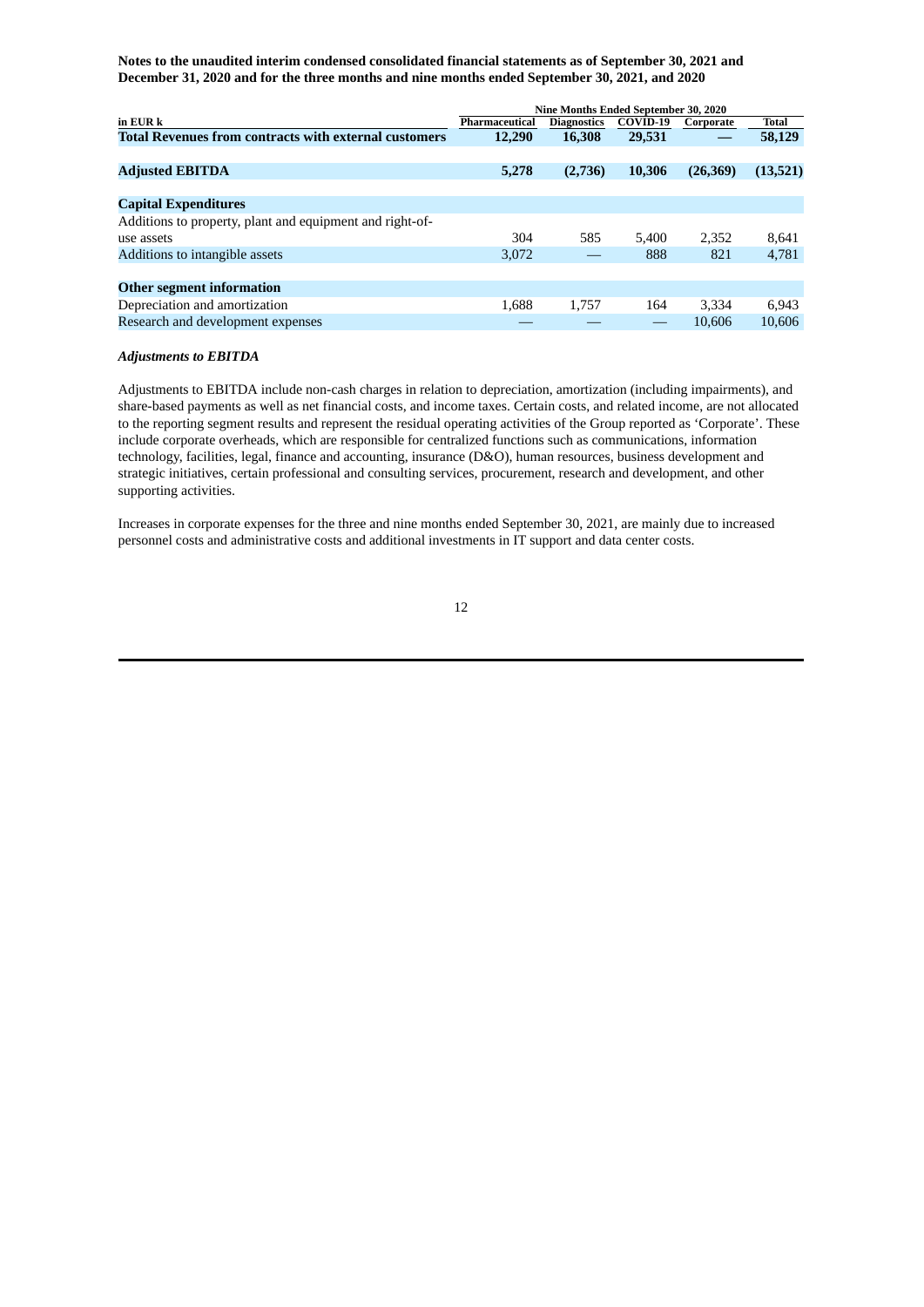# *Reconciliation of Segment Adjusted EBITDA to Group Loss for the Period*

| For the three months ended September 30      | 2021      | 2020     |
|----------------------------------------------|-----------|----------|
| <b>Reported segment Adjusted EBITDA</b>      | (2,545)   | 9,177    |
| Corporate expenses                           | (10, 135) | (10,261) |
|                                              | (12,680)  | (1,084)  |
| Share-based payment expenses (Note 11)       | (1,860)   | (1, 149) |
| Depreciation and amortization                | (6,806)   | (2,511)  |
| <b>Operating loss</b>                        | (21, 346) | (4,744)  |
| Financial costs, net                         | (263)     | (793)    |
| Income tax expenses                          | (35)      | (103)    |
| Loss for the three months ended September 30 | (21, 644) | (5,640)  |
|                                              |           |          |
|                                              |           |          |
| For the nine months ended September 30       | 2021      | 2020     |
| <b>Reported segment Adjusted EBITDA</b>      | 17,650    | 12,848   |
| Corporate expenses                           | (31, 698) | (26,369) |
|                                              | (14, 048) | (13,521) |
| Share-based payment expenses (Note 11)       | (6, 136)  | (2,542)  |
| Depreciation and amortization                | (13, 476) | (6, 943) |
| <b>Operating loss</b>                        | (33,660)  | (23,006) |
| Financial costs, net                         | (734)     | (1,498)  |
| Income tax expenses                          | (159)     | (232)    |

## *Non-Current Asset Locations*

Non-current assets of the Group consist of right-of-use assets, property, plant and equipment, as well as intangible assets. All of such assets are located in Germany, which is the country of the business address of Centogene GmbH, except for property, plant and equipment of EUR 437k (December 31, 2020: EUR 516k) and right-of-use assets of EUR 205k (December 31, 2020: EUR 709k), which are located in the United States.

## **6 Other Income and Expenses**

#### **6.1 Other Operating Income**

|                    | For the Three months ended September 30 | For the Nine months ended September 30 |       |       |
|--------------------|-----------------------------------------|----------------------------------------|-------|-------|
| in EUR k           | 2021                                    | 2020                                   | 2021  |       |
| Government         |                                         |                                        |       |       |
| grants             | 572                                     | 535                                    | 1,749 | 1,940 |
| Currency gains     | 139                                     |                                        | 67    |       |
| <b>Others</b>      | 300                                     | 144                                    | 837   | 485   |
| <b>Total other</b> |                                         |                                        |       |       |
| operating income   | 1,011                                   | 679                                    | 2,653 | 2,425 |

Government grants include performance-based grants to subsidize research, development and innovation in the state of Mecklenburg-Western Pomerania from funds granted by the European Regional Development Fund. Furthermore, government grants contain the release of deferred income from investment related grants. Other operating income includes the bank loan granted under the Coronavirus Aid, Relief, and Economic Security Act (CARES Act) which was forgiven during the three months ended June 30, 2021 (see note 10).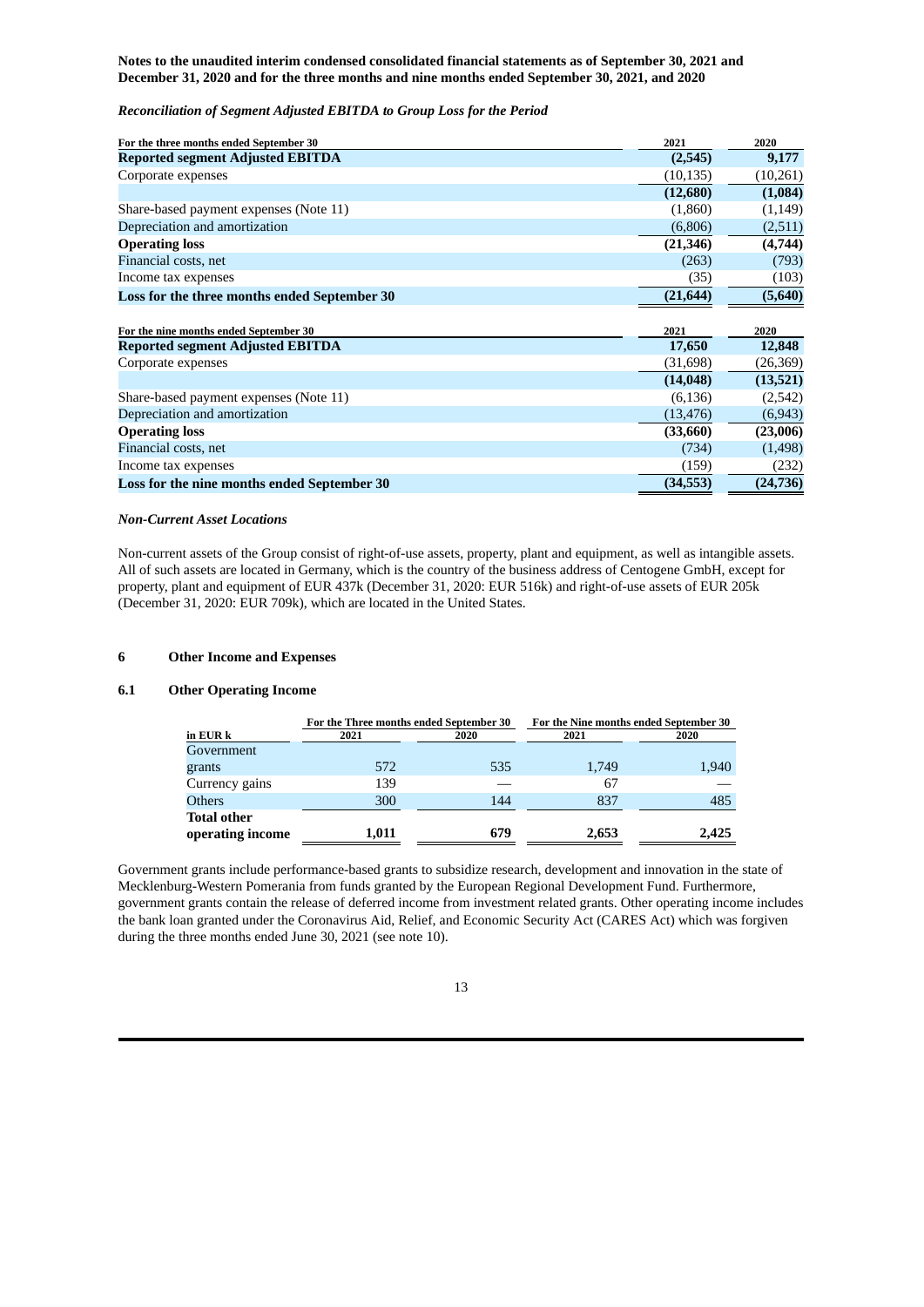# **6.2 Other Operating Expenses**

|                        | For the Three months ended September 30 |      | For the Nine months ended September 30 |      |  |
|------------------------|-----------------------------------------|------|----------------------------------------|------|--|
| in EUR k               | 2021                                    | 2020 | 2021                                   | 2020 |  |
| <b>Currency losses</b> |                                         | 23   |                                        | 60   |  |
| Others                 |                                         | 30   | 36                                     | 131  |  |
| <b>Total other</b>     |                                         |      |                                        |      |  |
| operating              |                                         |      |                                        |      |  |
| expenses               |                                         | 53   | 36                                     | 191  |  |

During the nine months ended September 30, 2020, the Group disposed of its entire 51% interest in LPC GmbH ("LPC") to the minority shareholders for a consideration of EUR 213k, of which EUR 200k is to be paid over a period of four years (and included in other assets, see note 7). The related non-controlling interest of EUR 268k (accumulated share of loss) was debited to profit or loss, and the sale resulted in a loss of EUR 101k.

## **7 Trade Receivables and Other Assets**

| in EUR k                                                         | Sep 30, 2021 | Dec 31, 2020 |
|------------------------------------------------------------------|--------------|--------------|
| <b>Non-current</b>                                               |              |              |
| Other assets - Rental deposits                                   | 2,923        | 1,867        |
| Other assets – Others                                            | 50           | 100          |
|                                                                  | 2,973        | 1,967        |
| Current                                                          |              |              |
| Trade receivables, net                                           | 10,993       | 25,656       |
| Contract assets, net                                             | 2,914        | 3,543        |
| Other assets                                                     | 5,848        | 8,286        |
|                                                                  | 19,755       | 37,485       |
| Total non-current and current trade receivables and other assets | 22,728       | 39,452       |

## *Other Non-Current Assets*

The non-current portion of other assets mainly include cash deposits of EUR 2,250k used to secure a bank guarantee of EUR 3,000k relating to the leases of the Rostock headquarters building, cash deposits of EUR 192k, used to secure a bank guarantee of EUR 257k, relating to the leases of the Berlin office and EUR 285k for the leases of certain plant and machineries. It also includes the non-current part of the consideration receivable for the sale of LPC for EUR 50k (see note 6.2).

#### *Trade Receivables and Contract Assets*

Trade receivables are non-interest bearing and are generally due in 30 to 90 days. In general, portfolio-based expected credit loss allowances are recognized on trade receivables and contract assets.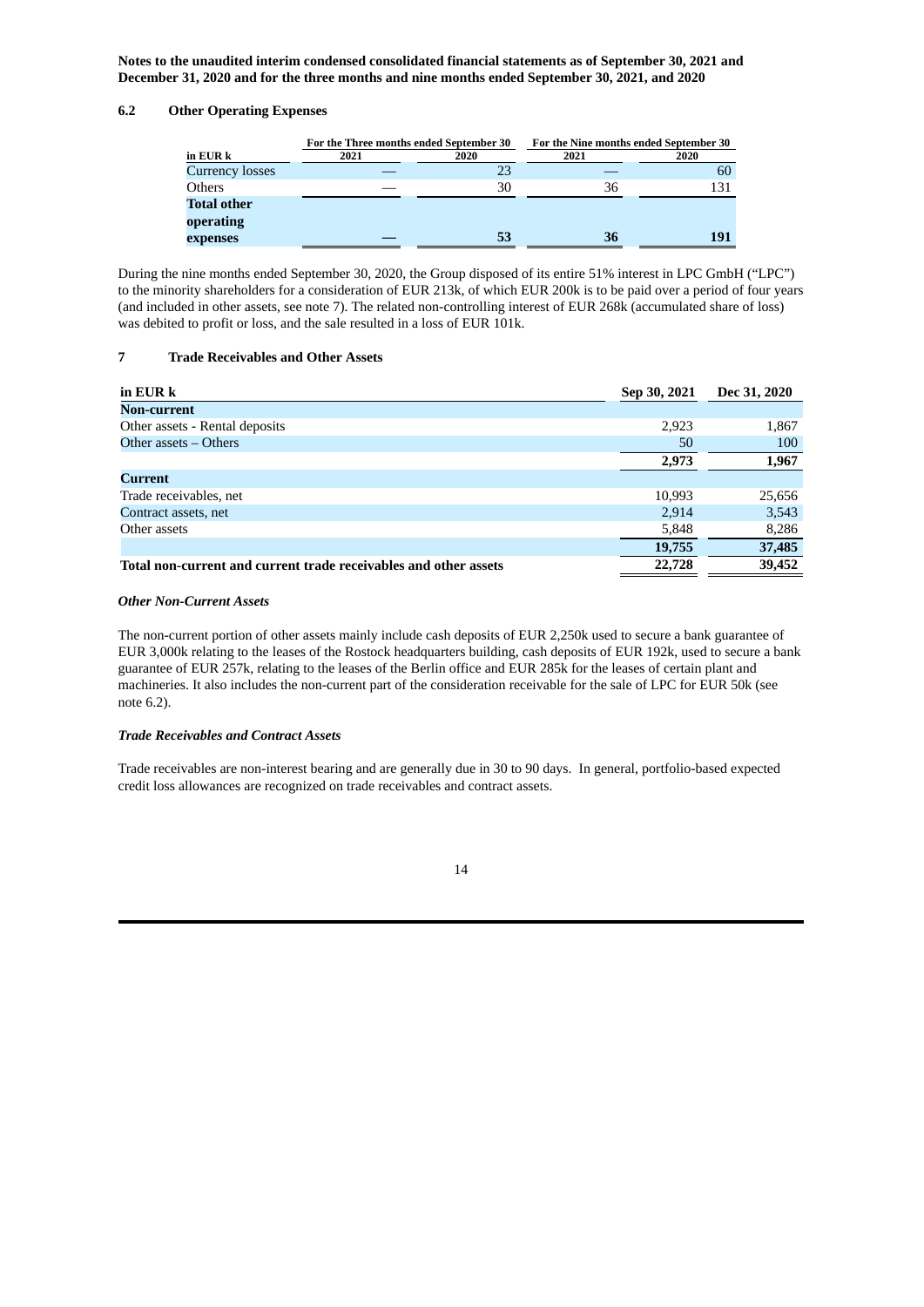| in EUR k                                                                       | Sep 30, 2021 | Dec 31, 2020 |
|--------------------------------------------------------------------------------|--------------|--------------|
| Not past due                                                                   | 9,265        | 24,185       |
| Past due 1-30 days                                                             | 1,749        | 2,228        |
| Past due 31-90 days                                                            | 1,759        | 797          |
| Past due more than 90 days                                                     | 7,007        | 6,757        |
| Total gross amount of trade receivables and contract assets                    | 19,780       | 33,967       |
|                                                                                |              |              |
| <b>Expected credit loss rate</b>                                               |              |              |
| Not past due                                                                   | $1.3\%$      | 1.6 %        |
| Past due 1-30 days                                                             | 7.0 %        | $3.1\%$      |
| Past due 31-90 days                                                            | 11.5 %       | $7.7\%$      |
| Past due more than 90 days                                                     | 79.5 %       | 63.0 %       |
| Expected credit loss rate on total gross trade receivables and contract assets | 29.7 %       | 14.0 %       |
|                                                                                |              |              |
| <b>Expected credit loss</b>                                                    | 5,873        | 4,768        |

The addition to the allowance for expected credit losses amounts to EUR 502k and EUR 1,177k for the three and nine months ended September 30, 2021, respectively, which was included in the impairment of financial assets in the profit and loss account (the three and nine months ended September 30, 2020: EUR 1,147k and EUR 2,821k).

#### *Other Current Assets*

The current assets include EUR 129k VAT receivables (December 31, 2020: EUR 226k), prepaid expenses of EUR 2,373k (December 31, 2020: EUR 4,431k), receivables related to exercised share-based payment grants of EUR 349k (December 31, 2020: EUR 1,253k receivables), receivables related to COVID-19 bank or credit card transactions of EUR 424 (December 31, 2020: EUR 1,076k), as well as receivables from grants of EUR 1,462k (December 31, 2020: EUR 442k).

#### **8 Cash and Short-Term Deposits**

As of September 30, 2021, the Group has pledged its short-term deposits with carrying amount of EUR 1,500k (December 31, 2020: EUR 1,500k) and EUR 2,500k (December 31, 2020: EUR 2,500k) respectively, to fulfil collateral requirements in respect of existing secured bank loan and overdraft facility up to EUR 2,500k. In addition, the Group has pledged its short-term deposits of EUR 1,000k (December 31, 2020: EUR 1,000k) related to two other overdraft facilities worth EUR 500k each.

The restriction applying to the collateral may be terminated at any time subject to the full amount of the relevant bank loans and the overdrafts being repaid.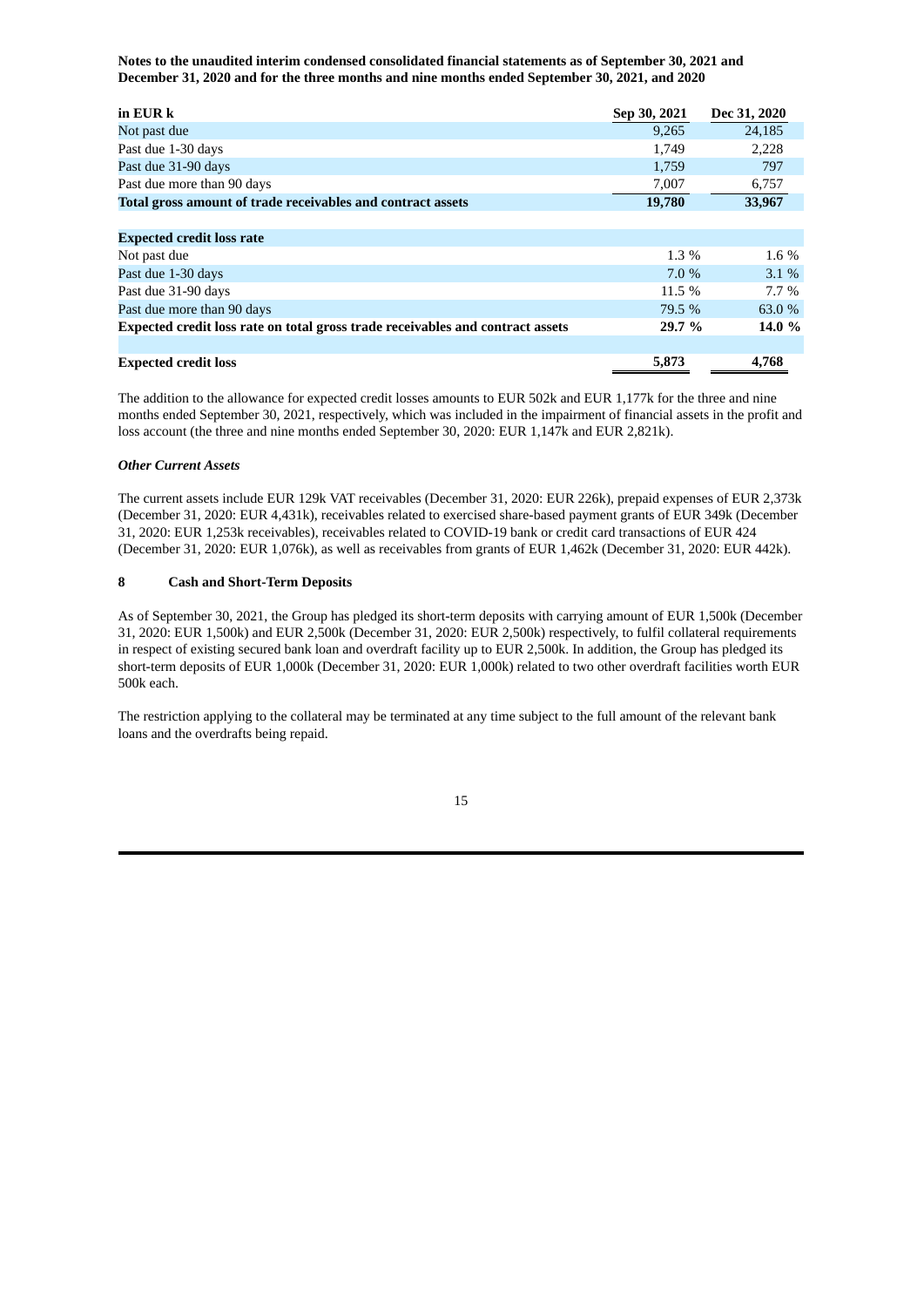## **9 Equity**

#### *Common Shares*

As of September 30, 2021, 22,511,242 common shares of Centogene N.V. with a nominal value of EUR 0.12 were issued and fully paid up (December 31, 2020: 22,117,643). As of September 30, 2021, the authorized but unissued common share capital amounted to EUR 6,773k (December 31, 2020: EUR 6,826k).

The holders of common shares are entitled to the Company's approved dividends and other distributions as may be declared from time to time by the Company, and are entitled to vote per share on all matters to be voted at the Company's annual general meetings.

## *Capital Reserve*

As of September 30, 2021, capital reserve included a share premium of EUR 107,451k (December 31, 2020: EUR 107,498k), being amounts paid in by shareholders at the issuance of shares in excess of the par value of the shares issued, net of any transaction costs incurred for the share issuance.

In addition, it also included amounts recorded on the basis of share-based payments. For additional information on the share-based payments, see note 11.

#### **10 Financial Liabilities**

### **10.1 Interest-Bearing Liabilities**

| in EUR k                                         |        | Sep 30, 2021 Dec 31, 2020 |
|--------------------------------------------------|--------|---------------------------|
| <b>Non-current liabilities</b>                   |        |                           |
| Non-current portion of secured bank loans        | 100    | 401                       |
| <b>Total non-current loans</b>                   | 100    | 401                       |
| Lease liabilities                                | 15,560 | 17,677                    |
| <b>Total non-current liabilities</b>             | 15,660 | 18,078                    |
|                                                  |        |                           |
| <b>Current liabilities</b>                       |        |                           |
| Current portion of secured bank loans            | 401    | 567                       |
| Other bank loans                                 |        | 387                       |
| <b>Bank overdrafts</b>                           | 3,441  | 1,538                     |
| <b>Total current loans</b>                       | 3,842  | 2,492                     |
| Current portion of lease liabilities             | 3,221  | 3,528                     |
| <b>Total current liabilities</b>                 | 7,063  | 6,020                     |
|                                                  |        |                           |
| <b>Total non-current and current liabilities</b> | 22,723 | 24,098                    |

As of September 30, 2021, short-term cash deposits of EUR 1,500k (December 31, 2020: EUR 1,500k) were used to secure the secured bank loan outstanding (see note 8).

Other bank loans outstanding as of December 31, 2020 represented bank loans granted under the Coronavirus Aid, Relief, and Economic Security Act (CARES Act) which were forgiven during the three months ended June 30, 2021. The amount forgiven has been included in other operating income (see note 6).

The following table is based on the original terms and conditions: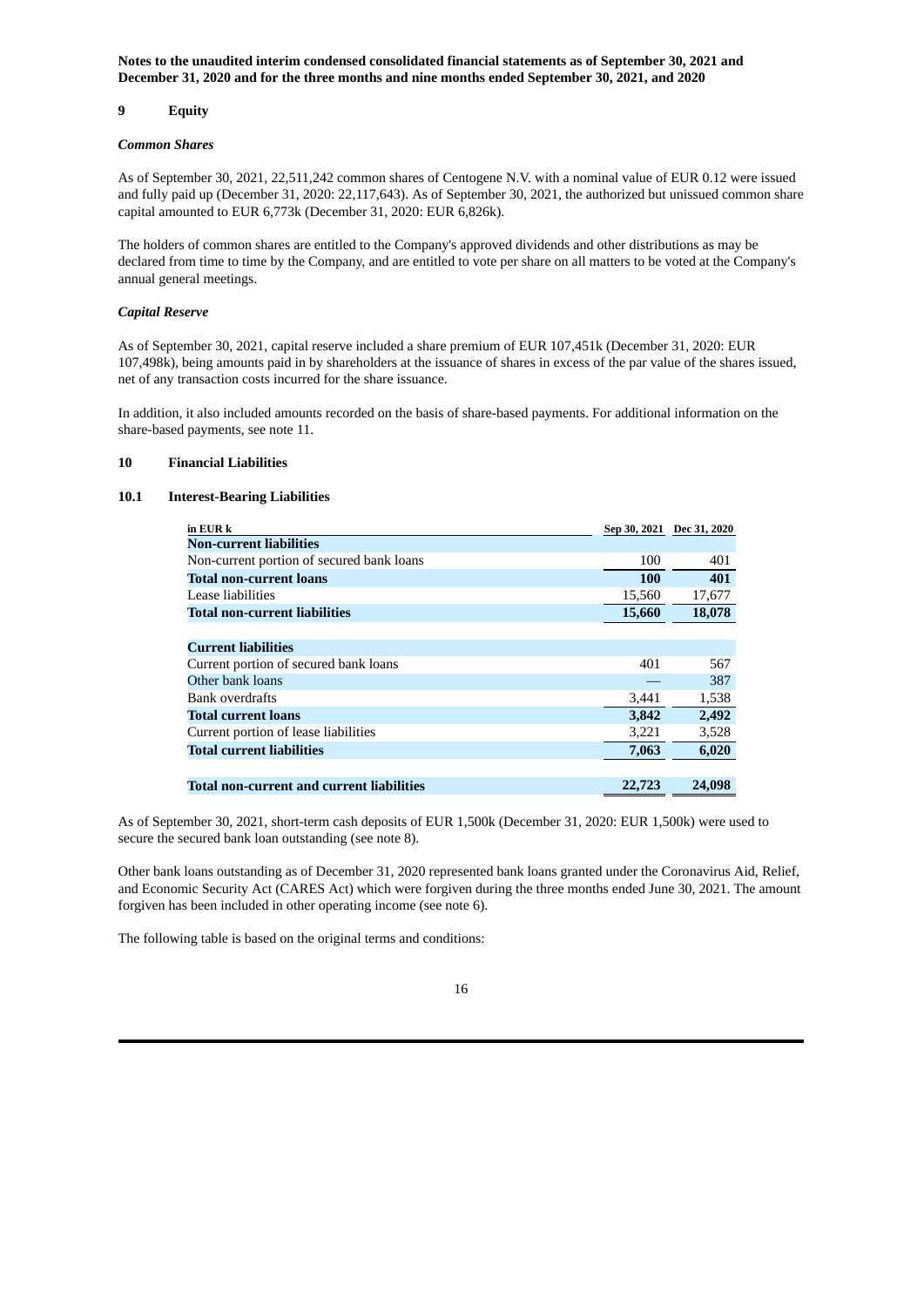#### *Conditions and Statement of Liabilities*

The outstanding interest-bearing liabilities as of September 30, 2021 and December 31, 2020 have the following conditions:

|                               |            |                              |                 | Sep 30, 2021   |          | Dec 31, 2020 |          |
|-------------------------------|------------|------------------------------|-----------------|----------------|----------|--------------|----------|
|                               |            |                              |                 | <b>Nominal</b> | Carrying | Nominal      | Carrying |
| in EUR k                      | Currency   | <b>Nominal interest rate</b> | <b>Maturity</b> | amount         | amount   | amount       | amount   |
| Secured bank loan             | <b>EUR</b> | 2.95%                        | 2017-22         | 501            | 501      | 968          | 968      |
| Other bank loan               | <b>USD</b> | 1%                           | 2020-22         |                |          | 387          | 387      |
| Bank overdrafts               | <b>EUR</b> | 4.75%                        | Rollover        | 499            | 499      | 498          | 498      |
| Bank overdrafts               | <b>EUR</b> | 3.75%                        | Rollover        | 2.443          | 2.443    | 628          | 628      |
| <b>Bank overdrafts</b>        | <b>EUR</b> | 4.50%                        | Rollover        | 499            | 499      | 412          | 412      |
| Lease liabilities             | <b>EUR</b> | $2.1\% - 3.5\%$ *, 5.4%-9.1% | 2017-31         | 18,781         | 18,781   | 21,205       | 21,205   |
| <b>Total interest-bearing</b> |            |                              |                 |                |          |              |          |
| financial liabilities         |            |                              |                 | 22,723         | 22,723   | 24,098       | 24,098   |

Represents the incremental borrowing rate of the Group at the commencement of the leases

The bank overdrafts of EUR 2,443k as of September 30, 2021 (December 31, 2020: EUR 628k) were secured by shortterm deposits with a carrying amount of EUR 2,500k (December 31, 2020: EUR 2,500k) (see note 8). The other bank overdrafts of EUR 998k (December 31, 2020: EUR 910k) were secured over two short-term deposits with a carrying amount of EUR 500k each (see note 8).

#### **10.2 Trade Payables and Other Liabilities**

| in EUR k                                    |        | Sep 30, 2021 Dec 31, 2020 |
|---------------------------------------------|--------|---------------------------|
| Trade payables                              | 8,810  | 31,736                    |
| Government grants (deferred income)         | 9,603  | 10,292                    |
| <b>Contract liabilities</b>                 | 5,540  | 4.479                     |
| <b>Others</b>                               | 11,713 | 13,483                    |
| <b>Trade payables and other liabilities</b> | 35,666 | 59,990                    |
| Non-current                                 | 8,228  | 8.950                     |
| Current                                     | 27,438 | 51,040                    |

Government grants mainly include investment-related government grants. These were received for the purchase of certain items of property, plant and equipment for the research and development facilities in Mecklenburg-Western Pomerania, including the Rostock facility. The grants were issued in the form of investment subsidies as part of the joint federal and state program, "Verbesserung der regionalen Wirtschaftsstruktur" (improvement of the regional economic structure) in connection with funds from the European Regional Development Fund. No additional grants were received during the nine months ended September 30, 2021 related to the purchase of certain items of property, plant and equipment (the nine months ended September 30, 2020: EUR 390k).

In addition, other liabilities include a provision for outstanding invoices of EUR 4,341k (December 31, 2020: EUR 1,245k), personnel-related liabilities for vacation and bonuses totaling EUR 3,831k (December 31, 2020: EUR 4,032k), no VAT payable (December 31, 2020: EUR 4,578k payable), as well as liabilities for wage and church tax of EUR 900k (December 31, 2020: EUR 1,988k).

## **11 Share-Based Payments**

#### *Expenses from Share-Based Payment Arrangements*

During the three and nine months ended September 30, 2021, the Company incurred share-based payment expenses of EUR 1,860k and EUR 6,136k, respectively (the three and nine months ended September 30, 2020: EUR 1,149k and EUR 2,542k, respectively). These expenses were included in general administrative expenses for services received during the respective periods.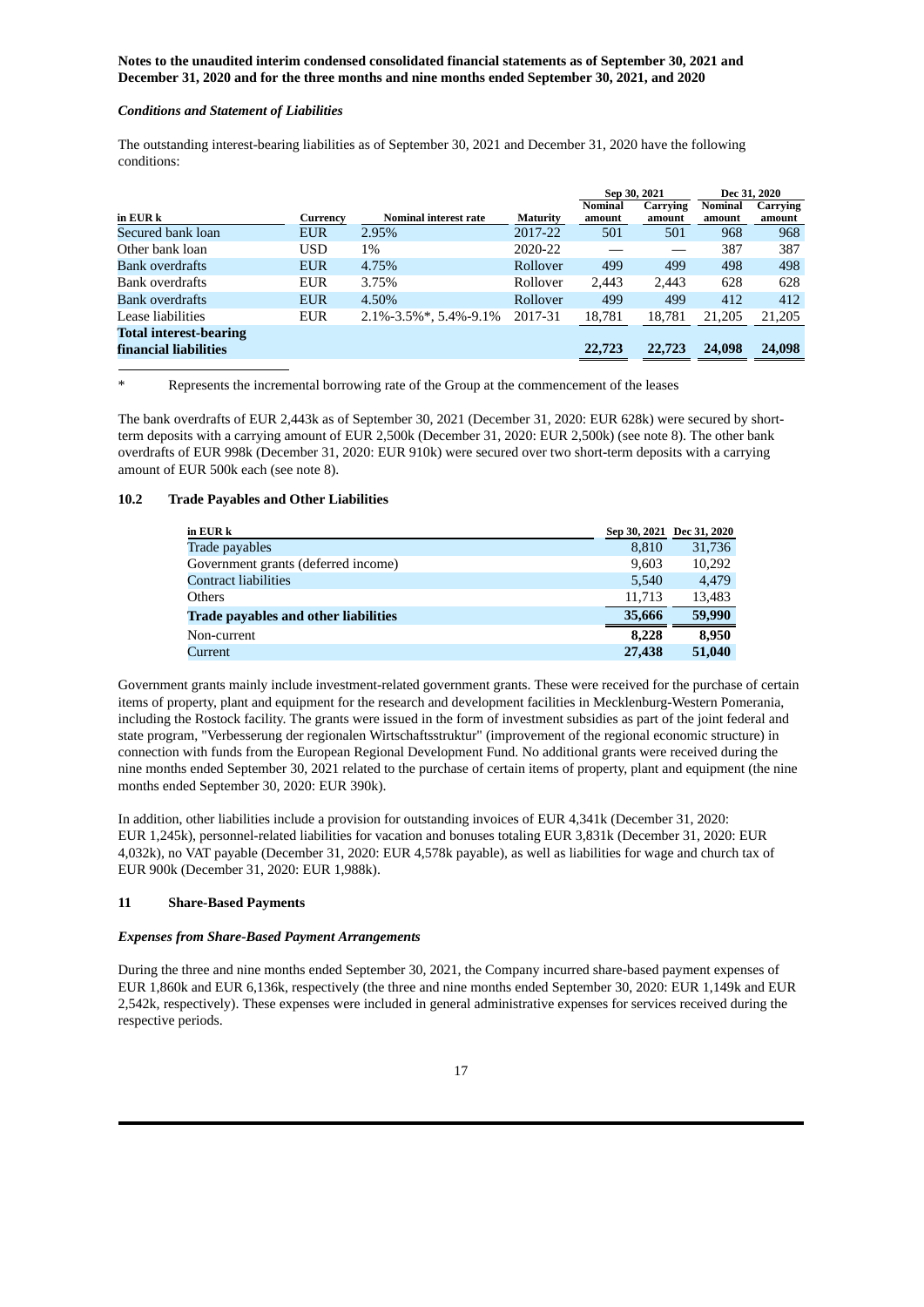# *Share-Based Award Activity*

A detailed description of the Company's share-based payment arrangements is included in Note 20 of the Group's annual consolidated financial statements for the year ended December 31, 2020. During the nine months ended September 30, 2021 there were no changes to the terms and conditions of the Company's share-based payment arrangements.

The following table presents a summary of the Company's share-based payment arrangement activity for the nine months ended September 30, 2021.

|                                | <b>ESOP 2017</b> |             | 2019-2021 awards $(1)$ |             |             |             |
|--------------------------------|------------------|-------------|------------------------|-------------|-------------|-------------|
| Number of awards (options and  | <b>Number</b>    | <b>WAEP</b> | Number of              | <b>WAEP</b> | Number of   | <b>WAEP</b> |
| RSU <sub>s</sub> )             |                  |             | options                | (USD)       | <b>RSUs</b> |             |
| Outstanding as of January 1    | 549,005          | 0.12        | 154,925                | 11.60       | 1,885,100   |             |
| Granted during the year(1)     |                  | 0.12        | 30,152                 | 12.57       | 173.740     |             |
| Exercised during the year      | (140, 169)       | 0.12        |                        |             | (253, 430)  |             |
| Outstanding as of September 30 | 408.836          | 0.12        | 185,077                | 11.76       | 1,805,410   |             |
| Vested as of September 30      | 408,836          |             | 115,758                |             | 174,660     |             |
| Exercisable as of September 30 | 408,836          |             | 115,758                |             | 174,660     |             |

(1) The granted and outstanding options and RSUs do not include the number of awards for which the service period has commenced in advance of grant date. The number of these options and RSUs to be granted is not fixed until the relevant grant date as the number is dependent on the achieved value of the award divided by the trailing volumeweighted average stock price of the Company, pursuant to the terms of the underlying award agreements. These include RSUs to be granted to the new CEO from 2022, the annual RSU award to be granted in 2022 to an executive officer, and the RSUs and options to be granted to certain supervisory board members annually in 2022 and thereafter.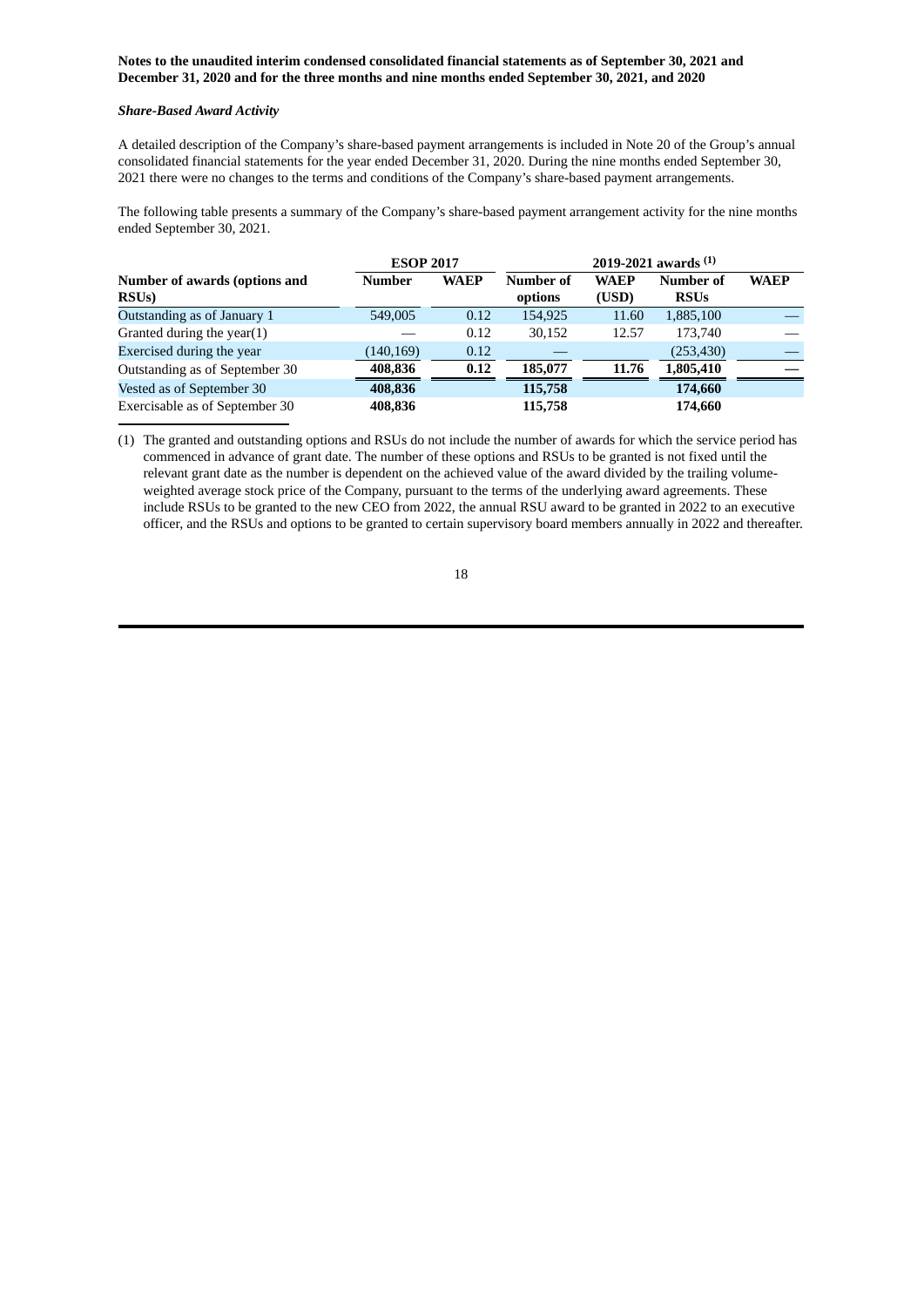The option and RSUs for the years 2019-2021 as included in the table above reflect the activity related to the share-based payment awards ESOP 2019, management, supervisory board and employees.

## *Grants Awarded*

During the nine months ended September 30, 2021 the following awards were granted:

| Award<br><b>Type (2019)</b><br>Plan) | Market/<br>Performance<br><b>Based</b><br><b>Vesting</b><br><b>Conditions</b> | <b>Number</b><br>of Awards | <b>Vesting Conditions</b>                                                                                                                            | <b>Expiration Date</b>            |
|--------------------------------------|-------------------------------------------------------------------------------|----------------------------|------------------------------------------------------------------------------------------------------------------------------------------------------|-----------------------------------|
| <b>RSUs</b>                          | N <sub>0</sub>                                                                | 105,804                    | Four equal tranches over a four-year<br>period, starting January 1, 2022, April 1,<br>2022 or on each anniversary of the grant<br>date               | 10th anniversary of Grant<br>Date |
| <b>RSUs</b>                          | N <sub>o</sub>                                                                | 30,000                     | Three equal tranches over a three-year<br>period starting January 1, 2022                                                                            | 10th anniversary of Grant<br>Date |
| <b>RSUs</b>                          | N <sub>0</sub>                                                                | 15,000                     | Three equal tranches of which the first<br>tranche vested immediately and the two<br>remaining annual tranches will vest<br>starting January 1, 2022 | 10th anniversary of Grant<br>Date |
| <b>RSUs</b>                          | N <sub>0</sub>                                                                | 22,936                     | Four equal tranches over a four-year<br>period, starting October 1, 2022 on each<br>anniversary of the grant date                                    | 10th anniversary of Grant<br>Date |
| Options                              | N <sub>0</sub>                                                                | 15,152                     | Four equal tranches over a four-year<br>period following each anniversary of the<br>grant date                                                       | 10th anniversary of Grant<br>Date |
| Options                              | Yes                                                                           | 15,000                     | Three equal tranches over a three-year<br>period starting January 1, 2022                                                                            | 10th anniversary of Grant<br>Date |

The grant date fair value of these grants will be recognized in profit or loss over the service period by using the graded approach.

15,000 of the options referred to above vest only if the 20 trading day volume-weighted average stock price of the Company's shares preceding the vesting date of each tranche exceeds the exercise price of US\$ 12.52. This hurdle is considered a market condition. Therefore, expenses would not be reversed, if the tranches do not ultimately vest. The other options have no market or performance-based vesting conditions.

The RSUs referred to above have no market or performance-based vesting conditions. Each RSU represents a right to receive a payment in cash or shares equal to the value of the RSU at the exercise date. The Company has a choice to settle either in cash, in shares or a combination thereof. In line with this, both types of awards are to be settled in shares and expire on the 10th anniversary of the grant date.

The Company entered into an award agreement with an executive officer under which the officer shall receive annual RSU awards to be granted following each fiscal year, upon approval by the Supervisory Board, based upon achievement of the officer's annual variable remuneration target. The service period of the annual RSUs to be granted in 2022 has commenced during the nine months ended September 30, 2021, corresponding with the employment start date, as entitlement to the RSU grant is dependent on continuing service with the Company through the grant date and annual variable remuneration target. However, the grant date criteria for these awards will not be met until such time the value of the award and number of RSUs to be granted are approved and fixed pursuant to the underlying award agreement.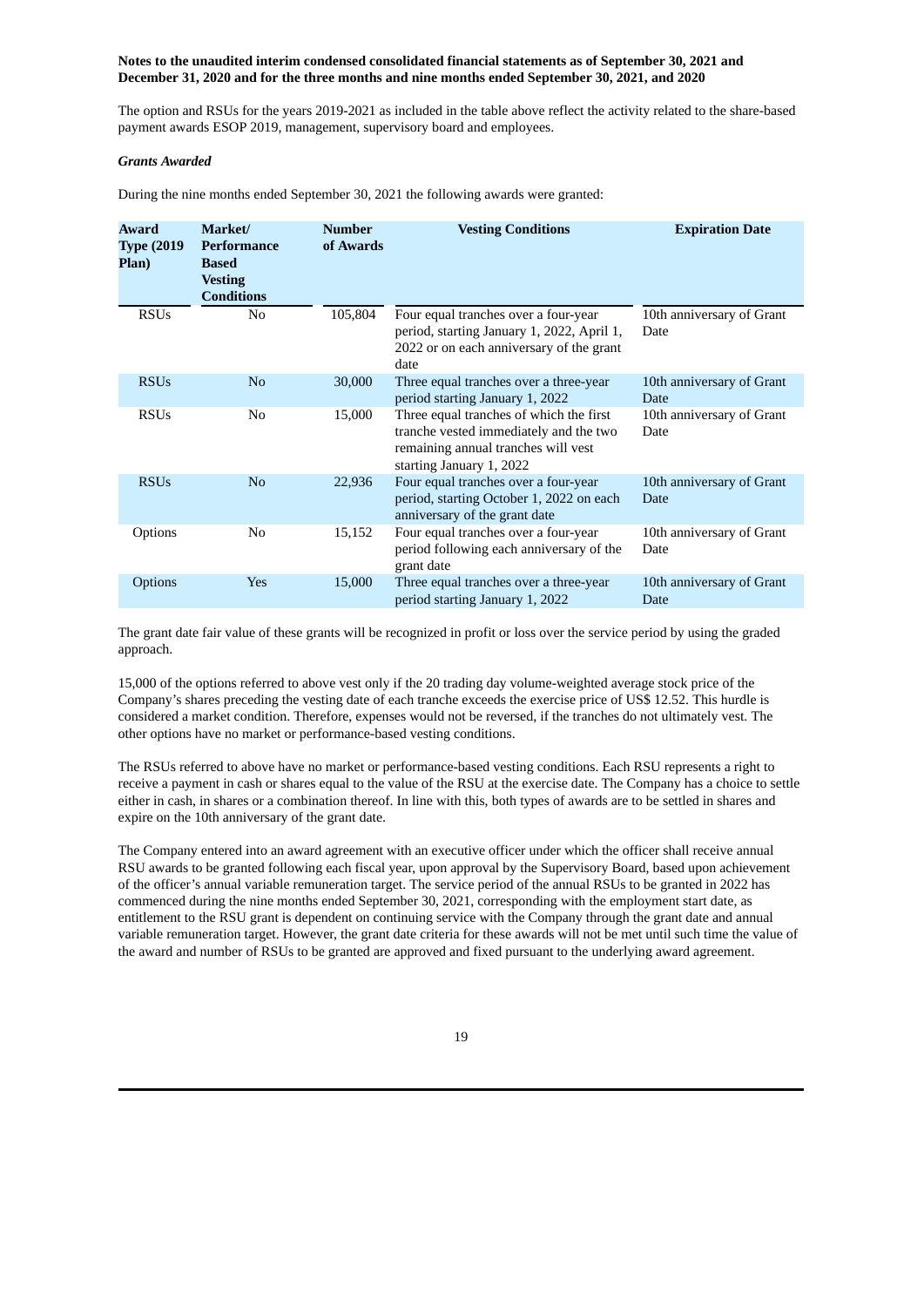Additionally, on September, 5, 2021 the Supervisory Board approved an amendment to an award agreement under the 2019 Plan with the CEO pursuant to which a total of 324,000 RSUs were granted on December 1, 2020, subject to the purchase of ordinary shares of the Company on the open market in the amount of CHF 1,000k after the grant date, which vest in four equal annual installments following December 1, 2020, subject to the CEO's continued services with the Company and continued ownership of the a number of shares equal or higher than the number of purchased shares.

Under the amended award agreement, the RSUs vest in 14 equal quarterly installments following July 30, 2021 with final vesting date on December 1, 2024, subject to the purchase of ordinary shares of the Company on the open market in the amount of CHF 1,000k by June 30, 2022, and the CEO's continued services with the Company. Further, the RSUs will vest pro rata to the number of shares actually purchased up to the full investment amount of CHF 1,000k on each quarterly installment prior to the share purchase deadline and are subject to the continued ownership of a number of shares equal or higher than the pro rata number of shares actually purchased on each applicable vesting date or share purchase deadline.

The amendment did not result in incremental fair value of the award. The grant date fair value shall be recognized in the statement of comprehensive loss over the remaining vesting period based on the modified vesting schedule using the graded approach.

During the nine months ended September 30, 2021, an award of 75,000 options granted in 2020 has been modified by removing the condition that the 20 trading day volume-weighted average stock price of the Company's share preceding the vesting date of each tranche exceeds the exercise price of US\$ 11.60. This change was accounted for as a modification under IFRS 2 and the incremental fair value of US\$ 226k will be recorded in the statement of comprehensive income over the vesting period of the remaining grant, together with the remaining original grant date fair value yet to be recognized.

The fair value of the RSUs is based on the observed value of the underlying shares. As no dividend payments are expected over the vesting period, no further adjustment is required. The weighted average fair value of RSUs granted under the 2019 Plan during the three months and nine months ended September 30, 2021, was US\$ 11.45 and US\$ 10.98, respectively. The fair value of the options awarded is determined using a Monte Carlo simulation model. The Monte Carlo simulation model utilizes multiple input variables to estimate the probability that market conditions will be achieved. The weighted average fair value of the options granted under the 2019 Plan during the three months ended September 30, 2021, was US\$ nil and US\$ 7.47, respectively.

# *Exercises*

During the nine months ended September, 2021, 140,169 ESOP 2017 options were exercised. The weighted average share price at the date of exercise was US\$ 11.67. During the nine months ended September 30, 2021, 253,430 RSUs were exercised. The weighted average share price at the date of exercise was US\$ 11.66.

## **12 Commitments**

## *Future Payments for Non-Cancellable Leases*

The Group has various lease contracts in relation to the expansion of the Rostock headquarters and leasing of the Frankfurt laboratory, Airport Berlin, Airport Düsseldorf, Airport Cologne/ Bonn, Airport Munich, Airport Frankfurt and additional laboratory space in Hamburg. The future lease payments and utilities for these non-cancellable lease contracts are EUR 865k within one year, EUR 2,323k within five years and EUR 4,219k thereafter (December 31, 2020: EUR 283k, EUR 1,686k and EUR 4,855k respectively).

The Group has various non-cancellable lease contracts of office equipment and storage spaces which had a lease term of less than 12 months or were related to leases of low-value assets, and therefore the short-term lease recognition exemption was applied to these contracts. The future lease payments for these non-cancellable lease contracts are EUR 17k within one year (December 31, 2020: EUR 33k) and EUR nil within five years (December 31, 2020: EUR 9k).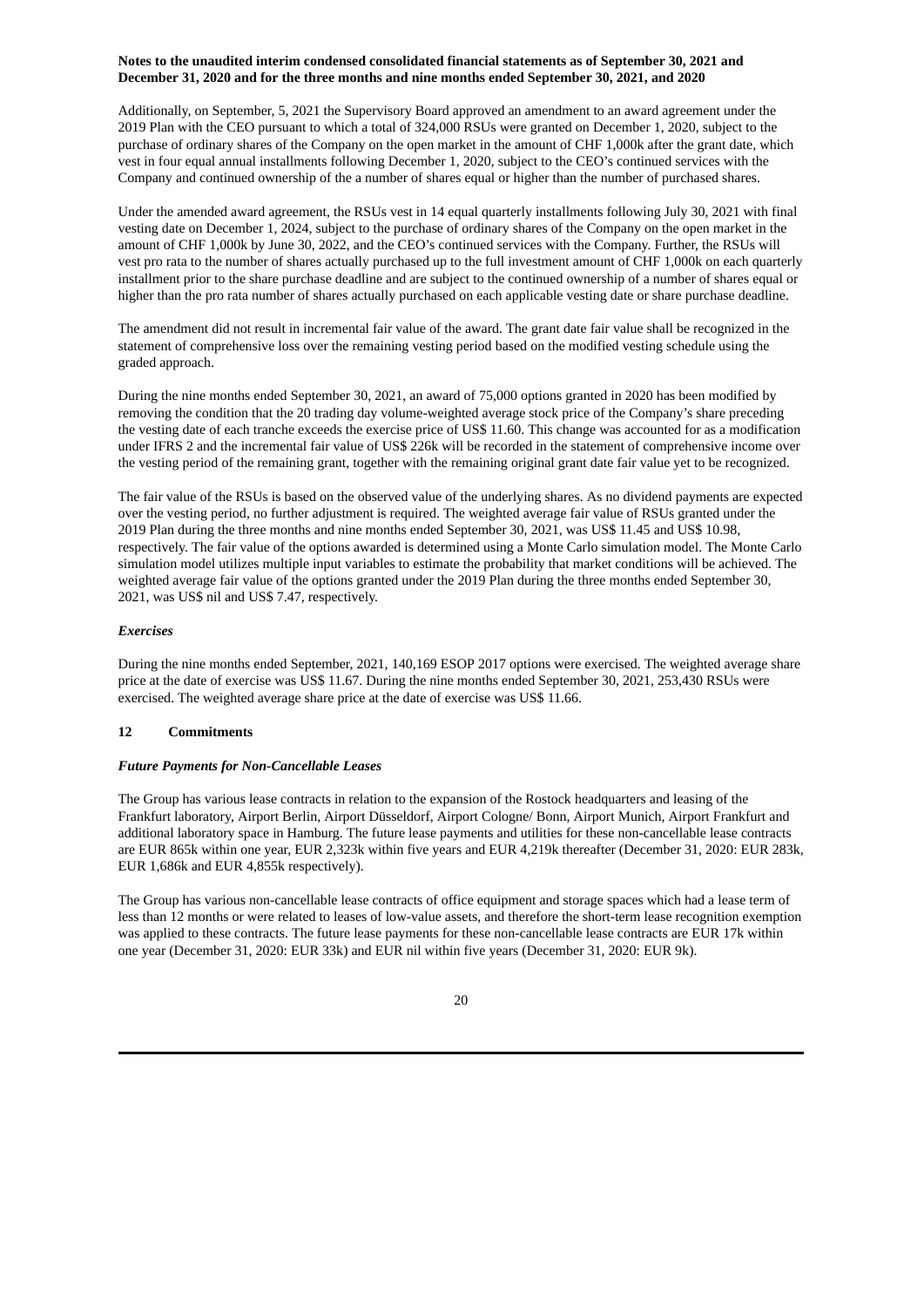### *Future Payment Obligations*

As of September 30, 2021, the Group concluded agreements with suppliers, for goods and services to be provided subsequent to September 30, 2021, with a total payment obligation of approximately EUR 2,003k (December 31, 2020: EUR 4,669k).

## **13 Contingent Liabilities**

● In May 2016, the Company was informed in writing by the Universitair Medisch Centrum Utrecht ("UMCU") that a claim had been initiated against UMCU regarding a prenatal diagnostic test that the Company conducted at their request which failed to identify a specific mutation present in a patient. On October 1, 2018, the UMCU and Neon Underwriting Limited formally filed a legal claim in the local court in Rostock, Germany against the Company alleging that the Company's negligence in performing the test resulted in the misdiagnosis of the patient. UMCU is seeking recovery for compensatory damages as a result of the alleged misdiagnosis. By court order of November 8, 2018, the Regional Court of Rostock set the amount in dispute at EUR 880k.

On November 12, 2018, the Company submitted a notice to the Regional Court of Rostock with the intention to defend against the claim. On January 3, 2019, the Company filed a motion to dismiss in which the Company denied the merits of the claim. UMCU and Neon Underwriting Limited responded to this motion on March 15, 2019 with a statement of reply, and the parties have since made several court filings setting out their arguments since. By order dated June 3, 2019, the Regional Court of Rostock provided a first set of questions to be answered by an expert witness. Following a request by the Court, the Director of the Institute of Genetics at the University of Bonn recommended a professor for human genetics from the University of Aachen be appointed as an expert witness in this case. The Company agreed to such recommendation.

As of September 30, 2021, the amount in dispute was EUR 1.3 million. The matter was assigned to a new judge, due to the illness of the prior judge, and the decision to appoint the recommended expert witness is still pending.

The Company intends to continue to rigorously defend its position and considers that it is not probable the legal claim towards the Company will be successful and as a result has not recognized a provision for this claim as of September 30, 2021. In addition, in case a settlement would be required, the Company believes that the corresponding liability will be fully covered by the respective existing insurance policies.

Certain of our original shareholders agreed to reimburse us for the payments that we make to option holders under the 2016 Plan. Upon completion of the Follow-on Equity Offering, the relevant payables to the holders of vested options were settled mainly by the proceeds received from such original shareholders from the sale of their shares in the Follow-on Equity Offering.

We have received a demand from one such original shareholder that alleges that it should have paid less to us in connection with the settlement of such payables. While we continue to believe that such demand has little chance of being successfully enforced through legal proceedings, we see the benefit of settling this pending issue. We have therefore come to a settlement agreement with the relevant shareholders pursuant to which we will make a one-time-payment in the total amount of EUR 550,000 to be divided up between such shareholders. The negotiations around the settlement agreement are finished and we have signed the final agreement. We expect to receive the agreement signed by all relevant shareholders shortly.

The higher regional court of Rostock issued a final decision by which it has retroactively invalidated a contract entered into between Centogene GmbH (the "Company") and the State of Mecklenburg-Western Pomerania ("MVP") for COVID-19 testing, due to non-compliance by MVP with the public tender requirements of the German government. As a result of the invalidation, MVP now has a claim under German law against the Company for repayment of the full amount invoiced and received under the

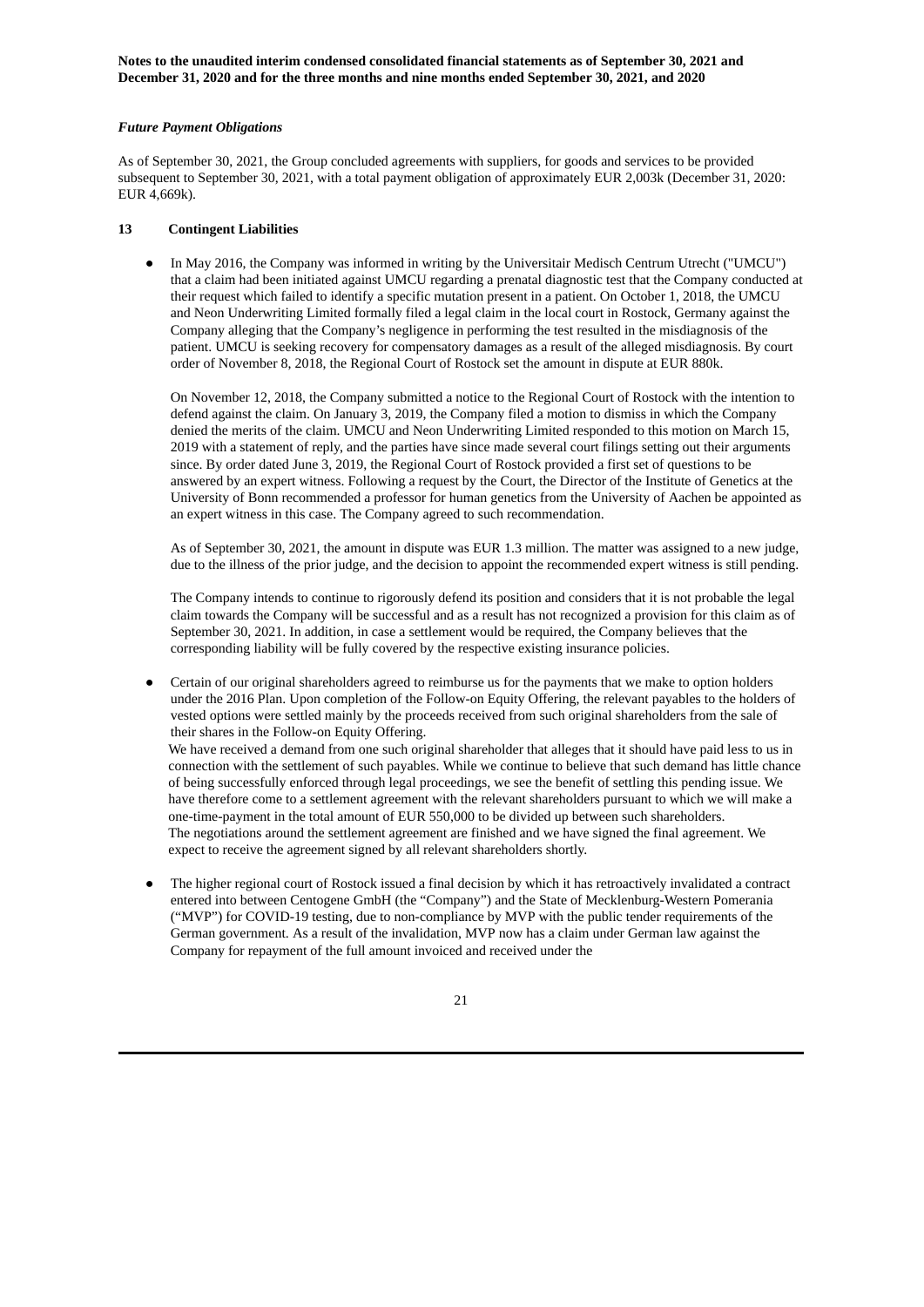contract (EUR 2.3 million). The Company also has a claim against MVP for compensation for the value of services provided in expectation of the validity of the contract.

The understanding between MVP and Centogene is that the Company's services were provided at market value and that despite the court's invalidation of the contract, Centogene has a claim against MVP for EUR 2.3 million. Thus the amounts of these two claims would be expected to equal each other and could be offset against one another. A contractual agreement putting this understanding in writing has been finalized and signed.

On August 7, 2021, our partnering laboratory physician Prof. Dr. Peter Bauer was informed in writing by the Public Prosecutor's Office in Fulda that a criminal investigation had been initiated against him regarding allegedly falsely billing statements submitted to the Association of Statutory Health Insurance Physicians in Hessen (Kassenärztliche Vereinigung Hessen). The aggregate amount in question is EUR 42,268.50. The Company is coordinating with defense counsel to support Prof. Dr. Peter Bauer in the defense of the case.

## **14 Subsequent Events**

## *Restructuring Initiative*

On November 5, 2021, our Board of Directors approved a restructuring plan to further reduce operating costs and improve profitability. We estimate that the restructuring charges, which consist of personnel costs and one-time severance charges, will be approximately EUR 640k to be recorded in the fourth quarter of fiscal year 2021. We anticipate that it will generate approximately EUR 6,200k in annual net savings, plus additional planned savings in OPEX, the majority of which will be allocated to support growth-related initiatives.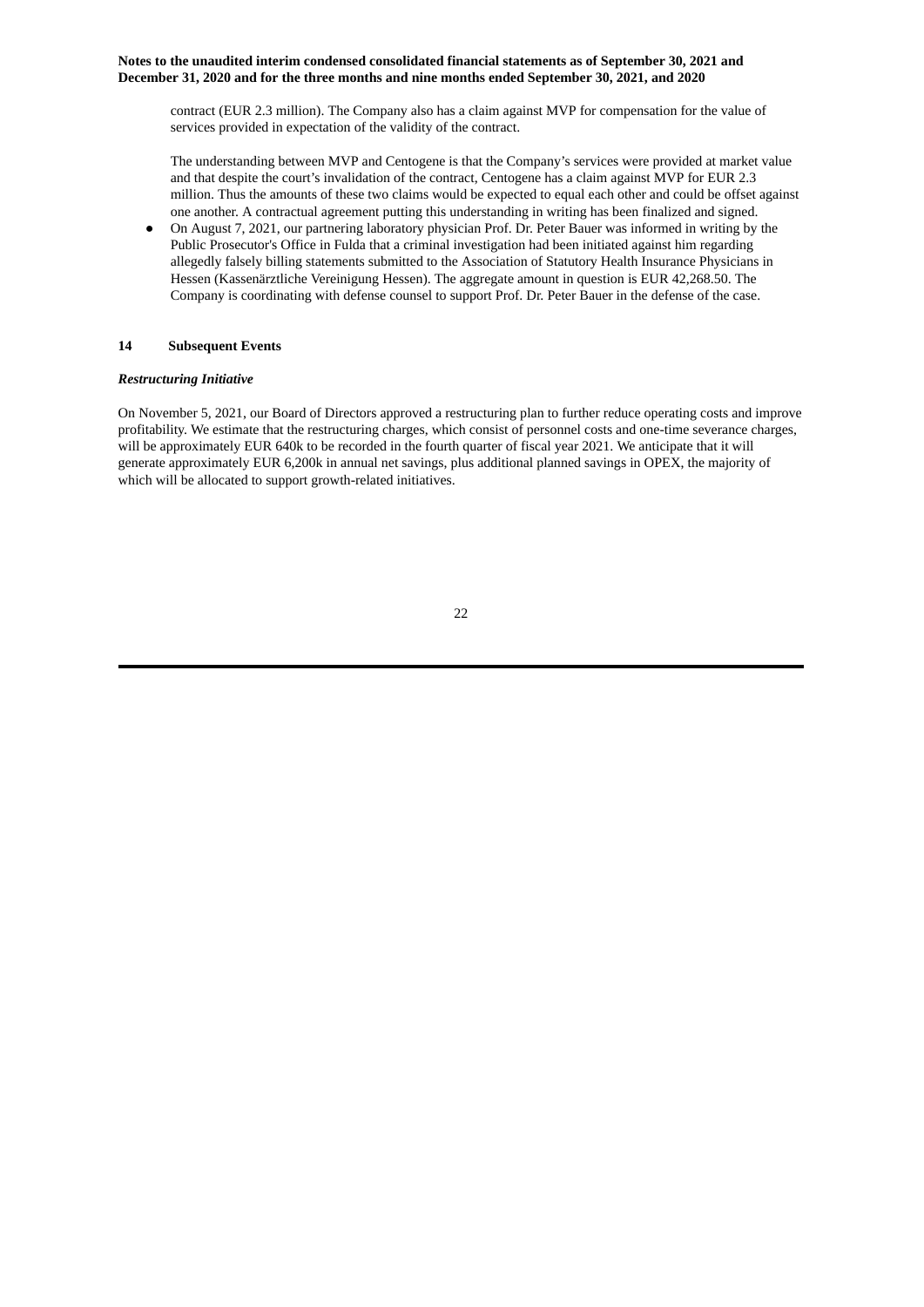#### <span id="page-29-0"></span>**MANAGEMENT'S DISCUSSION AND ANALYSIS OF FINANCIAL CONDITION AND RESULTS OF OPERATIONS**

The following discussion of our financial condition and results of operations should be read in conjunction with Centogene N.V.'s unaudited interim condensed consolidated financial statements as of December 31, 2020, and September 30, 2021, and for the three and nine months ended September 30, 2020 and 2021 included as Exhibit 99.2 to this report on Form 6-K. We also recommend that you read our management's discussion and analysis as well as our audited consolidated financial statements and the notes thereto included in our annual report for the year ended December 31, 2020, on Form 20-F, filed with the U.S. Securities and Exchange Commission (the "SEC") pursuant to the U.S. Securities and Exchange Act of 1934, as amended, on April 15, 2021 (the "Annual Report").

Unless otherwise indicated or the context otherwise requires, all references to "Centogene N.V." or the "Company," "we," "our," "ours," "us," or similar terms refer to Centogene N.V. and its subsidiaries.

The following discussion is based on our financial information prepared in accordance with International Financial Reporting Standards ("IFRS") as issued by the International Accounting Standards Board ("IASB"), which may differ in material respects from generally accepted accounting principles in the United States and other jurisdictions.

This discussion and analysis is dated as of November 24, 2021.

## **Overview**

We are a commercial-stage company with our core businesses focused on rare diseases that transforms real-world clinical and genetic or other data into actionable information for patients, physicians and pharmaceutical companies. Our goal is to bring rationality to treatment decisions and to accelerate the development of new orphan drugs by using our knowledge of the global rare disease market, including epidemiological and clinical data and innovative biomarkers. Our platform includes multiomic data (such as epidemiologic, phenotypic, and genetic and other data) that reflects a global population, as well as a biobank of these patients' blood samples. We believe this represents the only platform that comprehensively analyzes multi-level data to improve the understanding of rare hereditary diseases, which can aid in the identification of patients and improve our pharmaceutical partners' ability to bring orphan drugs to the market.

We have identified three reportable segments:

- **Pharmaceutical.** Our pharmaceutical solutions provide a variety of services to our pharmaceutical partners, including target discovery, early patient recruitment and identification, epidemiological insights, biomarker discovery and patient monitoring. Our information platforms, access to rare disease patients and their biomaterials, and ability to develop proprietary technologies and biomarkers enable us to provide services to our pharmaceutical partners in all phases of the drug development process as well as post-commercialization. Revenues from our pharmaceutical segment are generated primarily from collaboration agreements with our pharmaceutical partners. In addition, we have a variety of biomarker programs, and we are also pursuing a multi-omics approach, with a focus on the metabolome, to enhance diagnostic yields beyond genetic sequencing and testing and building a biomarker discovery pipeline for rare diseases. Our novel approach includes a tandem mass spectrometry methodology and artificial intelligence and, combined with the large volume of datasets in our global rare disease platform, has demonstrated value by enhancing diagnostic information and contributing to our biomarker pipeline. Such and other biomarker candidates are then further validated and optimized in epidemiological clinical trials.
- *Diagnostics.* Our diagnostics segment provides genome, exome and targeted genetic sequencing, testing and interpretation as well as other diagnostics services to our clients worldwide, who are typically physicians, laboratories or hospitals, either directly or through distributors. As of September 30, 2021, we believe we offer the broadest diagnostic testing portfolio for rare diseases, covering over 19,000 genes using over 10,000 different tests. In turn, the data collected from our diagnostics services and biomaterials allow us to continue to grow our repository.
- *COVID-19 Testing*. While not a core business, our COVID-19 testing business has been managed and reported as a separate segment since the third quarter of 2020 due to its financial significance for our Company. We started offering COVID-19 testing in March 2020. Our initial COVID-19 test was a molecular diagnostic test performed for the in vitro qualitative detection of RNA from the SARS-CoV-2 in oropharyngeal samples from presymptomatic probands according to the recommended testing by public health authority guidelines. It has also been validated by the College of American Pathologists (CAP) / Clinical Laboratory Improvement Amendments of 1988 (CLIA) / International Organization for Standardization (ISO) certified analytical laboratory and has received Emergency Use Authorization (EUA) from the Food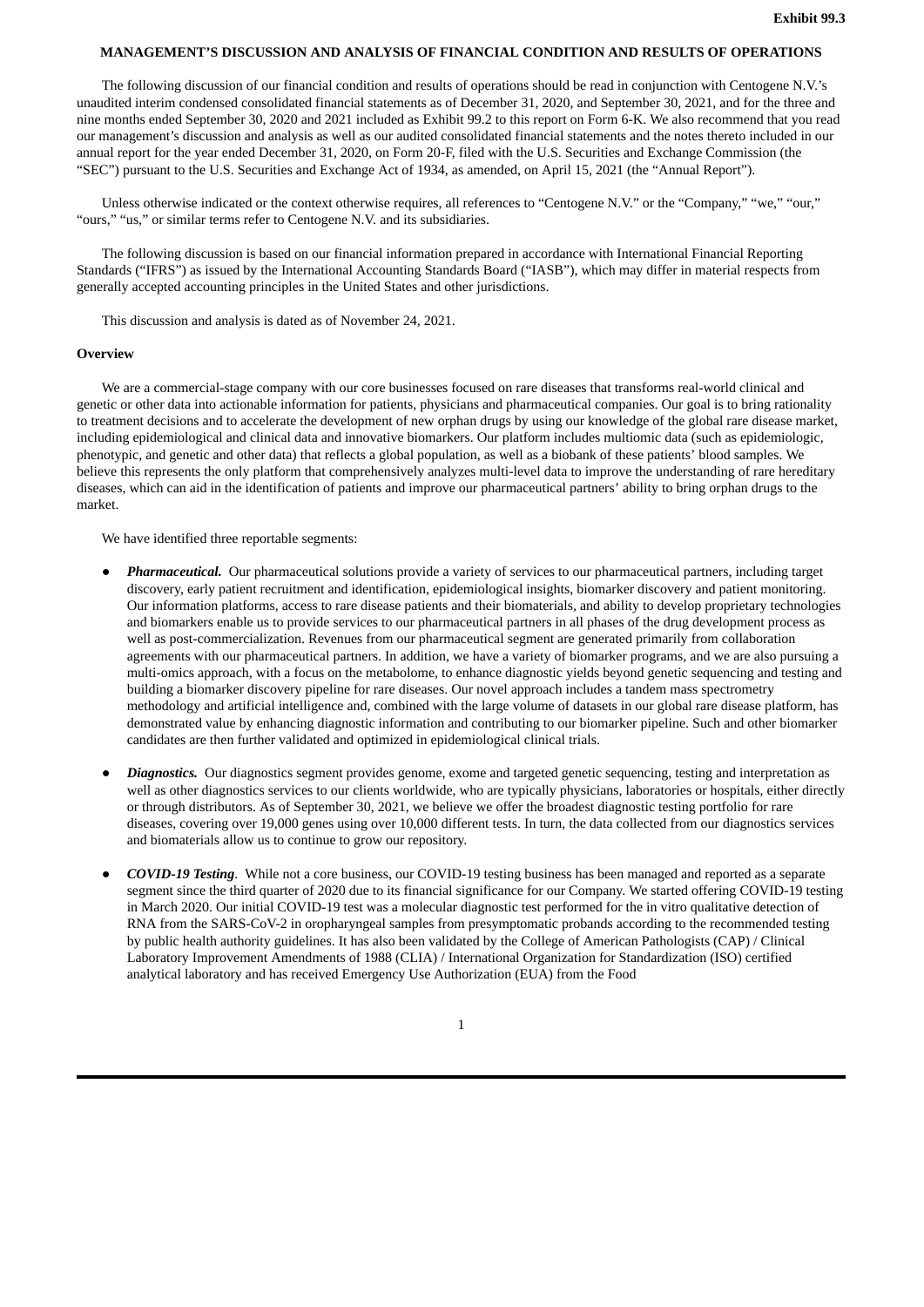and Drug Administration (FDA) for use by authorized laboratories. The majority of these tests are performed in airport locations at the Frankfurt, Hamburg, Munich, Cologne/Bonn, Dusseldorf, and Berlin airports. Furthermore, tests are offered through collaborations with the state government and other companies. The vast majority of our testing volume is RT-PCR testing whereby we also offer antigen testing, genotyping analysis and full virus genome sequencing.

In the three months ended September 30, 2021, we received over 375,300 total order intakes, of which 342,300 account for COVID-19 tests. Excluding the COVID-19 order intakes, we received 33,000 order intakes in the three months ended September 30, 2021, representing a 6.5% increase as compared to the three months ended September 30, 2020 of 31,000 non-COVID-19 related order intake. In the nine months ended September 30, 2021, we received over 1,966,300 total order intake, of which 1,874,400 account for COVID-19 tests. Excluding the COVID-19 order intake, we received 91,900 order intakes in the nine months ended September 30, 2021, representing a 12.1% increase as compared to the nine months ended September 30, 2020 of 82,000 non-COVID-19 related order intake.

Our total revenue for the three months ended September 30, 2021 was €30,196 thousand, a decrease of €6,109 thousand, or 16.8%, from €36,305 thousand for the three months ended September 30, 2020. Our pharmaceutical, diagnostics and COVID-19 segments contributed 9.0%, 24.0% and 66.9%, respectively, of our total revenues for the three months ended September 30, 2021, as compared to 10.4%, 14.0% and 75.6% for the pharmaceutical, diagnostics and COVID-19 segments, respectively, of our total revenues for the three months ended September 30, 2020. The number of order intakes received by our pharmaceutical segment in the three months ended September 30, 2021 was 16,200, representing a decrease of 10.0% as compared to 18,000 order intakes received in the three months ended September 30, 2020. Order intakes received by our diagnostics segment in the three months ended September 30, 2021, was 14,770, representing an increase of 45.5% as compared to 10,150 in the three months ended September 30, 2020. The number of order intakes received by our COVID-19 segment in the three months ended September 30, 2021, was 342,300, compared to 400,000 in the three months ended September 30, 2020.

Our total revenue for the nine months ended September 30, 2021 was €147,027 thousand, an increase of €88,898 thousand, or 152.9%, from €58,129 thousand for the nine months ended September 30, 2020. Our pharmaceutical, diagnostics and COVID-19 segments contributed 6.2%, 13.8% and 79.9%, respectively, of our total revenues for the nine months ended September 30, 2021, as compared to 21.1%, 28.1% and 50.8% for the pharmaceutical, diagnostics and COVID-19 segments, respectively, of our total revenues for the nine months ended September 30, 2020. The number of order intakes received by our pharmaceutical segment in the nine months ended September 30, 2021 was 43,600, representing a decrease of 4.2% as compared to 45,500 order intakes received in the nine months ended September 30, 2020. Order intakes received by our diagnostics segment in the nine months ended September 30, 2021, was 41,800, representing an increase of 38.6% as compared to 30,150 in the nine months ended September 30, 2020. The number of order intakes received by our COVID-19 segment in the nine months ended September 30, 2021, was 1,874,400, compared to 470,000 in the nine months ended September 30, 2020.

Since the inception of our business, our research and development has been substantially devoted to our biomarkers, knowledgebased platform and interpretation-based solutions. For the three months ended September 30, 2021, we incurred research and development expenses of €3,821 thousand, a decrease of €975 thousand, or 20.3%, from €4,796 thousand for the three months ended September 30, 2020. We received 2,000 order intakes for our internal research and development projects in the three months ended September 30, 2021, representing a decrease of 35.5% as compared to 3,100 order intakes in the three months ended September 30, 2020. For the nine months ended September 30, 2021, we incurred research and development expenses of €12,209 thousand, an increase of €1,603 thousand, or 15.1%, from €10,606 thousand for the nine months ended September 30, 2020. We received 6,500 order intakes for our internal research and development projects in the nine months ended September 30, 2021, representing a decrease of 27.8% as compared to 9,000 order intakes in the nine months ended September 30, 2020.

For the three months ended September 30, 2021, our loss before taxes was €21,609 thousand, an increase of €16,072 thousand, or 290%, from €5,537 thousand for the three months ended September 30, 2020. For the nine months ended September 30, 2021, our loss before taxes was €34,394 thousand, an increase of €9,890 thousand, or 40%, from €24,504 thousand for the nine months ended September 30, 2020.

#### **Recent Developments**

#### *Effect of the COVID-19 Pandemic*

The COVID-19 pandemic has spread worldwide and continues to cause many governments to maintain measures, such as quarantines, travel restrictions, closures of borders, and mandatory maintenance of physical distance between individuals to slow the spread of the outbreak.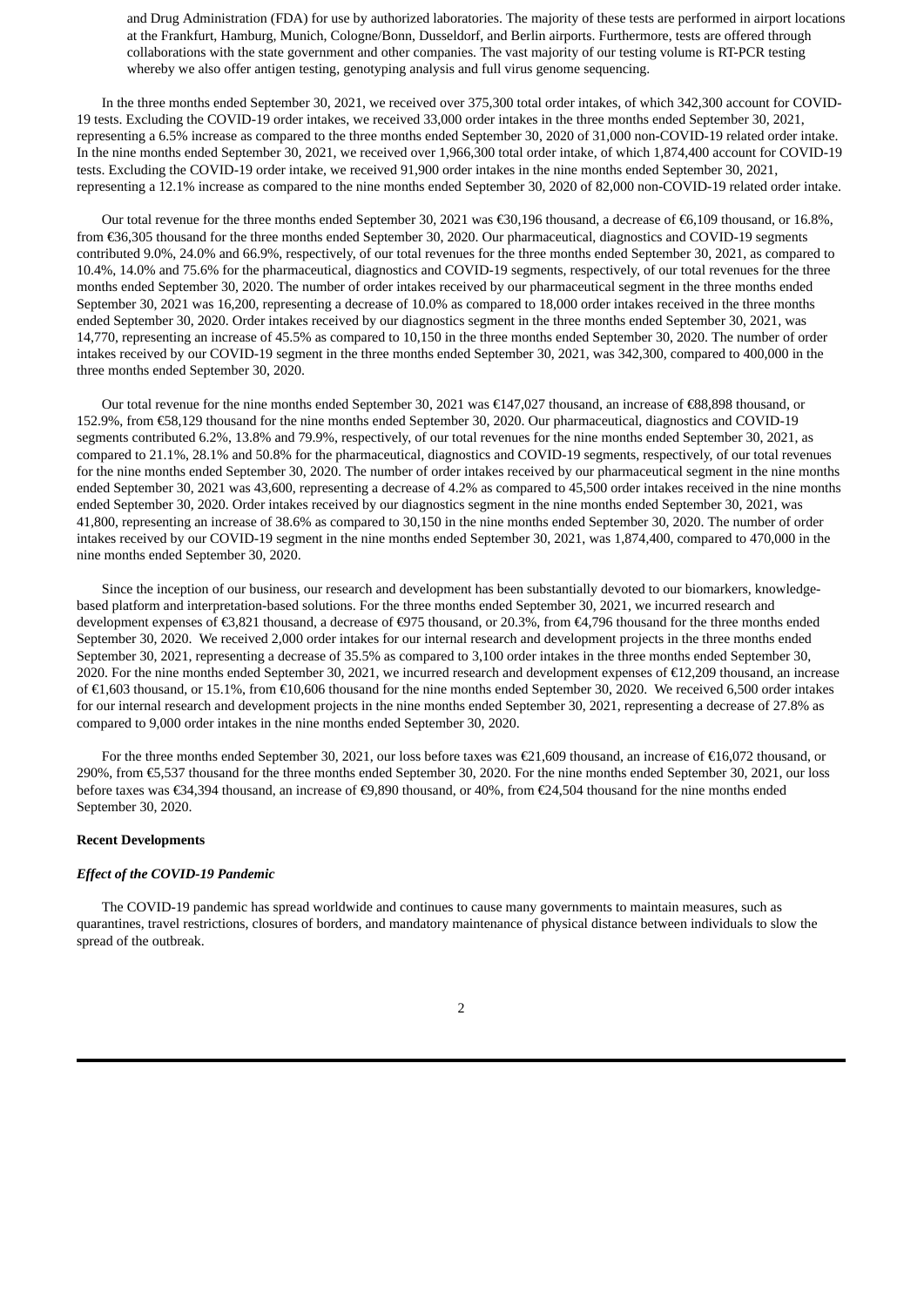Since the second quarter of 2020, the COVID-19 pandemic has resulted in a slowdown in our diagnostics and pharmaceutical businesses. As part of our initiative to assist local, national and international authorities, as well as other partners in their efforts to facilitate the earliest possible diagnosis of COVID-19 and thereby contribute to allowing society to return to a "new" normal, we commenced testing for COVID-19 in March 2020.

During the three and nine months ended September 30, 2021, we continued the COVID-19 testing activities that started in 2020 with a leading role in providing testing services at airports in Germany. Furthermore, new variants of the virus emerged since mid-December 2020 which prompted large-scale vaccination campaigns across many countries in Europe. As a result, the vaccinated number of individuals increased across many countries in Europe which led to relaxation of testing regulations in several countries during the year. However, due to the recent increases in COVID-19 cases across many countries in Europe, the expectation is that governments may reimpose travel restrictions and tighten testing regulations. How and when this would affect the potential prolongation of the need for testing on a broader scale remains uncertain.

Total investments in COVID-19 testing as of September 30, 2021 amounted to €2,423 thousand, of which €2,069 thousand are COVID-19 related mobile test laboratories and equipment. An amount of €354 thousand is included in intangible assets and relates to the development of CENTOGENE's Corona Test Portal.

While total gross margin for our Diagnostics and Pharmaceutical segments combined increased by €2,333 thousand or 22.3 percentage points in the three months ended September 30, 2021 as compared to the three months ended September 30, 2020, gross margin for our COVID-19 segment for the three months ended September 30, 2021 was negative €8,599 thousand representing a decrease of €18,004 thousand or of 76.9 percentage points, as compared to €9,405 thousand for the three months ended September 30, 2020. Total gross margin for our COVID-19 segment for the nine months ended September 30, 2021 was €5,824 thousand representing a decrease of €4,305 thousand or of 29.3 percentage points as compared to €10,129 thousand. The decrease in gross margin within the COVID-19 segment is primarily due to the significant decrease in COVID-19 test order intakes which resulted in accelerated depreciation and amortization of COVID-19 related assets as well as committed fixed overhead costs allocated to cost of sales.

We have noticed a decrease in COVID-19 test order intakes, specifically in Germany, in the three months ended September 30, 2021 which led to management reviewing the likelihood of not renewing lease contracts at unprofitable COVID-19 testing sites as well as reaching the decision to close a laboratory in Hamburg. Similarly, we have significantly ramped down COVID-19 related inventory levels to align with the needs of the remaining test sites and laboratories. Due to the impact of these changes during the COVID-19 pandemic, particularly developments in vaccination campaigns with increasing vaccination numbers and relaxation of testing regulations by several countries, we have reassesed certain related accounting judgments and estimates. As a result, in line with our accounting policies for long-lived assets, management reviewed the estimated useful lives of long-lived assets utilized in the COVID-19 test offerings given changes in circumstances and management's expectations. Management considered how the underlying assets are currently deployed, including whether the assets are utilized in leased facilities or service agreements which management is unlikely to renew, and potential alternative uses of the assets within the COVID-19 business or within the diagnostics and pharmaceutical businesses. Consequently, we prospectively adjusted the estimated useful lives of our long-lived assets which include property, plant and equipment, right-of-use assets and intangible assets which had an aggregate carrying amount of  $\epsilon$  8,549k to a remaining estimated useful life of 8 months, with effect at the beginning of the third quarter 2021. This prospective change in estimate resulted in accelerated depreciation expense of € 2,384k during the three months and nine months, respectively, ended September 30, 2021. Additionally, following the closure of the Hamburg lab, we recognized an accelerated depreciation of right-of-use assets in an amount of  $\epsilon$  1,026k in the three months and nine months, respectively, ended September 30, 2021.

Although we are taking a number of measures aimed at minimizing disruptions to our business and operations, and while the provision of testing for the COVID-19 virus is anticipated to decrease in time, the full extent to which the global COVID-19 pandemic may impact our business will depend on future developments, which are highly uncertain and cannot be predicted, such as the duration of the pandemic, the availability of vaccines, the probability of the occurrence of further outbreaks and the ultimate impact on the financial markets and the global economy, which could result in an unforeseen negative impact on our business and our future results of operations.

#### *Research and Development*

Despite the disruption from the COVID-19 pandemic, we continued to expand our medical and genetic knowledge of rare genetic diseases, with the vision of shortening the diagnostics process for rare disease patients and accelerating the development of new orphan drugs.

As of September 30, 2021, our global proprietary rare disease platform ('Bio/ Databank') included a real-world data repository with approximately 630 thousand individuals representing 120 different countries. The size of this repository is significant when it is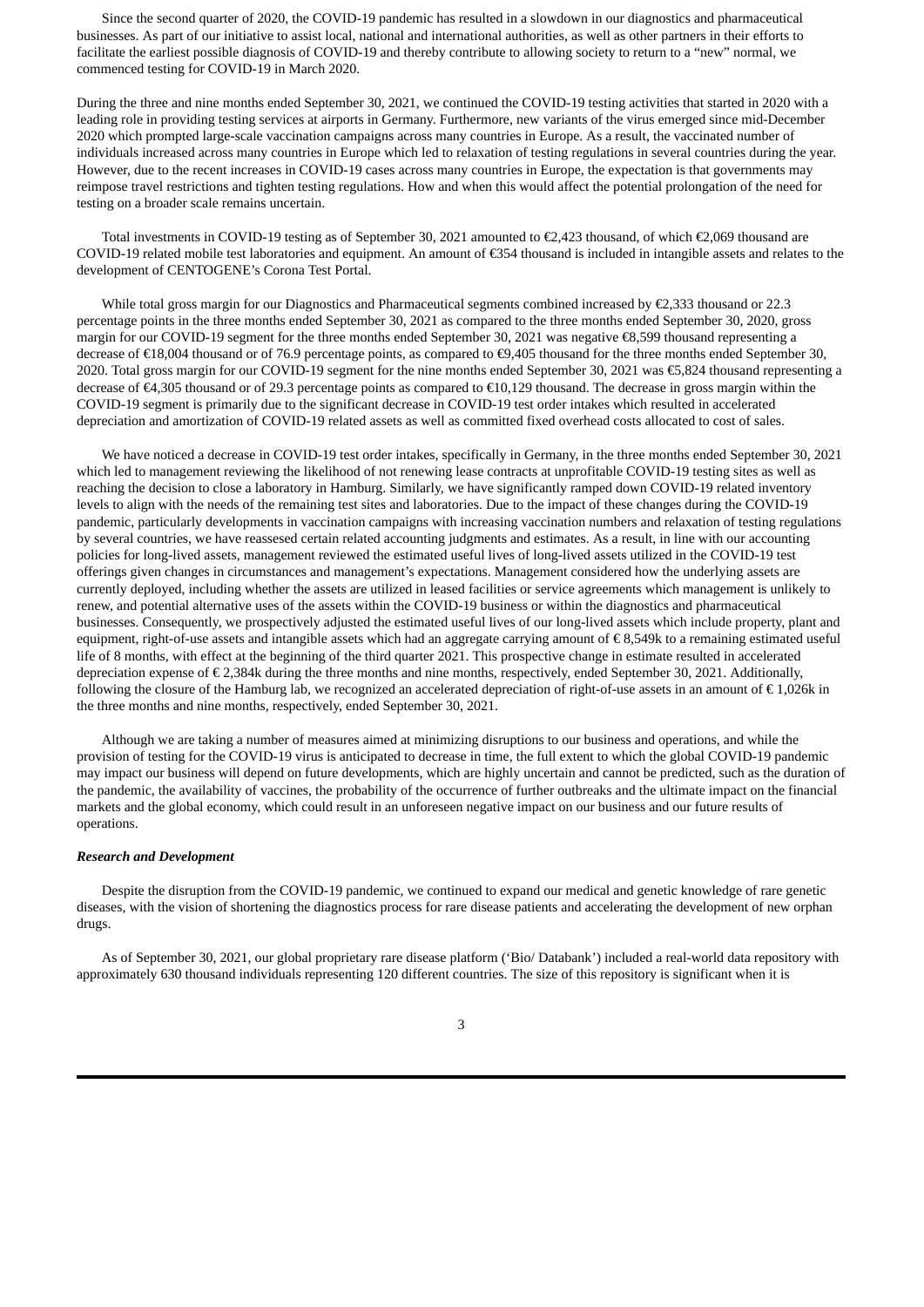understood that datasets of as low as 20 patients can improve diagnostics interpretation power and accelerate pharmaceutical validation.

### **Financial Operations Overview**

Our revenue is principally derived from the provision of pharmaceutical solutions and diagnostic tests enabled by our knowledge and interpretation-based platform, as well as from our COVID-19 testing solution.

Besides the recent impact of our COVID-19 testing related revenue, we expect our revenue to increase over time as we continue to expand our commercial efforts internationally with a focus on further growth in our pharmaceutical segment. Within our core business, we expect revenue from our diagnostics and pharmaceutical segments to grow in absolute terms. The development of the COVID-19 testing revenues will strongly depend on the further development of the COVID-19 pandemic.

Changes in revenue mix between our pharmaceutical, diagnostics and COVID-19 segments can impact our results period over period. In general, the gross margin generated by our pharmaceutical segment is higher in comparison to our diagnostics and COVID-19 segments, respectively.

#### **Results of Operations**

Three and Nine Months Ended September 30, 2021 Compared to Three and Nine Months Ended September 30, 2020

|                                                                |           | <b>For the Three Months Ended</b><br>September 30, |           | <b>For the Nine Months Ended</b><br>September 30, |  |
|----------------------------------------------------------------|-----------|----------------------------------------------------|-----------|---------------------------------------------------|--|
|                                                                | 2021      | 2020                                               | 2021      | 2020                                              |  |
|                                                                |           | (unaudited.<br>$\epsilon$ in thousands)            |           |                                                   |  |
| <b>Condensed consolidated statement of comprehensive loss:</b> |           |                                                    |           |                                                   |  |
| Revenue                                                        | 30,196    | 36,305                                             | 147,027   | 58,129                                            |  |
| Cost of sales                                                  | 35,618    | 26,059                                             | 131,325   | 39,892                                            |  |
| Gross (loss)/ profit                                           | (5, 422)  | 10,246                                             | 15,702    | 18,237                                            |  |
| Research and development expenses                              | 3.821     | 4,796                                              | 12,209    | 10,606                                            |  |
| General administrative expenses                                | 10,406    | 8,373                                              | 32,496    | 24,038                                            |  |
| Selling expenses                                               | 2,206     | 1,300                                              | 6,097     | 6,012                                             |  |
| Impairment of financial assets                                 | 502       | 1,147                                              | 1,177     | 2,821                                             |  |
| Other operating income                                         | 1,011     | 679                                                | 2,653     | 2,425                                             |  |
| Other operating expenses                                       |           | 53                                                 | 36        | 191                                               |  |
| <b>Operating loss</b>                                          | (21, 346) | (4,744)                                            | (33,660)  | (23,006)                                          |  |
| Interest and similar income                                    |           |                                                    |           | 6                                                 |  |
| Interest and similar expenses                                  | 263       | 793                                                | 734       | 1,504                                             |  |
| <b>Finance costs, net</b>                                      | (263)     | (793)                                              | (734)     | (1, 498)                                          |  |
| <b>Loss before taxes</b>                                       | (21,609)  | (5,537)                                            | (34, 394) | (24, 504)                                         |  |
| Income tax expenses                                            | 35        | 103                                                | 159       | 232                                               |  |
| Loss for the period                                            | (21, 644) | (5,640)                                            | (34, 553) | (24, 736)                                         |  |
| Other comprehensive income/(loss)                              | 86        | (66)                                               | 16        | 4                                                 |  |
| <b>Total comprehensive loss for the period</b>                 | (21, 558) | (5,706)                                            | (34, 537) | (24, 732)                                         |  |
| Attributable to:                                               |           |                                                    |           |                                                   |  |
| Equity holders of the parent                                   | (21,610)  | (5,708)                                            | (34, 635) | (24, 671)                                         |  |
| Non-controlling interests                                      | 52        |                                                    | 98        | (61)                                              |  |
|                                                                | (21, 558) | (5,706)                                            | (34,537)  | (24, 732)                                         |  |
|                                                                |           |                                                    |           |                                                   |  |
| Loss per share – Basic and diluted (in $\epsilon$ )            | (0.96)    | (0.27)                                             | (1.55)    | (1.20)                                            |  |

#### *Revenue*

Our total revenues for the three months ended September 30, 2021 were €30,196 thousand representing a decrease of €6,109 thousand or 16.8%, as compared to the three months ended September 30, 2020 with COVID-19 testing accounting for most of the decrease.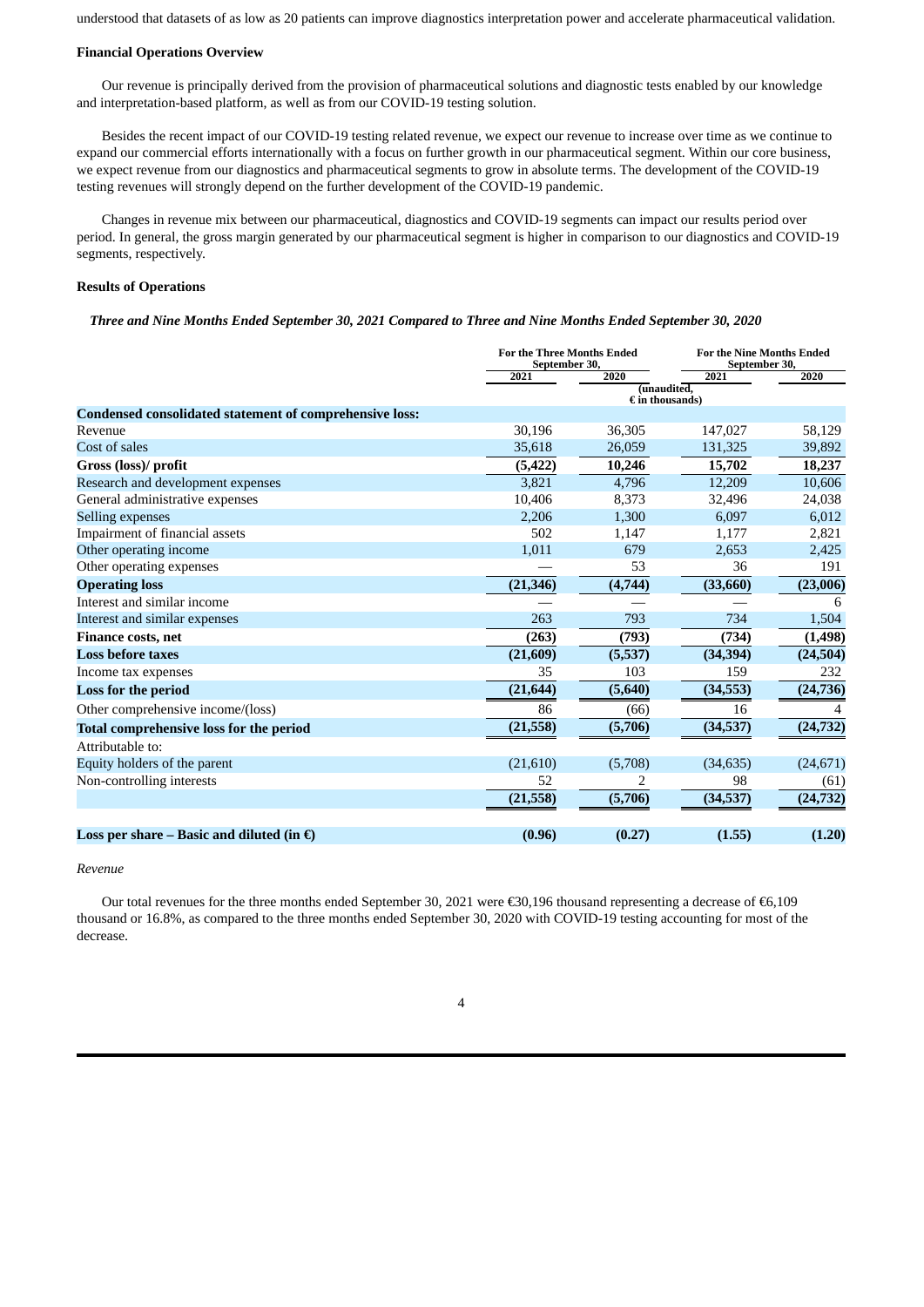Our total revenues for the nine months ended September 30, 2021 were €147,027 thousand representing an increase of €88,898 thousand, respectively, or 152.9%, respectively, as compared to the nine months ended September 30, 2020 with COVID-19 testing accounting for most of the increase.

The graphic below shows the number of order intakes for the diagnostics, pharmaceutical and COVID-19 segments, as well as the number of order intakes received for our internal research projects during the three and nine months ended September 30, 2021 and 2020.

# Number of order intakes



The breakdown of our revenue by segment was as follows:

|                            | <b>For the Three Months</b><br><b>Ended September 30.</b> |                                                 | <b>For the Nine Months</b><br><b>Ended September 30,</b> |        |  |
|----------------------------|-----------------------------------------------------------|-------------------------------------------------|----------------------------------------------------------|--------|--|
|                            | 2021                                                      | 2021<br>(unaudited.<br>$\epsilon$ in thousands) | 2020                                                     |        |  |
| <b>Revenue by segment:</b> |                                                           |                                                 |                                                          |        |  |
| Pharmaceutical             | 2,732                                                     | 3,800                                           | 9.161                                                    | 12,290 |  |
| <b>Diagnostics</b>         | 7.261                                                     | 5,069                                           | 20,359                                                   | 16,308 |  |
| COVID-19                   | 20,203                                                    | 27,436                                          | 117,507                                                  | 29,531 |  |
| <b>Total Revenue</b>       | 30,196                                                    | 36,305                                          | 147,027                                                  | 58,129 |  |

#### *Revenues from Pharmaceutical Segment*

Revenues from our pharmaceutical segment were €2,732 thousand for the three months ended September 30, 2021, a decrease of €1,068 thousand, or 28.1%, from €3,800 thousand for the three months ended September 30, 2020. Our partnership agreements are structured on a fee- per- sample basis, milestone basis, fixed fee basis, royalty basis or a combination thereof. Revenues from our pharmaceutical segment were €9,161 thousand for the nine months ended September 30, 2021, a decrease of €3,129 thousand, or 25.5%, from €12,290 thousand for the nine months ended September 30, 2020. The decreases were primarily due to the impact of the COVID-19 pandemic, which slowed the clinical studies of our pharmaceutical partners.

During the nine months ended September 30, 2021, we entered into 16 new collaborations and successfully completed 25 collaborations resulting in a total of 57 active collaborations at September 30, 2021, compared to 66 active collaborations at December 31, 2020 and 63 active collaborations as of September 30, 2020. Revenues from our new collaborations entered into within the year totalled €2,138 thousand and €4,288 thousand, respectively, for the three and nine months ended September 30, 2021.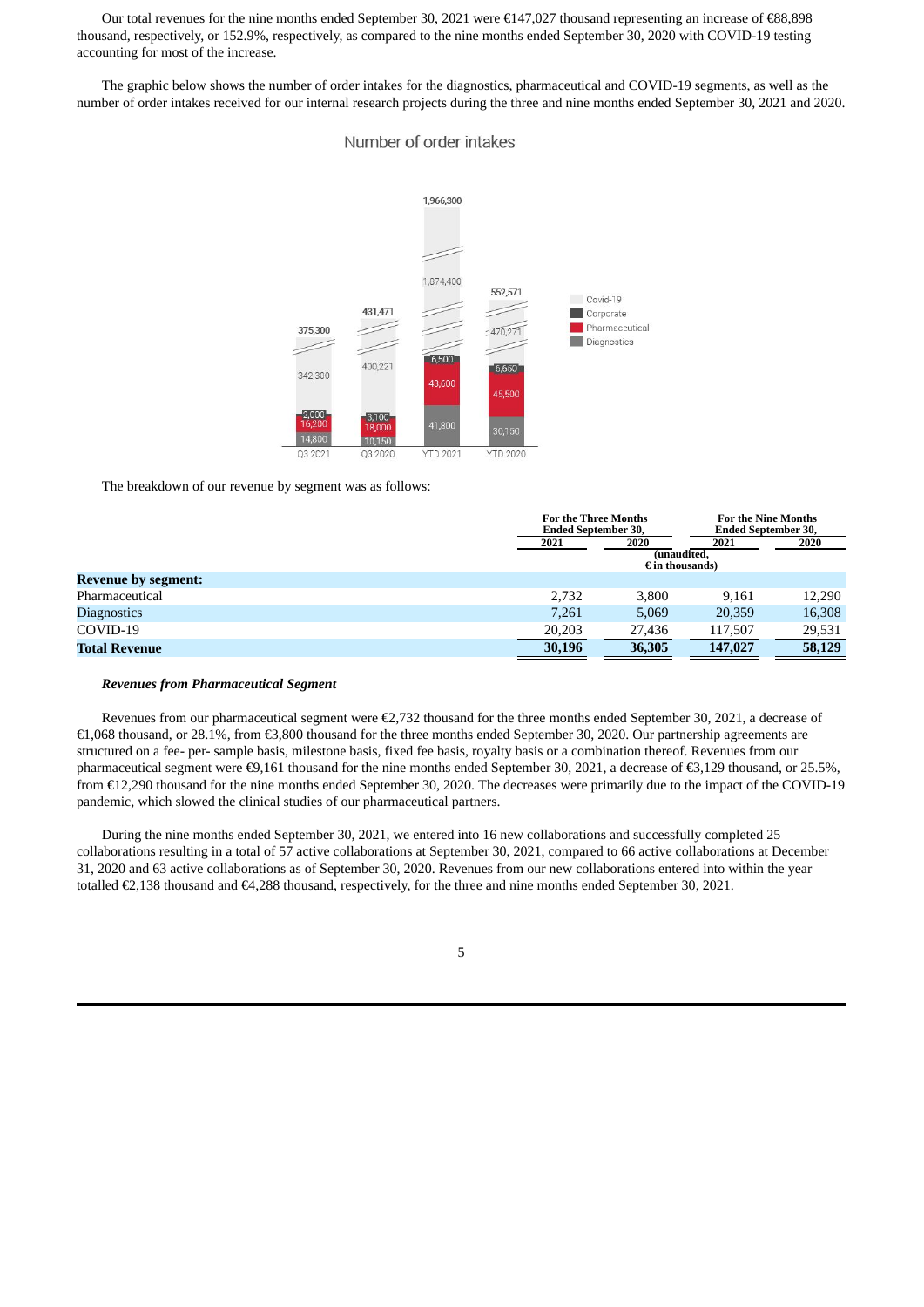The graphs below show our revenues for the three and nine months ended September 30, 2021, and 2020, resulting from our collaborations with our pharmaceutical partners, split between drug development stages:



During the three and nine months ended September 30, 2021, revenues from one pharmaceutical partner represented 6.5% and 4.8% (or 19.5% and 24.1%, respectively, if COVID-19 revenues are excluded) of our total revenue, as compared to 7.3% and 14.4%, respectively, for the three and nine months ended September 30, 2020.

#### *Revenues from Diagnostics Segment*

Revenues from our diagnostics segment were €7,261 thousand for the three months ended September 30, 2021, an increase of €2,192 thousand, or 43.2%, from €5,069 thousand for the three months ended September 30, 2020. We received approximately 14,770 order intakes in our diagnostics segment during the three months ended September 30, 2021, representing an increase of approximately 45.5% as compared to approximately 10,150 order intakes received for the three months ended September 30, 2020.

Revenues from our diagnostics segment were €20,359 thousand for the nine months ended September 30, 2021, an increase of €4,051 thousand, or 24.8%, from €16,308 thousand for the nine months ended September 30, 2020. We received approximately 41,800 order intakes in our diagnostics segment during the nine months ended September 30, 2021, representing an increase of approximately 38.6% as compared to approximately 30,150 order intakes received for the nine months ended September 30, 2020.

For the three and nine months ended September 30, 2021, and 2020, our total diagnostic segment revenues were split amongst our primary testing products as follows:



Order intake received by Diagnostics segment

Diagnostics segment revenue split %

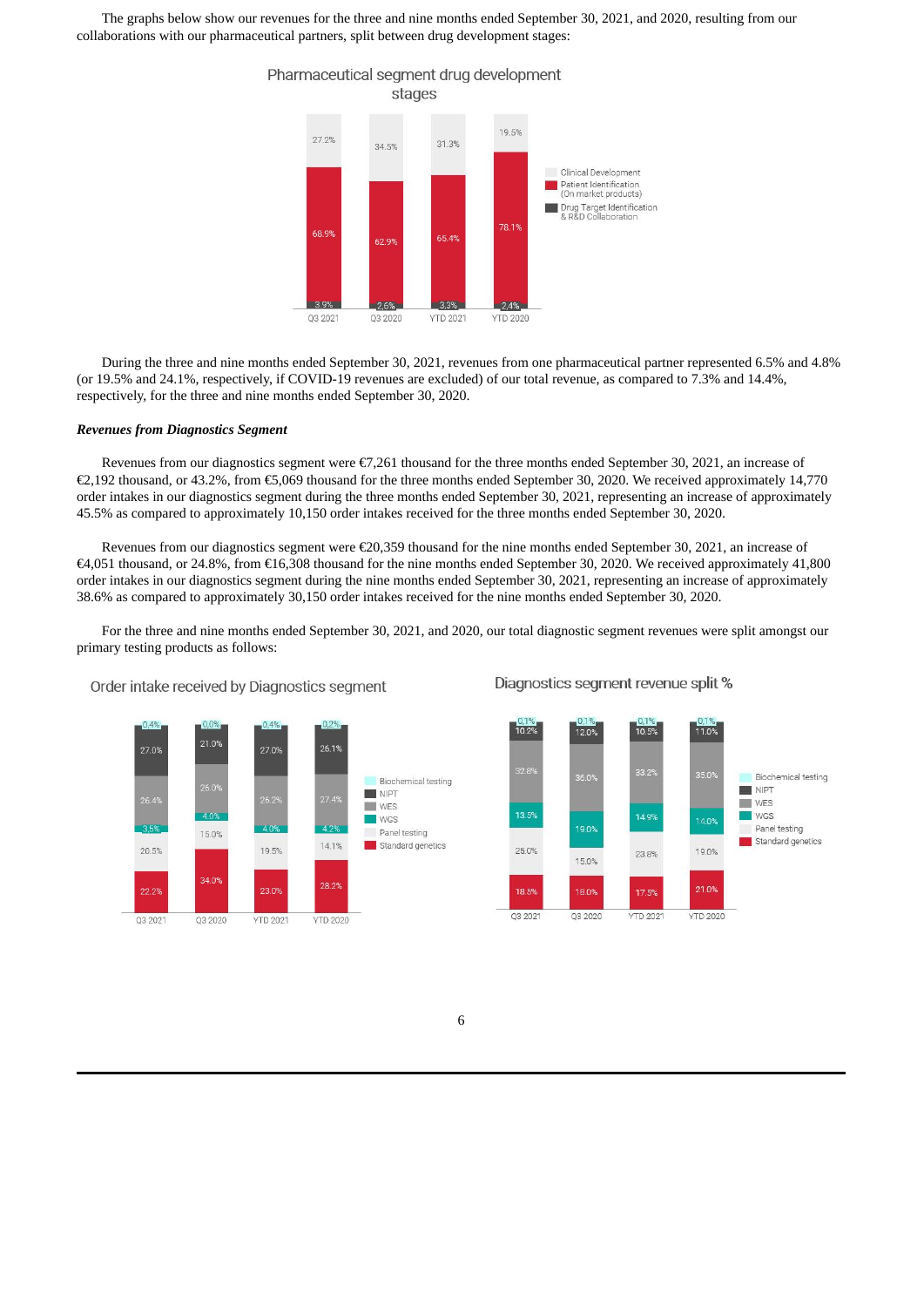The increase in revenues was primarily related to an increase in order intakes for panel testing, WES and WGS during the three months ended September 30, 2021.

Total revenues from panel testing for the three months ended September 30, 2021 amounted to €1,814 thousand, representing an increase of 138.6% as compared to €760 thousand for the three months ended September 30, 2020. The total number of panel testing order intakes received in the diagnostics segment for the three months ended September 30, 2021 was approximately 3,034, representing an increase of 99.2% as compared to approximately 1,523 order intakes received for the three months ended September 30, 2020. Total revenues from panel testing for the nine months ended September 30, 2021 amounted to €4,849 thousand, representing an increase of 56.5% as compared to €3,099 thousand for the nine months ended September 30, 2020. The total number of panel testing order intakes received in the diagnostics segment for the nine months ended September 30, 2021 was approximately 9,948, representing an increase of 73.6% as compared to approximately 5,729 order intakes received for the nine months ended September 30, 2020.

Total revenues from WES and WGS for the three months ended September 30, 2021 amounted to €3,362 thousand, representing an increase of 20.6% as compared to €2,788 thousand for the three months ended September 30, 2020. The total number of WES and WGS order intakes received in the diagnostics segment for the three months ended September 30, 2021 was approximately 4,413, representing an increase of 61.0% as compared to approximately 2,741 order intakes received for the three months ended September 30, 2020. Total revenues from WES and WGS for the nine months ended September 30, 2021 amounted to €9,793 thousand, representing an increase of 22.6% as compared to €7,991 thousand for the nine months ended September 30, 2020. The total number of WES and WGS order intakes received in the diagnostics segment for the nine months ended September 30, 2021 was approximately 12,624, representing an increase of 39.6% as compared to approximately 9,045 order intakes received for the nine months ended September 30, 2020.

## *Revenues from COVID-19 Testing Segment*

Revenues generated from our COVID-19 business for the three months ended September 30, 2021 amounted to €20,203 thousand. We received 342,300 requests for our COVID-19 tests in the three months ended September 30, 2021 as compared to 400,000 in the three months ended September 30, 2020.

Revenues generated from our COVID-19 business for the nine months ended September 30, 2021 amounted to €117,507 thousand. We received 1,874,400 requests for our COVID-19 tests in the nine months ended September 30, 2021 as compared to 470,000 in the nine months ended September 30, 2020.

During the three and nine months ended September 30, 2021, revenues from our largest COVID-19 testing partner represented nil % and 12.1% of our total revenues.

## *Revenue by Geographical Region*

The breakdown of our revenue from all of our segments, in the aggregate, by geographical region was as follows:

|                                 | <b>For the Three Months</b><br><b>Ended September 30,</b> |                                         | <b>For the Nine Months</b><br>Ended September 30, |        |  |
|---------------------------------|-----------------------------------------------------------|-----------------------------------------|---------------------------------------------------|--------|--|
|                                 | 2021                                                      | 2020                                    | 2021                                              | 2020   |  |
|                                 |                                                           | (unaudited,<br>$\epsilon$ in thousands) |                                                   |        |  |
| Revenue by geographical region: |                                                           |                                         |                                                   |        |  |
| Europe                          | 21,452                                                    | 28,824                                  | 120,466                                           | 33,711 |  |
| of which: Germany               | 19.961                                                    | 26,640                                  | 112,739                                           | 28.847 |  |
| of which: Netherlands           | 65                                                        |                                         | 3.609                                             | 5      |  |
| Middle East                     | 4,051                                                     | 2,674                                   | 12,191                                            | 8,926  |  |
| North America                   | 3,836                                                     | 4,265                                   | 12.070                                            | 13,762 |  |
| of which: United States         | 3.795                                                     | 4.231                                   | 11.920                                            | 13,570 |  |
| Latin America                   | 677                                                       | 399                                     | 1.735                                             | 1,364  |  |
| Asia Pacific                    | 180                                                       | 143                                     | 565                                               | 366    |  |
| <b>Total Revenue</b>            | 30,196                                                    | 36,305                                  | 147,027                                           | 58,129 |  |

In cases where our pharmaceutical partners are developing a new rare disease treatment, we generally anticipate that the final approved treatment will be made available globally. As a result, we allocate the revenues of our pharmaceutical segment by geographical region by reference to the location where each pharmaceutical partner mainly operates, which is based on the region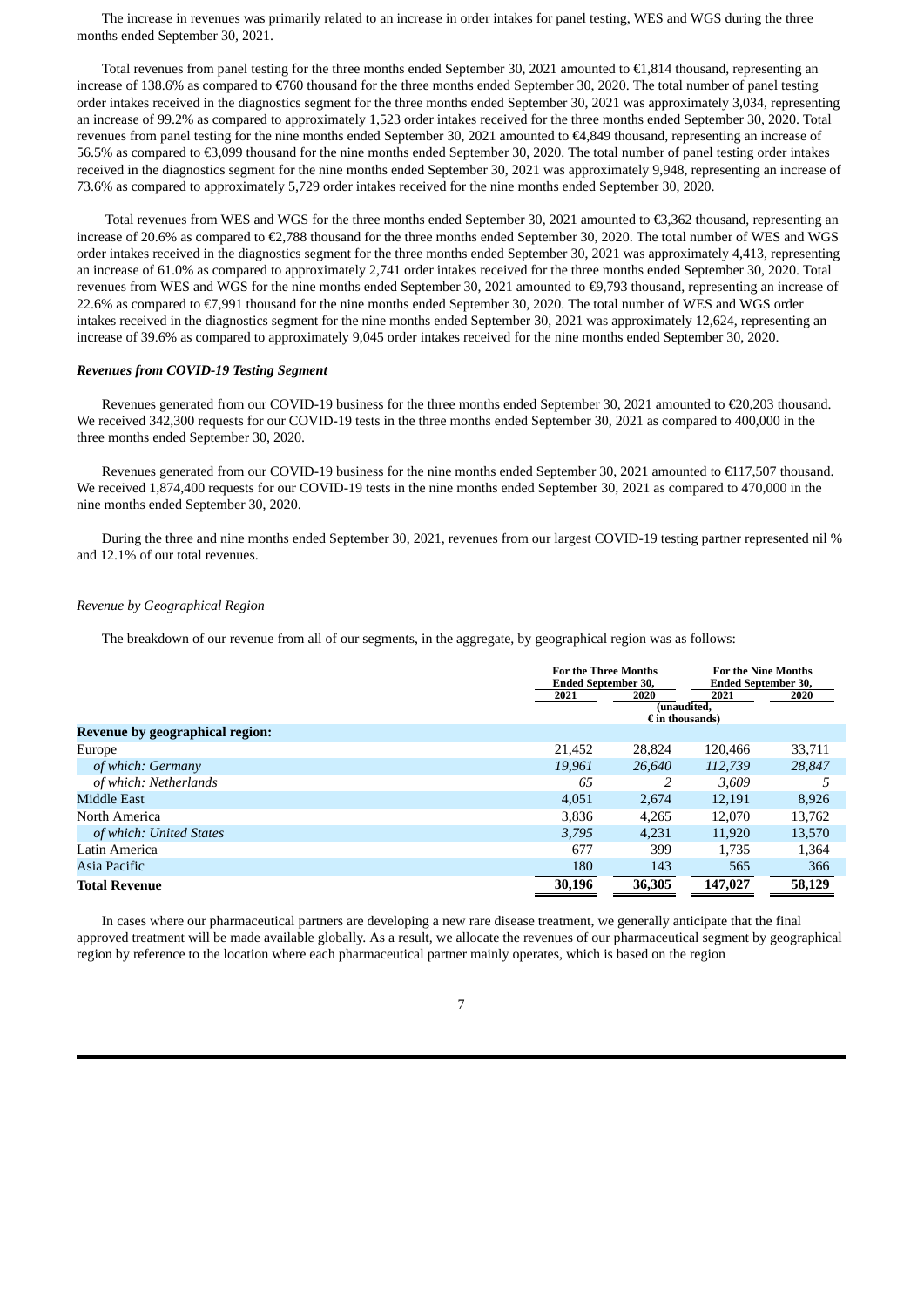from which most of their revenues are generated. The allocation of revenues in our diagnostics and COVID-19 segments is based on the location of each customer.

Our North America region contributed €3,836 thousand to revenues for the three months ended September 30, 2021, a decrease of €429 thousand, or 10%, from €4,265 thousand for the three months ended September 30, 2020, primarily driven by the decrease in revenues from our pharmaceutical segment, of which over 98.7% are allocated to the North America region. Revenues from the North America region for the nine months ended September 30, 2021 decreased to €12,070 thousand, representing a decrease of €1,692 thousand, or 12.3%, from €13,762 thousand, which is mainly due to a decrease in revenues from the pharmaceutical segment. Revenues from the North America region represented 12.7% and 8.2%, respectively, of our total revenues for the three and nine months ended September 30, 2021, as compared to 11.7% and 23.7%, respectively, for the three and nine months ended September 30, 2020.

Our Middle East region contributed €4,051 thousand to revenues for the three months ended September 30, 2021, an increase of €1,377 thousand, or 51%, from €2,674 thousand for the three months ended September 30, 2020. This revenue increase was primarily attributable to the increase in diagnostic sales. Revenues from the Middle East region contributed €12,191 thousand to revenues for the nine months ended September 30, 2021, an increase of €3,265 thousand, or 36.6%, from €8,926 thousand for the nine months ended September 30, 2020. This revenue increase was primarily attributable to the increase in diagnostic sales. Revenues from the Middle East region represented 13.4% and 8.3%, respectively, of our total revenues for the three and nine months ended September 30, 2021, as compared to 7.4% and 15.4%, respectively, for the three and nine months ended September 30, 2020.

Our Europe region contributed  $\epsilon$ 21,452 thousand to revenue for the three months ended September 30, 2021, a decrease of  $\epsilon$ 7,372 thousand, or 26%, from €28,824 thousand for the three months ended September 30, 2020. The revenue decrease was primarily due to the reduction of COVID-19 testing within the three months ended September 30, 2021. Revenues from the Europe region contributed €120,466 thousand to revenue for the nine months ended September 30, 2021, an increase of €86,755 thousand, or 257.3%, from €33,711 thousand for the nine months ended September 30, 2020. The increase was mainly driven by revenues from our COVID-19 testing during the year, as over 93.0% and 93.6%, respectively, of such revenues were generated in Germany in the three and nine months ended September 30, 2021. Revenues from the Europe region represented 71.0% and 81.9%, respectively, of our total revenues for the three and nine months ended September 30, 2021, as compared to 79.4% and 58.0%, respectively, for the three and nine months ended September 30, 2020.

#### *Cost of Sales*

Cost of sales increased by  $\epsilon$ 9,559 thousand, or 36.7%, to  $\epsilon$ 35,618 thousand for the three months ended September 30, 2021, from €26,059 thousand for the three months ended September 30, 2020 and increased by €91,433 thousand, or 229.2%, to €131,325 thousand for the nine months ended September 30, 2021, from €39,892 thousand for the nine months ended September 30, 2020. Cost of sales for the three and nine months ended September 30, 2021, represented 118.0% and 89.3% of total revenue, representing an increase of 46.2 percentage points and 20.7 percentage points, respectively, as compared to 71.8% and 68.6%, respectively, for the three and nine months ended September 30, 2020.

Cost of sales incurred by our pharmaceutical segment for the three and nine months ended September 30, 2021 represented 80.0% and 69.6%, respectively, of the revenues from the segment, representing a decrease of 5.4 percentage points and an increase of 15.1 percentage points, respectively, as compared to 85.4% and 54.5%, respectively, for the three and nine months ended September 30, 2020, for our pharmaceutical segment. The decrease in cost of sales in the three months ended September 30, 2021 was due to the reduction in sales for the segment. Whereas, the increase for the nine months ended September 30, 2021 was related to the relative portion of revenues from clinical study related collaborations, where higher staff costs and consumable costs are incurred as compared to patient screening collaborations where consumable costs are comparatively lower due to different technologies being used in the testing.

Cost of sales incurred by our diagnostics segment for the three and nine months ended September 30, 2021 represented 63.8% and 65.2%, respectively, of the revenues from the segment, representing a decrease of 30.6 percentage points and 19.2 percentage points, respectively, as compared to 94.4% and 84.4%, respectively for the three and nine months ended September 30, 2020. The decrease is due to the streamlining of costs generated through investments made in cost efficient equipments in previous years.

Cost of sales incurred by our COVID-19 segment for the three and nine months ended September 30, 2021 represent 142.5% and 95.0%, respectively, of the revenues from the segment, representing an increase of 76.9 percentage points and 29.3 percentage points, respectively, as compared to 65.7% and 65.7%, respectively for the three and nine months ended September 30, 2020. The increase in the cost of sales to revenue percentage is primarily due to the reduction of COVID-19 revenue which led to accelerated depreciation and amortization expenses of COVID-19 related assets, committed fixed overhead costs, as well as costs related to the shut down of our Hamburg lab and unprofitable testing sites. Moving forward, we have restructured our COVID-19 related operations and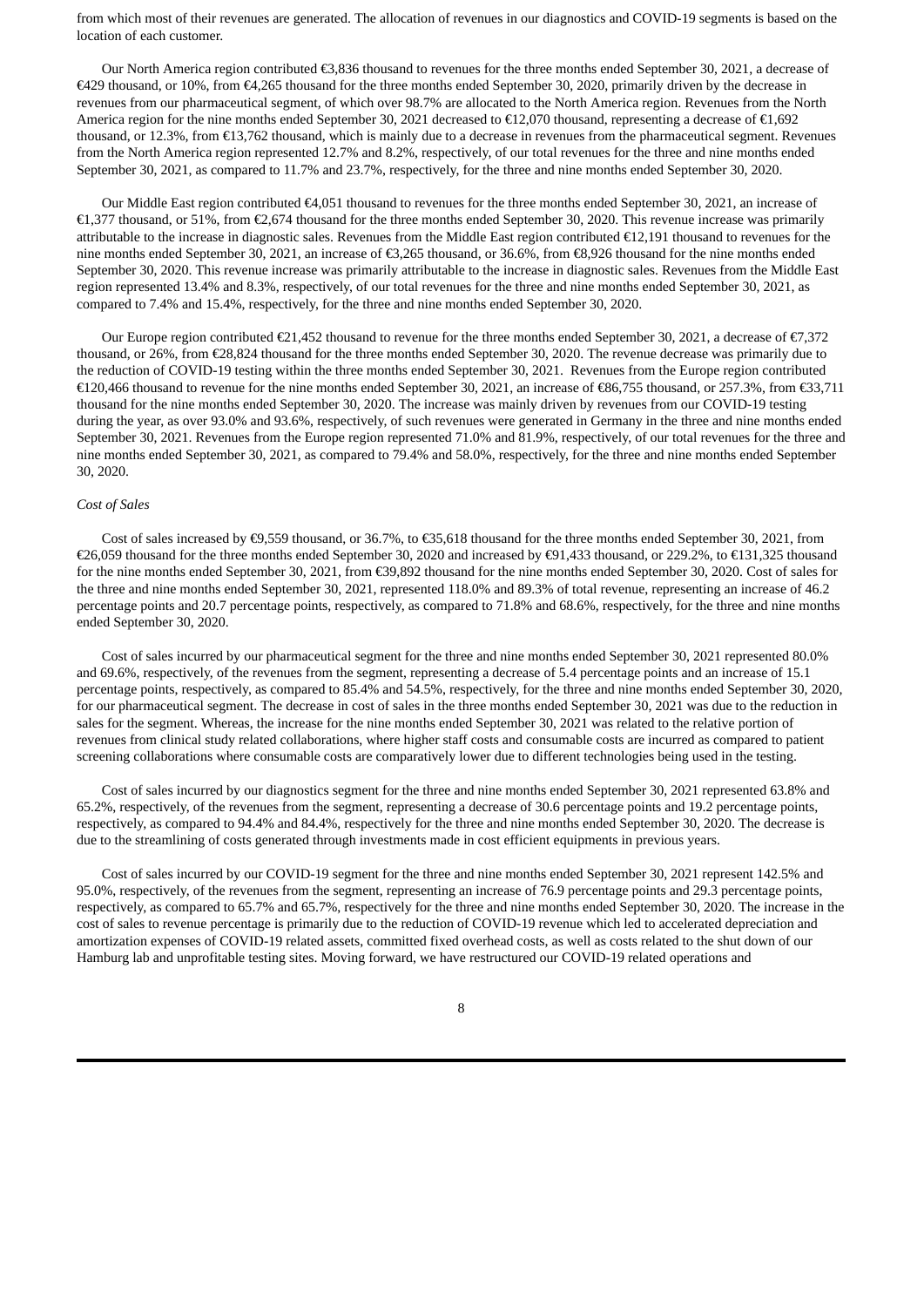consolidated our testing efforts to minimize expenses and improve cost efficiency within the segment in order to generate positive EBITDA in future quarters.

#### *Gross Loss*

As a result of the decrease in COVID-19 tests performed, our gross profit decreased by €15,668 thousand, or 152.9%, to €5,422 thousand gross loss for the three months ended September 30, 2021, from €10,246 thousand gross profit for the three months ended September 30, 2020, while our gross profit for the nine months ended September 30, 2021, decreased by €2,535 thousand, or 13.9%, to €15,702 thousand from €18,237 thousand for the nine months ended September 30, 2020.

#### *Research and Development Expenses*

Research and development expenses decreased by €975 thousand, or 20.3%, to €3,821 thousand for the three months ended September 30, 2021, from €4,796 thousand for the three months ended September 30, 2020, due to streamlining of personnel and IT development costs.

Research and development expenses increased by  $\epsilon$ 1,603 thousand, or 15.1%, to  $\epsilon$ 12,209 thousand for the nine months ended September 30, 2021, from €10,606 thousand for the nine months ended September 30, 2020. The increase mainly represents personnel costs incurred in the biomarker and artificial intelligence research and development phase that do not qualify for capitalization.

#### *General Administrative Expenses*

General administrative expenses increased by  $\epsilon$ 2,033 thousand, or 24.3%, to  $\epsilon$ 10,406 thousand for the three months ended September 30, 2021, from €8,373 thousand for the three months ended September 30, 2020, while general administrative expenses increased by €8,458 thousand, or 35.2%, to €32,496 thousand for the nine months ended September 30, 2021, from €24,038 thousand for the nine months ended September 30, 2020.

The increase is principally due to increased personnel costs, administrative costs and additional expenditure on IT support and data centers. In addition, the corporate expenses included share-based compensation expenses of €1,860 thousand and €6,136 thousand, respectively, for the three and nine months ended September 30, 2021, an increase of €711 thousand and €3,594 thousand, respectively, as compared to €1,149 thousand and €2,542 thousand, respectively for the three and nine months ended September 30, 2020.

#### *Selling Expenses*

Selling expenses for the three and nine months ended September 30, 2021 were €2,206 thousand and €6,097 thousand respectively, representing an increase of €906 thousand, or 69.7% as compared to €1,300 thousand for the three months ended September 30, 2020, and an increase of €85 thousand, or 1.4%, as compared to €6,012 thousand for the nine months ended September 30, 2020. The increases for the three and nine months ended September 30, 2021 were principally due to an increase in personnel expenses, online service expenses as well as travel expenses due to the easing of travel restrictions from the COVID-19 pandemic.

#### *Impairment of Financial Assets*

Impairment expenses for financial assets for the three and nine months ended September 30, 2021 were €502 thousand and €1,177 thousand, respectively, representing a decrease of €645 thousand from €1,147 thousand for the three months ended September 30, 2020 and a decrease of €1,644 thousand from €2,821 thousand for the nine months ended September 30, 2020, respectively. These impairments were related to the re-assessment of the recoverability of receivables and contract assets arising from contracts with customers, partly due to the effect of the COVID-19 pandemic.

## *Other Operating Income / (Expenses)*

Other operating income increased by €332 thousand, or 48.9%, to €1,011 thousand for the three months ended September 30, 2021, from €679 thousand for the three months ended September 30, 2020 and increased by €228 thousand, or 9.4%, to €2,653 thousand for the nine months ended September 30, 2021, from €2,425 thousand for the nine months ended September 30, 2020 principally due to higher grant income during the period.

Other operating expenses decreased by  $\epsilon$ 53 thousand, or 100.0% to  $\epsilon$  nil in the three months ended September 30, 2021 and decreased by €155 thousand, or 81.2% to €36 thousand in the nine months ended September 30, 2021 compared to €53 thousand and €191 thousand, respectively, for the three and nine months ended September 30, 2020.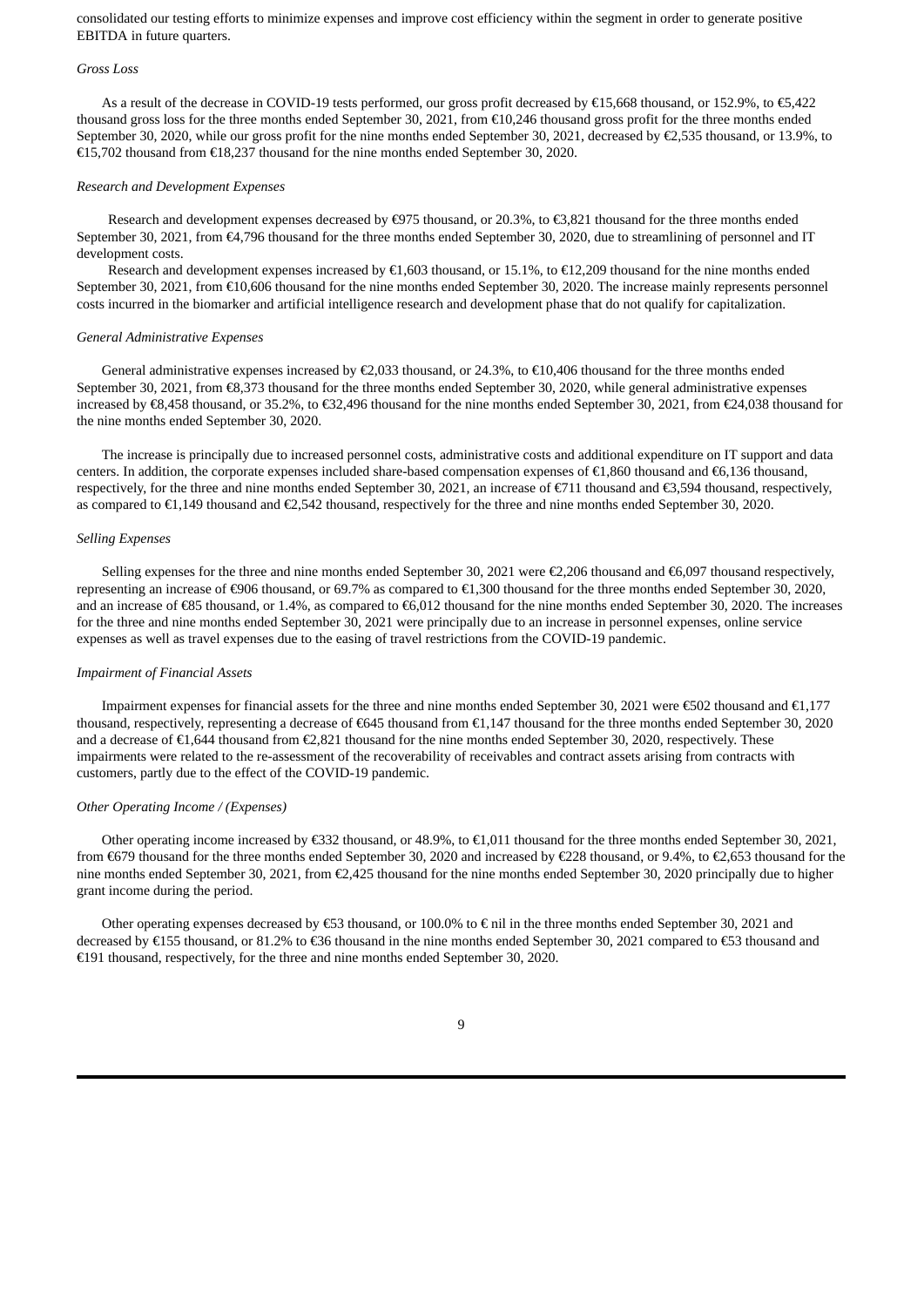#### *Interest and Similar Income / (Expenses)*

Net financial costs decreased by €530 thousand and €764 thousand, respectively to €263 thousand and €734 thousand, respectively, for the three and nine months ended September 30, 2021, from €793 thousand and €1,498 thousand, respectively, for the three and nine months ended September 30, 2020, due to the lower interest expenses in conjunction with the decreased number of lease obligations.

#### *Loss Before Taxes*

As a result of the factors described above, our loss before taxes for the three and nine months ended September 30, 2021 were €21,609 thousand and €34,394 thousand, respectively, representing an increase of €16,072 thousand and €9,890 thousand, respectively, from a loss before taxes of €5,537 thousand and €24,504 thousand, respectively, for the three and nine months ended September 30, 2020.

#### *Segment Adjusted EBITDA*

We evaluate segment performance based on segment results and measure it with reference to Adjusted EBITDA. Adjusted EBITDA is a financial measure which is not defined by IFRS, which we define as income/loss before finance costs (net), taxes, and depreciation and amortization (including impairments), adjusted to exclude corporate expenses as well as share-based payment expenses. Our Segment Adjusted EBITDA was as follows:

|                                      |          | <b>For the Three Months</b><br>Ended September 30, |        | <b>For the Nine Months</b><br><b>Ended September 30,</b> |  |
|--------------------------------------|----------|----------------------------------------------------|--------|----------------------------------------------------------|--|
|                                      | 2021     | 2020<br>(unaudited.                                | 2021   | 2020                                                     |  |
| <b>Segment Adjusted EBITDA:</b>      |          | $\epsilon$ in thousands)                           |        |                                                          |  |
| Pharmaceutical                       | 307      | 871                                                | 2.451  | 5.278                                                    |  |
| <b>Diagnostics</b>                   | 1.070    | (1,210)                                            | 2,703  | (2,736)                                                  |  |
| COVID-19                             | (3, 922) | 9,516                                              | 12.496 | 10,306                                                   |  |
| <b>Total Segment Adjusted EBITDA</b> | (2,545)  | 9,177                                              | 17,650 | 12,848                                                   |  |

Adjusted EBITDA from our pharmaceutical segment for the three and nine months ended September 30, 2021 was €307 thousand and €2,451 thousand, respectively, representing a decrease of €564 thousand and €2,827 thousand, respectively, as compared to €871 thousand and €5,278 thousand, respectively, for the three and nine months ended September 30, 2020. The decrease was primarily attributable to the decrease in revenues from the pharmaceutical segment.

Adjusted EBITDA from our diagnostics segment for the three and nine months ended September 30, 2021, was €1,070 thousand and €2,703 thousand, respectively, an increase of €2,280 thousand and €5,439 thousand, respectively, as compared to negative €1,210 thousand and negative €2,736 thousand, respectively, for the three and nine months ended September 30, 2020. The increase is mainly due to the increase in revenues and a decrease in impairment of financial assets from €1,147 thousand and €2,821 thousand, recognized for the three and nine months ended September 30, 2020, respectively, compared to  $\epsilon$ 502 thousand and  $\epsilon$ 1,177 thousand, for the three and nine months ended September 30, 2021, respectively.

Adjusted EBITDA from our COVID-19 segment for the three and nine months ended September 30, 2021 was negative €3,922 thousand and €12,496 thousand, respectively, as compared to €9,516 thousand and €10,306 thousand, respectively, for the three and nine months ended September 30, 2020. The decrease for the three months ended September 30, 2021, was driven by the reduction in COVID-19 test order intakes whereas the increase for the nine months ended September 30, 2021, was driven by the year-to-date increase of COVID-19 test order intakes.

#### **Liquidity and Capital Resources**

Our cash requirements are principally for working capital and capital expenditures of all our businesses, including expansions and improvements to our laboratory facilities, technology infrastructure and research and development activities. In fiscal year 2021 and beyond, we anticipate that our capital expenditure in our rare disease business will increase although at a controlled pace so as to align with the requirements of our planned research programs while operating at maximum efficiency. We have incurred operating losses since inception, thus historically our main source of liquidity has been our secured loans, municipal loans and government funding of research programs, and proceeds from our initial and July 2020 follow-on equity offerings.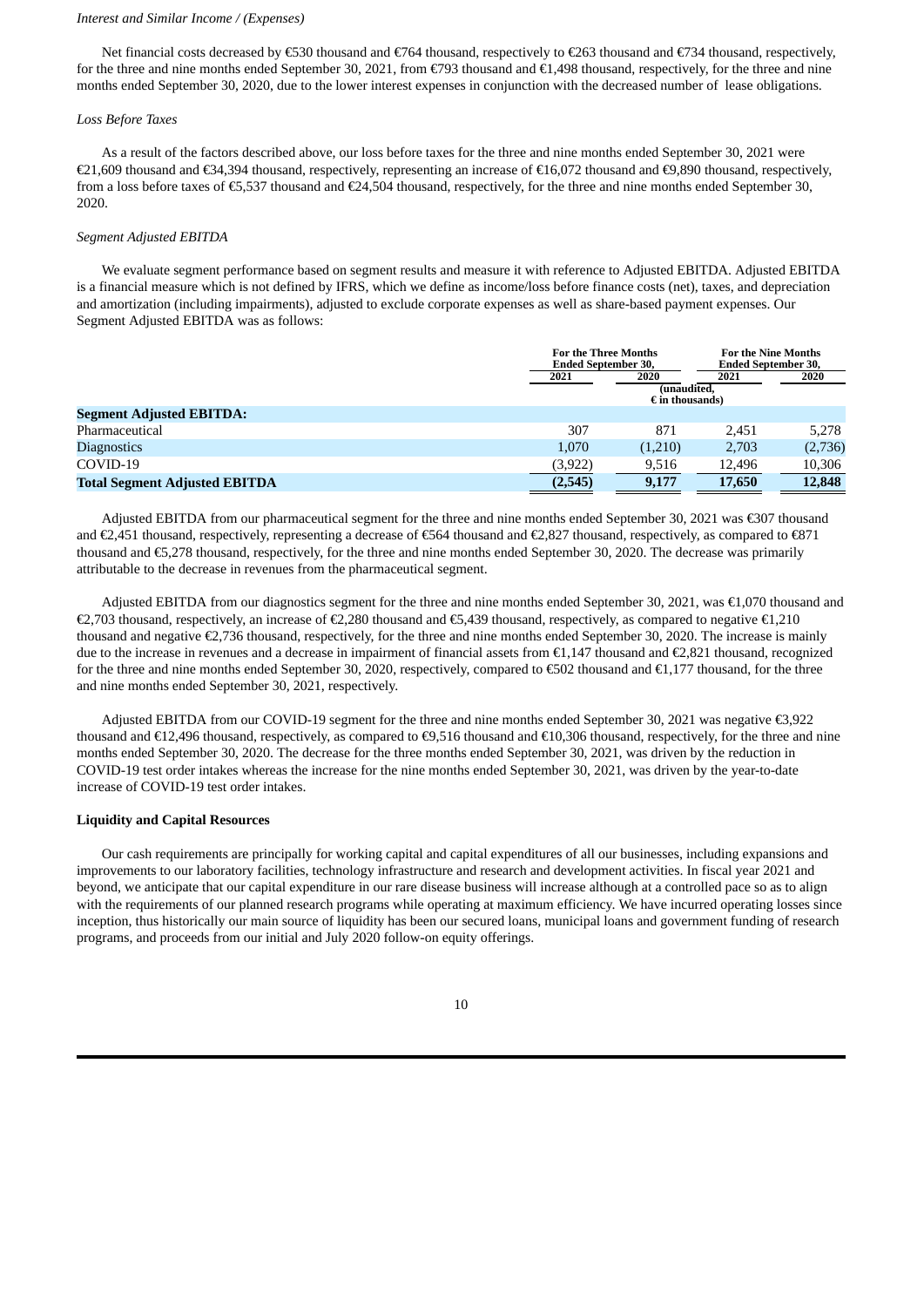Our financial condition and liquidity are and will continue to be influenced by a variety of factors, including our ability to continue to generate cash flows from our operations, our capital expenditure requirements, and the impact of the COVID-19 pandemic on financial markets and the global economy. Our known material liquidity needs for periods beyond the next twelve months are described below under "Contractual Obligations and Commitments".

Considering cash and cash equivalents as of September 30, 2021, of  $\epsilon$  26 million with relatively low short term debt obligations of  $\epsilon$ 4 million and no financial covenants, our management has prepared cash flow forecasts and considered our cash flow requirement for the next three years, principally focused on the twelve month period from the date of the approval of the unaudited interim condensed consolidated financial statements. These forecasts show that we do not currently have sufficient funds to continue maintaining our operating activities for the next 12 months. Consequently, our current circumstances indicate the existence of a material uncertainty that may cast significant doubt about our ability to continue as a going concern. If we are unable to continue as a going concern, we may have to liquidate our assets and may receive less than the value at which those assets are carried on our consolidated financial statements, and it is likely that investors will lose all or a part of their investment. If we seek additional financing to fund our business activities in the future and there remains doubt about its ability to continue as a going concern, investors or other financing sources may be unwilling to provide additional funding on commercially reasonable terms or at all.

We are pursuing a number of initiatives that could extend our cash runway, including obtaining interim bridge financing, enacting measures aimed at reducing personnel and infrastructure costs and, where possible, operating at a lower spending level by pacing investments on new research programs. We are also pursuing additional potential financing initiatives such as private or public equity financings, debt financings, strategic collaborations and marketing, distribution or licensing arrangements, business and asset divestitures and / or grant funding, among others things. If we are unable to obtain funding in an amount, on terms and at the time that we desire, we could be forced to delay, reduce or eliminate some or all of our research and development programs, product portfolio expansion or commercialization efforts, and take additional measures to reduce costs in order to conserve our cash in amounts sufficient to sustain operations and meet our obligations. These measures could cause significant delays in our preclinical, clinical and regulatory efforts, which could adversely affect our business prospects. If we are unable to obtain funding in an amount on terms and at the time that we desire, we could be forced to delay, reduce or eliminate some or all of our research and development programs, product portfolio expansion or commercialization efforts, and take additional measures to reduce costs in order to conserve our cash in amounts sufficient to sustain operations and meet our obligations. These measures could cause significant delays in our preclinical, clinical and regulatory efforts, which could adversely affect our business prospects.

The unaudited interim condensed consolidated financial statements for the three and nine months ended September 30, 2021, do not reflect any adjustments relating to the recoverability and classification of assets or the amounts and classification of liabilities that would be necessary, should we be unable to continue as a going concern.

#### **Comparative Cash Flows**

The table below summarizes our consolidated statement of cash flows for the nine months ended September 30, 2021, and 2020:

|                                                          |                                         | <b>For the Nine Months</b><br><b>Ended September 30,</b> |  |  |
|----------------------------------------------------------|-----------------------------------------|----------------------------------------------------------|--|--|
|                                                          | 2021                                    | 2020                                                     |  |  |
|                                                          | (unaudited.<br>$\epsilon$ in thousands) |                                                          |  |  |
| <b>Consolidated statement of cash flows:</b>             |                                         |                                                          |  |  |
| Cash flow used in operating activities                   | (14, 983)                               | (19,669)                                                 |  |  |
| Cash flow used in investing activities                   | (5,396)                                 | (11,026)                                                 |  |  |
| Cash flow used in/ generated from financing activities   | (2,045)                                 | 18,348                                                   |  |  |
| Net decrease in cash and cash equivalents                | (22, 424)                               | (12, 347)                                                |  |  |
| Cash and cash equivalents at the beginning of the period | 48,156                                  | 41,095                                                   |  |  |
| Cash and cash equivalents at the end of the period       | 25,732                                  | 28,748                                                   |  |  |

#### *Operating Activities*

Our cash flow used in operating activities primarily relates to changes in the components of our working capital, including cash received from our COVID-19 business, pharmaceutical partners and diagnostics clients, as well as payments made to our suppliers.

For the nine months ended September 30, 2021, cash flow used in operating activities was €14,983 thousand, a decrease of €4,686 thousand as compared to cash flow used in operating activities of €19,669 thousand for the nine months ended September 30, 2020. This change was primarily driven by the cash generated through our COVID-19 testing business segment in the first half of the year.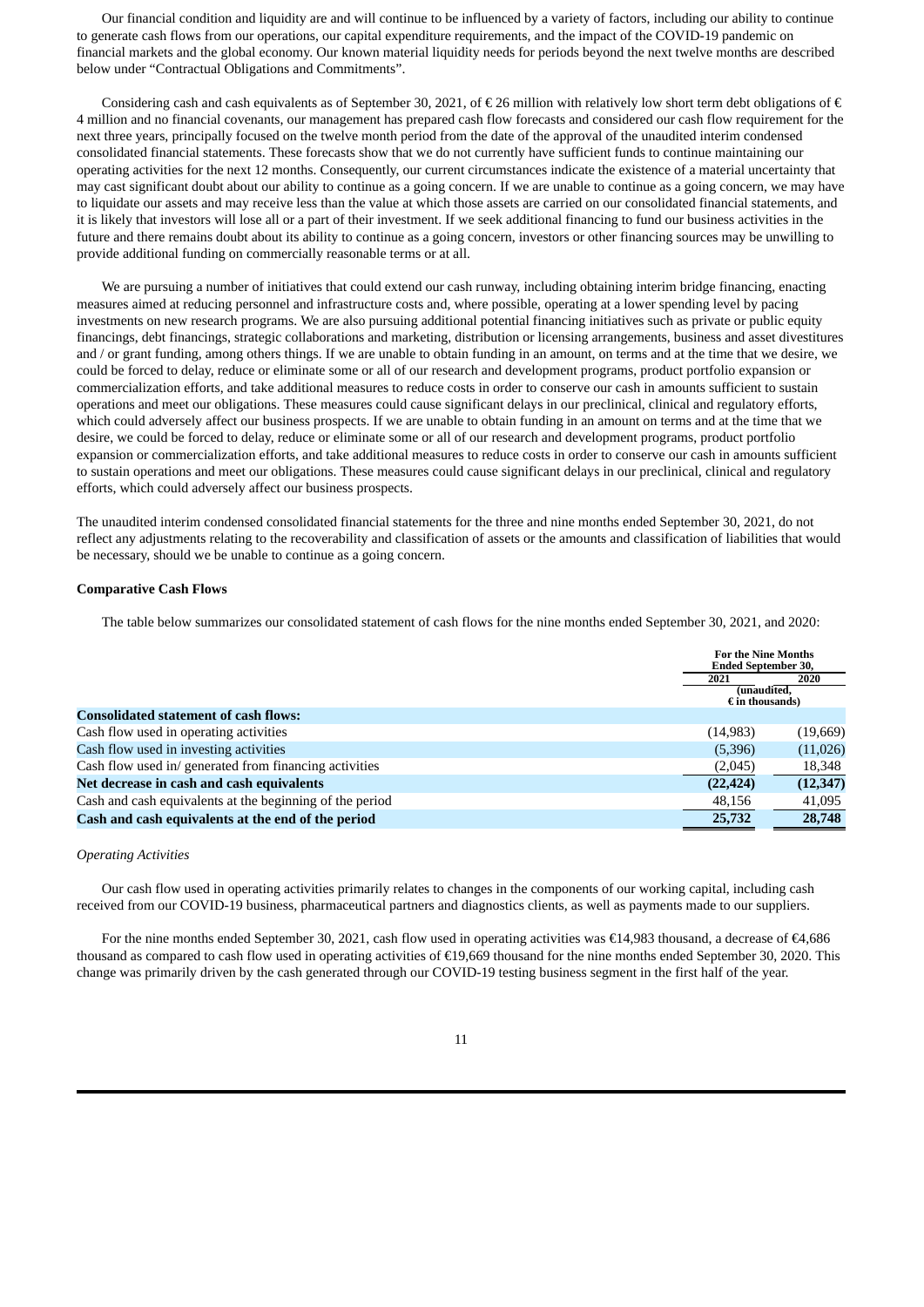#### *Investing Activities*

Our cash flow used in investing activities consists of investments in intangible assets, and in property, plant and equipment.

For the nine months ended September 30, 2021, cash flow used in investing activities was €5,396 thousand, as compared to cash flow used of €11,026 thousand used in investing activities for the nine months ended September 30, 2020. The decrease is mainly due to a reduction in COVID-19 related investments. During the nine months ended September 2021, investments made in respect of COVID-19 testing were €2,424 thousand, of which €2,069 thousand was included in property, plant and equipment and €354 thousand related to the development of CENTOGENE's Corona Test Portal.

Cash used in investment activities in our rare disease business includes mainly costs incurred in the development of new products and solutions, and the development of our IT driven and interpretation-based solutions. It also includes investment in property, plant and equipment used in the laboratories and other business operations.

#### *Financing Activities*

For the nine months ended September 30, 2021, cash flow used in financing activities was €2,045 thousand, a decrease of €20,393 thousand as compared to cash flow generated of €18,348 thousand for the nine months ended September 30, 2020. A follow-on equity offering contributed €22,000 thousand in the three months ended September 30, 2020 (Nil received in the nine months ended September 30, 2021).

## **Off-Balance Sheet Arrangements**

We did not have during the periods presented, and we do not currently have, any off-balance sheet arrangements, as defined in the rules and regulations of the SEC.

#### **Contractual Obligations and Commitments**

The table below presents the residual contractual terms of the financial liabilities and commitments, including estimated interest payments. The figures are undiscounted gross amounts, including estimated interest payments and interest on undrawn loan funds as of September 30, 2021, but without showing the impact of offsetting.

|                                             | <b>Total</b><br>contractual<br>cashflow | <b>Less than</b><br>1 year | <b>Between 1</b><br>and<br>3 years | <b>Between 3</b><br>and<br>5 years | More than<br>5 years |
|---------------------------------------------|-----------------------------------------|----------------------------|------------------------------------|------------------------------------|----------------------|
| Secured bank loans                          | 501                                     | 401                        | 100                                |                                    |                      |
| Bank overdraft                              | 3,441                                   | 3,441                      |                                    |                                    |                      |
| Other bank loans                            |                                         |                            |                                    |                                    |                      |
| Lease liabilities $(1)$                     | 29,330                                  | 4.767                      | 7.850                              | 4.741                              | 11,972               |
| Trade payables and purchase obligations (2) | 10,813                                  | 10,813                     |                                    |                                    |                      |
| <b>Total</b>                                | 44,085                                  | 19,422                     | 7,950                              | 4,741                              | 11,972               |

(1) Lease liabilities include leases related to lease contracts for land and buildings, offices, as well as various items including motor vehicles and other equipment which are accounted for according to IFRS 16, and measured at the present value of lease payments over the lease term at the commencement date of the leases.

Lease liabilities also include cash flows in relation to the expansion of our Rostock headquarters and leasing of our Frankfurt laboratory, our Airport Berlin, Airport Düsseldorf, Airport Cologne/ Bonn, Airport Munich and Airport Frankfurt testing centers, as well as additional laboratory space in Hamburg that are not accounted for yet. The future lease payments and utilities for these non-cancellable lease contracts are €865 thousand within one year, €2,323 thousand within five years and €4,219 thousand thereafter as at September 30, 2021.

(2) Purchase obligations relate to concluded agreements with suppliers, for goods and services to be provided subsequent to September 30, 2021.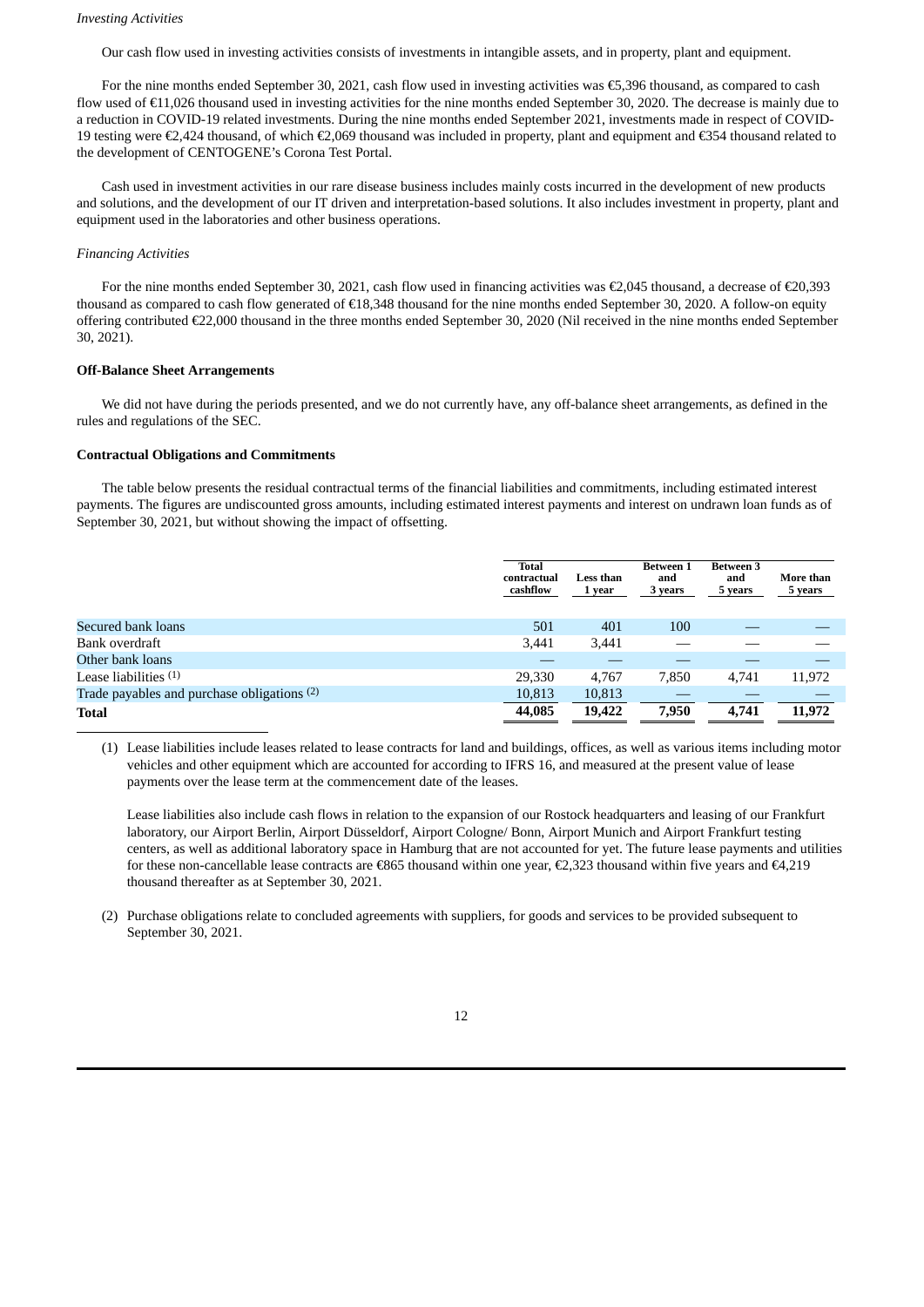#### **Critical Accounting Policies and Estimates**

There have been no material changes to the critical accounting policies and estimates described in "Item 5. Operating and Financial Review and Prospects—H. Critical Accounting Policies and Estimates" in our Annual Report, except for the estimates related to going concern assumptions and estimating the transaction price in a certain contract with one customer detailed below.

#### *Going Concern*

There is significant doubt about our ability to continue as a going concern for one year after the date of the approval of the unaudited interim condensed consolidated financial statements. The unaudited interim condensed consolidated financial statements do not reflect any adjustments relating to the recoverability and reclassification of assets or the amounts and classification of liabilities that would be necessary from the outcome of this uncertainty.

As an early commercial-stage company, we are still in progress towards reaching break-even on our diagnostic and pharma businesses. We are subject to a number of risks similar to those of other development and early commercial stage companies. These risks include, among other things, the failure to enter into and successfully execute further collaborations with pharmaceutical partners, the failure to generate revenue from our development portfolio and risks associated with research, development, testing and obtaining related regulatory approvals in relation to our product candidates. Our ongoing success and ultimately the attainment of profitable operations depends on future uncertain events which include, among other things, obtaining adequate financing to promote our commercial and development activities until we can generate sufficient revenues to support our operating cash requirements.

We have incurred operating losses since inception. For the nine months ended September 30, 2021 we incurred a net loss of  $\epsilon$  34.6 million (of which  $\epsilon$ 33,7 million are related to loss from operations, resulting in an operating cash outflow of  $\epsilon$  15,0 million). As of September 30, 2021, we had generated an accumulated deficit of € 97,5 million, and had an equity position of € 37,4 million.

In assessing whether the going concern assumption is appropriate and whether there are material uncertainties that may cast significant doubt about our ability to continue as a going concern, management must estimate future cash flows for a period of at least twelve months following the end of the reporting period by considering relevant available information about the future. Management has considered a wide range of factors relating to expected cash inflows which are subject to uncertainty, including the forecasted revenue from the diagnostics and pharmaceutical segments, as well as whether we will enter into any new significant pharmaceutical partnerships, obtain regulatory approval for its biomarkers and the potential sources of debt and equity financing available to us. Management has also estimated expected cash outflows such as operating and capital expenditures and debt repayment schedules, including the ability to delay uncommitted expenditures, and implementation of certain planned cost saving measures. Estimated future cash flows are derived from cash inflows from projected revenues less projected cash costs and are based on the approved budget adjusted for any earnings that have come from the year to date performance. Estimated future cash flows have been prepared based on assumptions such as revenue growth rates by segment, savings from planned cost measures and additional funding provided through various means of capital raising and working capital strategies.

### *Revenues from contracts with customer*

We have a diagnostics customer from the Middle Eastern region with a history of significant payment delays which is described in greater detail in Note 2.1 to the unaudited interim condensed consolidated financial statements as of September 30, 2021. Based on past experience, recent negotiations with the customer, and recent developments in our collection experience with this customer, we considered it necessary to reassess our judgments related to the recognition of revenue from contracts with this customer.

Our management concluded, based on the facts and circumstances and our expectations regarding this customer, that this uncertainty in the amount of the contract consideration we expect to collect and the likelihood of accepting a lower amount or changing payment terms represents an "implicit price concession" such that the contract consideration is variable. Therefore, our management estimates the amount of the contractual consideration we expect to ultimately collect and which is highly probable that related revenue recognized would not be subject to significant future reversals when such uncertainty is resolved. We estimate the implicit price concessions applying an estimated rate based primarily upon past collection history.

Despite the uncertainties related to the amount expected to be collected from the customer, based on experience and the facts and circumstances related to the customer, we consider it probable that we will collect 82% of the amount of estimated variable transaction price. Therefore, we record the difference between the billed amount and the amount estimated to be collectible as a reduction to revenue. At the end of each reporting period, and if necessary upon receipt of new information, we may revise the amount of the variable consideration included in the transaction price. We have applied this accounting policy and accounting estimate to contracts with this customer prospectively during the third quarter of 2021.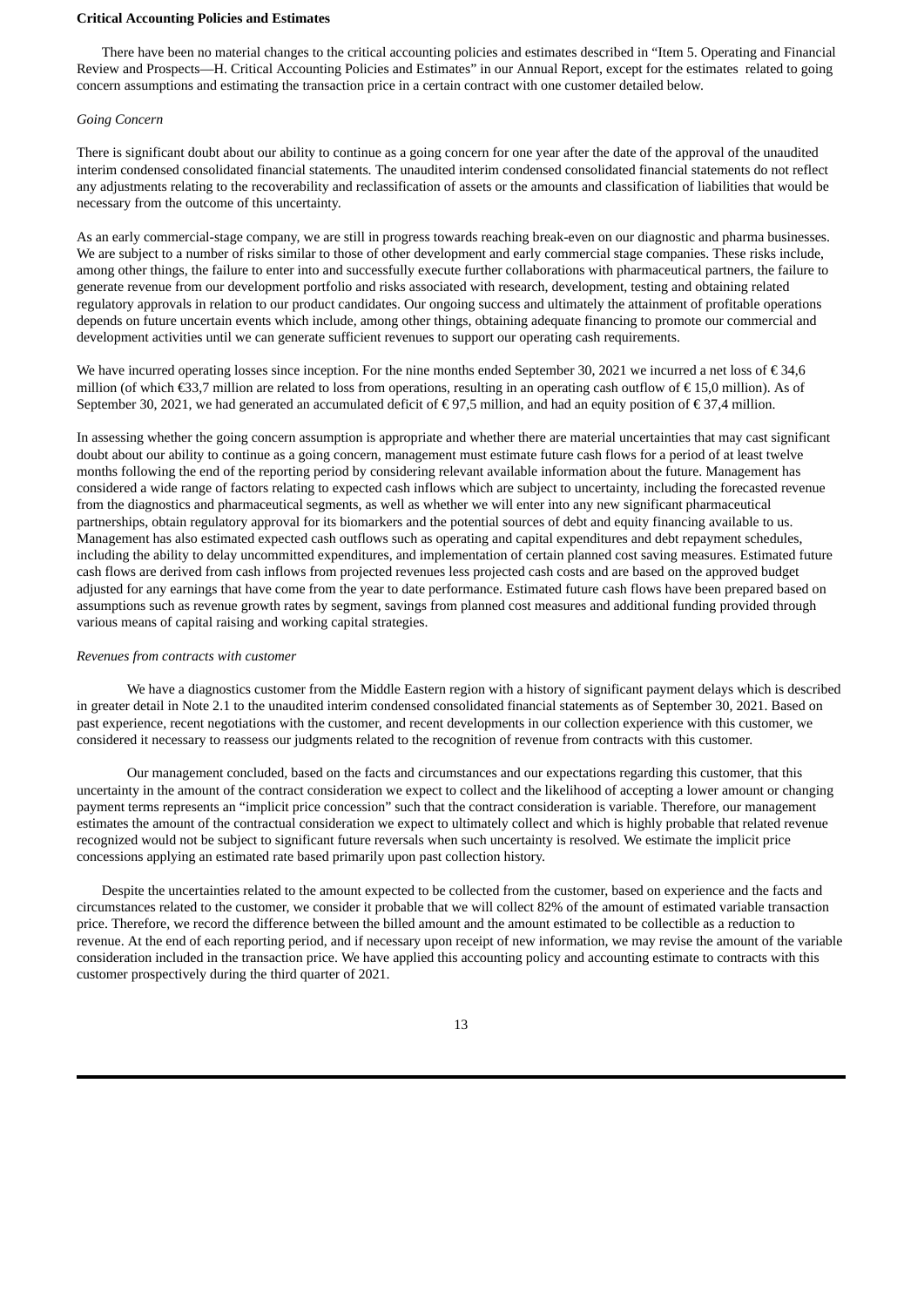#### **JOBS Act Exemption**

As a company with less than US\$1.07 billion in revenue during our last fiscal year, we qualify as an "emerging growth company" as defined in the JOBS Act. As an emerging growth company, we are not required to provide an auditor attestation report on our system of internal controls over financial reporting. This exemption will apply for a period of five years following the completion of our initial public offering (November 6, 2019) or until we no longer meet the requirements of being an "emerging growth company," whichever is earlier. We would cease to be an emerging growth company if we have more than US\$1.07 billion in annual revenue, have more than US\$700 million in market value of our common shares held by non-affiliates or issue more than US\$1.0 billion of non-convertible debt over a three-year period.

#### **Cautionary Statement Regarding Forward Looking Statements**

Forward-looking statements are based on our management's beliefs and assumptions and on information currently available to our management. Such statements are subject to risks and uncertainties, and actual results may differ materially from those expressed or implied in the forward-looking statements due to various factors, including, but not limited to, those identified under the heading "Risk Factors" in our Annual Report filed with the SEC on April 15, 2021. These risks and uncertainties include factors relating to:

- our requirement for additional financing and our ability to continue as a going concern;
- · our ability to streamline cash usage;
- our ability to effectively manage our future growth and to execute our business strategy;
- our ability to generate sufficient revenue from our relationships with our pharmaceutical partners and clients, and to otherwise maintain our current relationships, or enter into new relationships, with pharmaceutical partners and clients;
- the effects of the COVID-19 pandemic on our business, financial position and results of operations;
- · economic, political or social conditions and the effects of these conditions on our pharmaceutical partners' and diagnostics clients' businesses and levels of business activity;
- our expectations for our products and solutions achieving commercial market acceptance, and our ability to keep pace with the rapidly evolving industry in which we operate;
- · our assumptions regarding market size in the rare disease industry and our growth potential;
- · our pharmaceutical partners' and clients' need for rare disease information products and solutions and any perceived advantage of our products over those of our competitors;
- · our ability to manage our international expansion, including our exposure to new and complex business, regulatory, political, operational, financial, and economic risks, and numerous and conflicting legal and regulatory requirements;
- · our continued reliance on our senior management team, in particular our CEO, and other qualified personnel and our ability to retain such personnel;
- · our ability to obtain, maintain, protect and enforce sufficient patent and other intellectual property protection for any products or solutions we develop and for our technology;
- the ongoing protection of our trade secrets, know-how, and other confidential and proprietary information;
- our ability to remediate our material weakness on internal control over financial reporting;
- · general economic, political, demographic and business conditions in North America, the Middle East, Europe and other regions in which we operate;
- · changes in government and industry regulation and tax matters;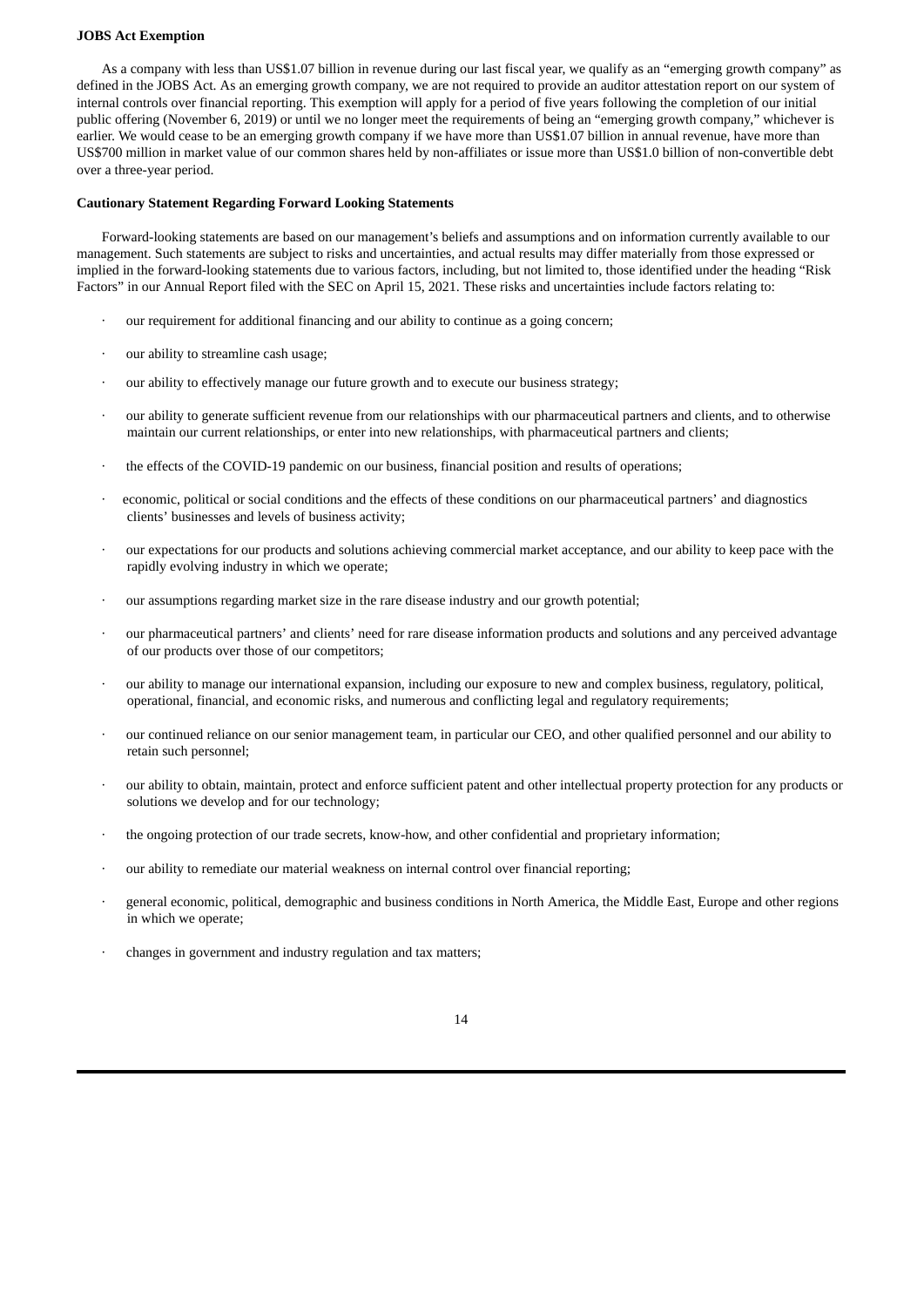- · other factors that may affect our financial condition, liquidity and results of operations; and
- · other risk factors discussed under "Item 3. Key Information—D. Risk Factors" in our Annual Report.

You should refer to the section in our Annual Report titled "Risk Factors" for a discussion of important factors that may cause our actual results to differ materially from those expressed or implied by our forward-looking statements. As a result of these factors, we cannot assure you that the forward-looking statements included herein or incorporated by reference herein will prove to be accurate. Furthermore, if our forward-looking statements prove to be inaccurate, the inaccuracy may be material. In light of the significant uncertainties in these forward-looking statements, you should not regard these statements as a representation or warranty by us or any other person that we will achieve our objectives and plans in any specified time frame or at all. We undertake no obligation to publicly update any forward-looking statements, whether as a result of new information, future events or otherwise, except as required by law.